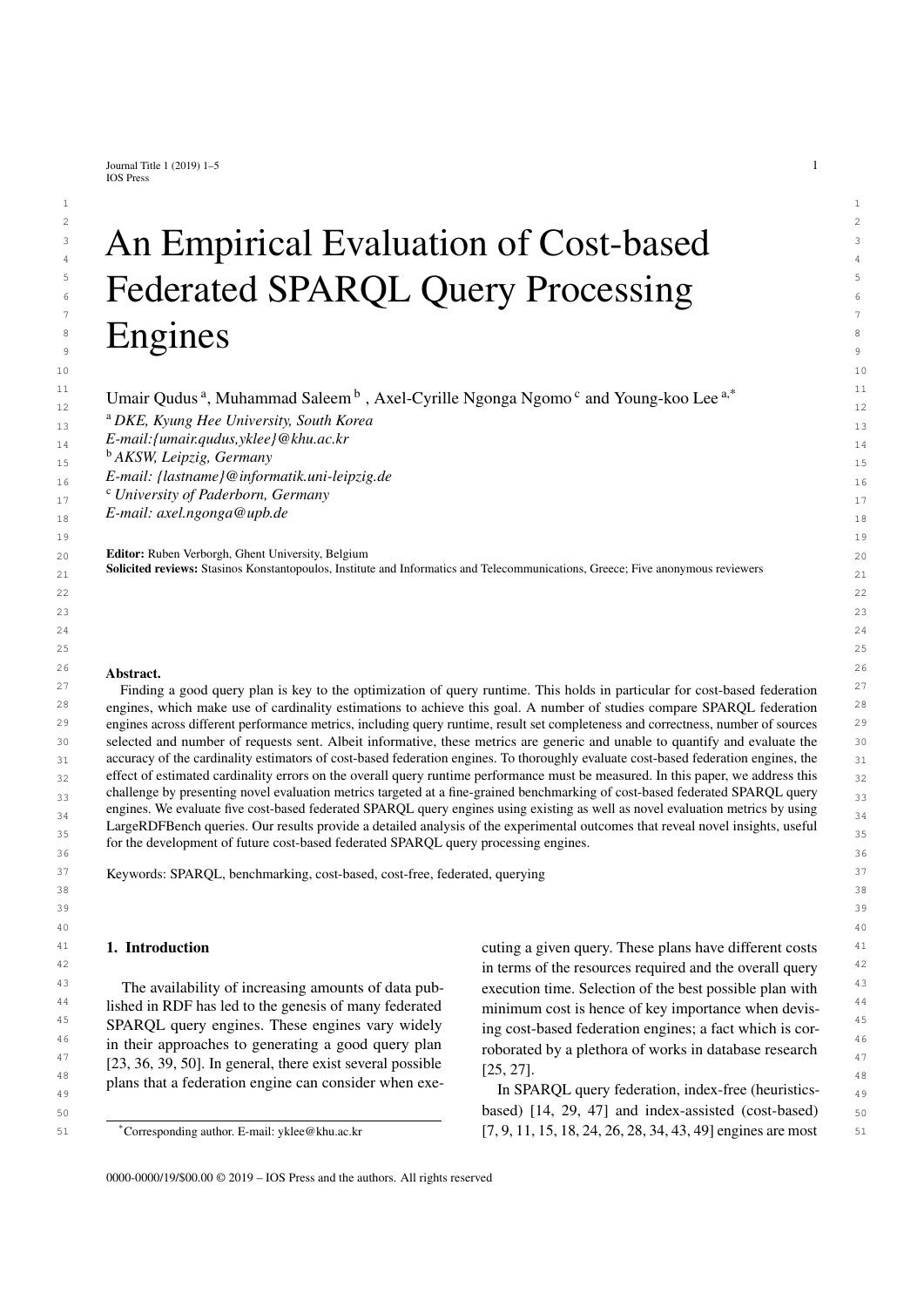1 commonly used for federated query processing [\[39\]](#page-24-1). gines. The observed results show that these metrics are 1 2 The heuristics-based federation engines do not store correlated with the overall runtime performances. In ad-3 any pre-computed statistics and hence mostly use differ-<br>
dition, we compare sate-of-the-art cost-based SPARQL 3 <sup>4</sup> ent heuristics to optimize their query plans [\[47\]](#page-24-3). Cost-federation engines using existing metrics pertaining to <sup>5</sup> based engines make use of an index with pre-computed indexing, query processing, network, and overall query <sup>6</sup> statistics about the datasets [\[39\]](#page-24-1). Using cardinality es- runtime using different evaluation setups. <sup>7</sup> timates as principal input, such engines make use of In summary, the contributions of this work are as <sup>7</sup> 8 8 cost models to calculate the cost of different query joins <sup>9</sup> and generate optimized query plans. Most state-of-the-<br><sup>9</sup> <sup>10</sup> art cost-based federated SPARQL processing engines <sup>- we</sup> propose members to measure the enors in cardi- $11$  [\[7,](#page-23-4) [11,](#page-23-6) [15,](#page-23-7) [18,](#page-23-8) [24,](#page-23-9) [26,](#page-23-10) [28,](#page-23-11) [43,](#page-24-5) [49\]](#page-24-6) achieve the goal of  $11$  have not increased to the goal of  $11$ <sup>12</sup> optimizing their query plan by first estimating the cardi-<br><sup>12</sup><br>and hand federal SPA DOL survey projects and <sup>13</sup> nality of the query's triple patterns. Subsequently, they cost-based redetated STANQL query engines and <sup>13</sup> <sup>14</sup> use this information to estimate the cardinality of the  $\frac{14}{14}$  these times of following engines that were not  $^{15}$  joins involved in the query. A cost model is then used  $^{15}$  and the set types of federation engines that were not <sup>16</sup> to compute the cost of performing different query joins<br>
We measure the completion between the values of <sup>17</sup> while considering network communication costs. One  $\overline{a}$  we measure the correlation between the values of <sup>18</sup> of the query plans with minimum execution costs is the novel metrics and the overall query runnines. <sup>18</sup>  $\frac{19}{12}$  finally selected for result retrieval Since the principal We show that some of these metrics have a strong  $\frac{19}{19}$  $\frac{20}{20}$  in the cost based over the principle in the correlation with runtimes and can hence be used <sup>21</sup> estimates, the accuracy of these estimates is crucial to  $\frac{1}{21}$  as predictors for the overall query execution per-<sup>22</sup> achieve a good query plan. <sup>22</sup> <sup>10</sup> achieve a good query plan. The heuristics-based federation engines do not store any pre-computed statistics and hence mostly use differfinally selected for result retrieval. Since the principal input for cost-based query planning is the cardinality

24 24 CostFed [\[43\]](#page-24-5), Odyessey [\[28\]](#page-23-11), SemaGrow [\[7\]](#page-23-4),  $25$   $\frac{1}{2}$   $\frac{2}{3}$   $\frac{1}{2}$   $\frac{2}{3}$   $\frac{1}{2}$   $\frac{2}{3}$   $\frac{2}{3}$   $\frac{2}{3}$   $\frac{2}{3}$   $\frac{2}{3}$   $\frac{2}{3}$   $\frac{2}{3}$   $\frac{2}{3}$   $\frac{2}{3}$   $\frac{2}{3}$   $\frac{2}{3}$   $\frac{2}{3}$   $\frac{2}{3}$   $\frac{2}{3}$   $\frac{2}{3}$   $\frac{2}{3}$   $\frac{2}{$ 26  $\frac{12.5}{26}$   $\frac{12.5}{26}$   $\frac{12.5}{20}$   $\frac{21.25}{21.25}$   $\frac{26.35}{21.25}$   $\frac{25.35}{21.25}$   $\frac{26.35}{21.25}$   $\frac{25.35}{21.25}$   $\frac{26.35}{21.25}$   $\frac{27.35}{21.25}$   $\frac{28.35}{21.25}$   $\frac{29.35}{21.25}$  $27 \t28 \t45 \t461$  Berformance metrics including  $21 \t28 \t45 \t461$  Berformance metrics including  $21 \t28 \t47 \t28 \t48 \t29 \t21$  $28$  along with existing metrics, affecting the query  $28$  along with existing metrics, affecting the query  $28$  $\frac{29}{2}$  tion time, query planning time, continuous efficiency of  $\frac{29}{2}$ <sup>30</sup> query processing, answer completeness and correctness, The rest of the paper is organized as follows: In Sec- $\frac{31}{100}$  time for the first answer, and throughput, are usually  $\frac{31}{100}$  time  $\frac{31}{100}$  to 2, we present related work. A motivating example  $\frac{32}{22}$  seperted in these studies. While these metrics allow the studies is given in Section 3. In Section 4, we present our novel  $\frac{33}{24}$  evaluation of certain components (e.g., the source selec-<br> $\frac{33}{24}$  evaluation of certain components (e.g., the source selec-<br> $\frac{33}{24}$  $\frac{34}{25}$  tion model), they cannot be used to evaluate the accu-<br> $\frac{34}{25}$  tion model), they cannot be used to evaluate the accu-<br> $\frac{34}{25}$  $\frac{35}{35}$  tion model), they cannot be used to evaluate the accu-<br> $\frac{35}{35}$  gines. In Section [5,](#page-5-0) we give an overview of the cardinal-36 36 ity estimators of selected cost-based federation engines.  $37$  eration engines. Consequently, they are unable to show The evaluation of these engines with proposed as well  $37$ how the estimated cardinality errors affect the overall as existing metrics is shown in Section [6.](#page-8-0) Finally, we query runtime performance of federation engines. conclude in Section 7. The performance of federated SPARQL query processing engines has been evaluated in many recent studies [\[1–](#page-22-0)[3,](#page-22-1) [7,](#page-23-4) [8,](#page-23-12) [10,](#page-23-13) [16,](#page-23-14) [21,](#page-23-15) [22,](#page-23-16) [28,](#page-23-11) [39](#page-24-1)[–41,](#page-24-7) [43,](#page-24-5) [48\]](#page-24-8) using different federated benchmarks [\[5,](#page-22-2) [12,](#page-23-17) [17,](#page-23-18) [30,](#page-24-9) [31,](#page-24-10) [35,](#page-24-11) [38,](#page-24-12) [45,](#page-24-13) [46\]](#page-24-14). Performance metrics, including query execution time, number of sources selected, source selecracy of the cardinality estimators of the cost-based federation engines. Consequently, they are unable to show how the estimated cardinality errors affect the overall

In this paper, we address the problem of measuring  $\frac{40}{40}$ the accuracy of the cardinality estimators of federated  $\frac{41}{41}$  $_{42}$  SPARQL engines, as well as the effect of these errors 2. Related Work <sup>43</sup> 43</sub> 43 <sup>44</sup> we propose metrics<sup>1</sup> for measuring errors in the car-<br>In this section, we focus on the performance met-45 dinality estimations of (1) triple patterns, (2) joins be-<br>rics used in the state-of-the-art to compare federated  $_{46}$  tween triple patterns, and (3) query plans. We correlate SPARQL query processing engines. Based on the pre-47 these errors with the overall query runtime performance vious federated SPARQL benchmarks [\[12,](#page-23-17) [38,](#page-24-12) [45\]](#page-24-13) and  $47$ we propose metrics<sup>[1](#page-1-0)</sup> for measuring errors in the cardinality estimations of (1) triple patterns, (2) joins between triple patterns, and (3) query plans. We correlate these errors with the overall query runtime performance of state-of-the-art cost-based SPARQL federation en-

<span id="page-1-0"></span><sup>1</sup>Our proposed metric is open-source and available online at

gines. The observed results show that these metrics are federation engines using existing metrics pertaining to indexing, query processing, network, and overall query runtime using different evaluation setups.

In summary, the contributions of this work are as follows:

- We propose metrics to measure the errors in cardinality estimations of cost-based federated engines. These metrics allow a fine-grained evaluation of cost-based federated SPARQL query engines and uncover novel insights about the performance of these types of federation engines that were not reported in previous works.
- We measure the correlation between the values of the novel metrics and the overall query runtimes. as predictors for the overall query execution performance.
- $\frac{23}{2}$  and  $\frac{23}{2}$  are  $\frac{23}{2}$  and  $\frac{23}{2}$  and  $\frac{23}{2}$  and  $\frac{23}{2}$  and  $\frac{23}{2}$  and  $\frac{23}{2}$  and  $\frac{23}{2}$  and  $\frac{23}{2}$  and  $\frac{23}{2}$  and  $\frac{23}{2}$  and  $\frac{23}{2}$  and  $\frac{23}{2}$  and  $\frac{23}{2}$  runtime performance.

The rest of the paper is organized as follows: In Section [2,](#page-1-1) we present related work. A motivating example is given in Section [3.](#page-3-0) In Section [4,](#page-3-1) we present our novel metrics for the evaluation of cost-based federation enconclude in Section [7.](#page-20-0)

# <span id="page-1-1"></span>2. Related Work

48 of state-of-the-art cost-based SPARQL federation en-<br>performance evaluations  $[1-3, 7, 10, 11, 16, 28, 34, 43,$  $[1-3, 7, 10, 11, 16, 28, 34, 43,$  $[1-3, 7, 10, 11, 16, 28, 34, 43,$  $[1-3, 7, 10, 11, 16, 28, 34, 43,$  $[1-3, 7, 10, 11, 16, 28, 34, 43,$  $[1-3, 7, 10, 11, 16, 28, 34, 43,$  $[1-3, 7, 10, 11, 16, 28, 34, 43,$  $[1-3, 7, 10, 11, 16, 28, 34, 43,$  $[1-3, 7, 10, 11, 16, 28, 34, 43,$  $[1-3, 7, 10, 11, 16, 28, 34, 43,$  $[1-3, 7, 10, 11, 16, 28, 34, 43,$  $[1-3, 7, 10, 11, 16, 28, 34, 43,$  $[1-3, 7, 10, 11, 16, 28, 34, 43,$  $[1-3, 7, 10, 11, 16, 28, 34, 43,$  $[1-3, 7, 10, 11, 16, 28, 34, 43,$  $[1-3, 7, 10, 11, 16, 28, 34, 43,$ 49 49 49 [47,](#page-24-3) [49\]](#page-24-6) (see Table [1](#page-2-0) for an overview), the performance 49 <sup>50</sup>  $\frac{1}{2}$  Our proposed metric is open-source and available online at metrics used for federated SPARQL engines compari-51 51 https://github.com/dice-group/CostBased-FedEval son can be categorized as: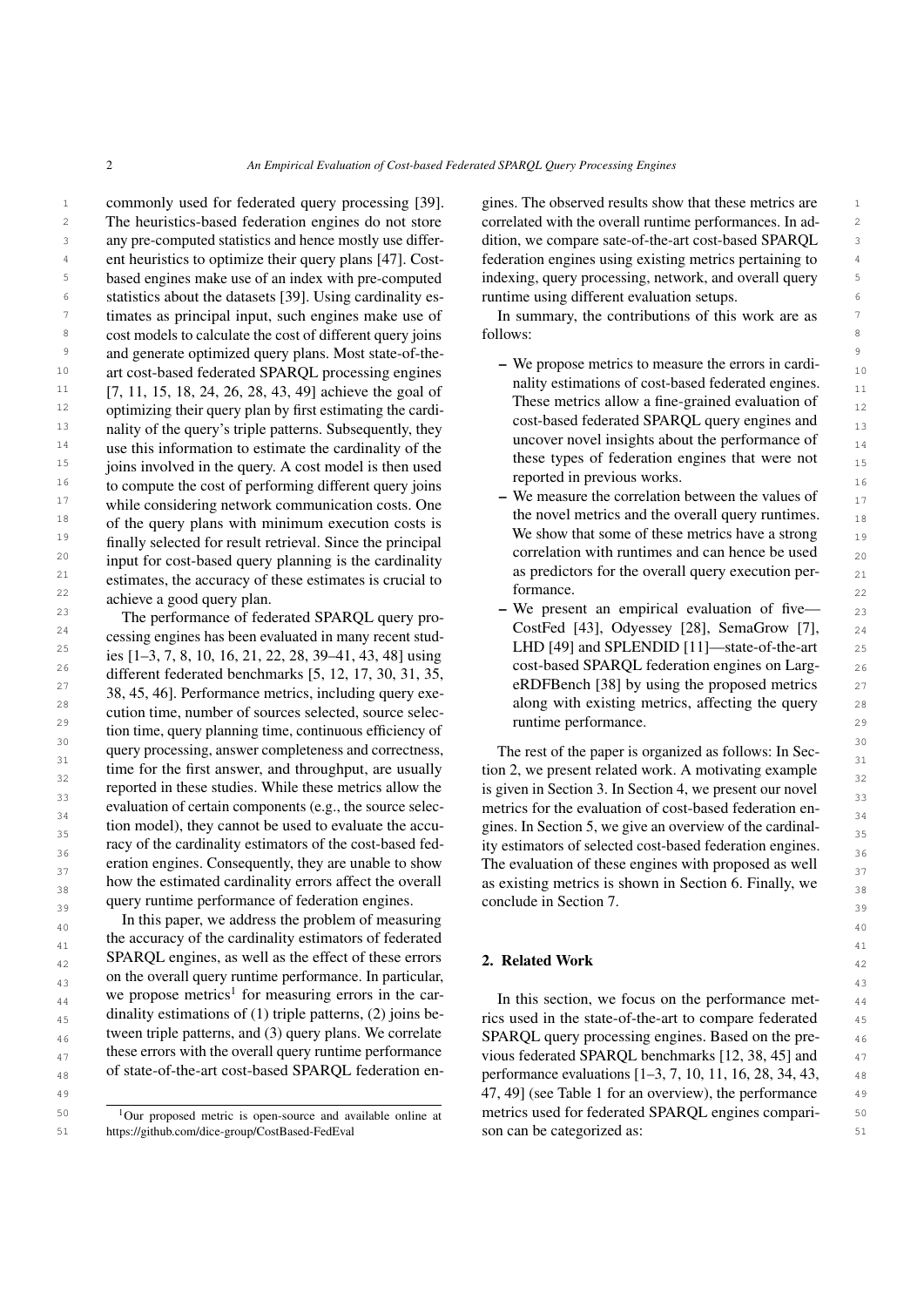*An Empirical Evaluation of Cost-based Federated SPARQL Query Processing Engines* 3

<span id="page-2-0"></span>

| Engine                   |              | Index |    |              | Processing   |              |                        |              | Network      |    | Res |              | RS           |              | Add          |
|--------------------------|--------------|-------|----|--------------|--------------|--------------|------------------------|--------------|--------------|----|-----|--------------|--------------|--------------|--------------|
|                          | Cr           | Gt    | Qp |              |              |              | #Ts Qet #A Sst #Tt #Er |              |              | Cu | Mu  | Cp           | Ct           | ΘT           | @Κ           |
| CostFed [43]             | $\checkmark$ | ✓     |    | $\checkmark$ | $\checkmark$ | ✓            | ✓                      |              |              |    |     | ✓            |              |              |              |
| SPLENDID <sup>[11]</sup> |              |       |    | $\checkmark$ | ✓            |              |                        |              | ✓            |    |     |              |              |              |              |
| SemaGrow <sup>[7]</sup>  |              |       | ✓  | $\checkmark$ | $\checkmark$ |              |                        |              |              |    |     |              |              |              |              |
| Odyssey <sup>[28]</sup>  |              |       | ✓  | $\checkmark$ | $\checkmark$ |              |                        | $\checkmark$ | $\checkmark$ |    |     | ✓            |              |              |              |
| LHD [49]                 |              |       |    |              | ✓            |              |                        | ✓            | ✓            | ✓  | ✓   | $\checkmark$ |              |              |              |
| <b>DARQ</b> [34]         |              |       | ✓  |              | ✓            |              |                        |              |              |    |     |              |              |              |              |
| ANAPSID <sup>[2]</sup>   |              |       |    |              | ✓            |              |                        |              |              |    |     |              |              |              |              |
| HiBISCuS [40]            | $\checkmark$ | ✓     |    | $\checkmark$ | $\checkmark$ | ✓            | $\checkmark$           |              |              |    |     | ✓            |              |              |              |
| MULDER [10]              |              |       |    |              | ✓            |              |                        |              |              |    |     | $\checkmark$ | $\checkmark$ | $\checkmark$ | $\checkmark$ |
| FedX [47]                |              |       |    |              | $\checkmark$ | ✓            |                        |              | ✓            |    |     |              |              |              |              |
| Lusail [1]               |              |       | ✓  |              | ✓            |              | ✓                      |              |              |    |     |              |              |              |              |
| BioFed <sup>[16]</sup>   |              |       |    | $\checkmark$ | ✓            | $\checkmark$ | $\checkmark$           |              |              |    |     | $\checkmark$ | $\checkmark$ |              |              |
| TopFed [42]              |              |       |    | ✓            | ✓            |              |                        |              |              |    |     |              |              |              |              |
| SAFE [21, 22]            | $\checkmark$ | ✓     |    | $\checkmark$ | $\checkmark$ | $\checkmark$ | $\checkmark$           |              |              |    |     |              |              |              |              |

<sup>22</sup> Table 1: Metrics used in the existing federated SPARQL query processing systems, Res: Resource Related, RS: <sup>22</sup> 23 Result Set Related, Add: Additional, Cr: index compression ratio, Gt: the index/summary generation time,  $Qp$ : 23 <sup>24</sup> Query planning time, #Ts: total number of triple pattern-wise sources selected, Qet: the average query execution <sup>24</sup> <sup>25</sup> time, #A: total number of SPARQL ASK requests submitted, Sst: the average source selection time, #Tt: number <sup>26</sup> of transferred tuples, #Er: number of endpoint requests, Cu: CPU usage, Mu: Memory usage, Cp: Result Set <sup>26</sup> 27 27 completeness, Ct: Result Set correctness, @T: dief@t, @K: dief@k

28 28

- $29$  Index-Related: Index-assisted approaches [39] during query processing. The number of trans-<sup>30</sup> make use of stored dataset statistics to generate ferred tuples and the number of endpoint requests <sup>30</sup> <sup>31</sup> an optimized query execution plan. The indexes generated by the federation engine are the two <sup>31</sup> <sup>32</sup> are pre-computed by collecting information from hetwork-related metrics used in existing federated <sup>32</sup> <sup>33</sup> 33 available federated datasets. This is usually a one-<br><sup>33</sup> SPARQL query processing evaluations. <sup>34</sup> time process. However, later updates are required **- Result-Set-Related:** Two systems are only com-<sup>35</sup> to ensure the result-set completeness of the query parable if they produce exactly the same results. <sup>35</sup> <sup>36</sup> processing. The index generation time and its com-<br>Therefore, result set correctness and completeness and  $\frac{36}{100}$ <sup>37</sup> pression ratio (w.r.t. overall dataset size) are im- are the two most important metrics in this cate-<sup>37</sup> <sup>38</sup> 38 **portant measures to be considered when devising gory.** 38 – Index-Related: Index-assisted approaches [\[39\]](#page-24-1) index-assisted federated engines.
- $^{40}$  Query-Processing-Related: This category con-<br>sources consumed during query processing dictate  $^{40}$ <sup>41</sup> tains metrics related to the query processing ca-<br><sup>41</sup> the query load an engine can bear. Hence, they are <sup>42</sup> pabilities of the federated SPARQL engines. The of importance when evaluating the performance <sup>42</sup> <sup>43</sup> **example 10** reported metrics in this category are the total num- of federated SPARQL engines. <sup>44</sup> ber of triple-pattern-wise sources selected, number **- Additional:** Two metrics dief@t and dief@k are <sup>44</sup> <sup>45</sup> of ASK requests used to perform source selection, becomes to measure continuous efficiency of <sup>45</sup> <sup>46</sup> source selection time, query planning time, and query processing approaches. 47 **overall query runtime.** And the set of the set of the set of the set of the set of the set of the set of the set of the set of the set of the set of the set of the set of the set of the set of the set of the set of the
- 48 Network-Related: Federated engines collect All of these metrics are helpful to evaluate the per-<sup>49</sup> information from multiple data sources, e.g., formance of different components of federated query <sup>49</sup> 50 **SPARQL** endpoints. Thus, it is important to mini- engines. However, none of these metrics can be used to 50 51 mize the network traffic generated by the engines evaluate the accuracy of the cardinality estimators of 51 – Network-Related: Federated engines collect information from multiple data sources, e.g., SPARQL endpoints. Thus, it is important to minimize the network traffic generated by the engines

ferred tuples and the number of endpoint requests generated by the federation engine are the two network-related metrics used in existing federated SPARQL query processing evaluations.

- Result-Set-Related: Two systems are only comparable if they produce exactly the same results. Therefore, result set correctness and completeness are the two most important metrics in this category.
- <sup>39</sup> index-assisted federated engines. **Example 20 and set of the CPU** and memory re-<sup>39</sup> sources consumed during query processing dictate the query load an engine can bear. Hence, they are of importance when evaluating the performance of federated SPARQL engines.
	- Additional: Two metrics dief@t and dief@k are proposed to measure continuous efficiency of query processing approaches.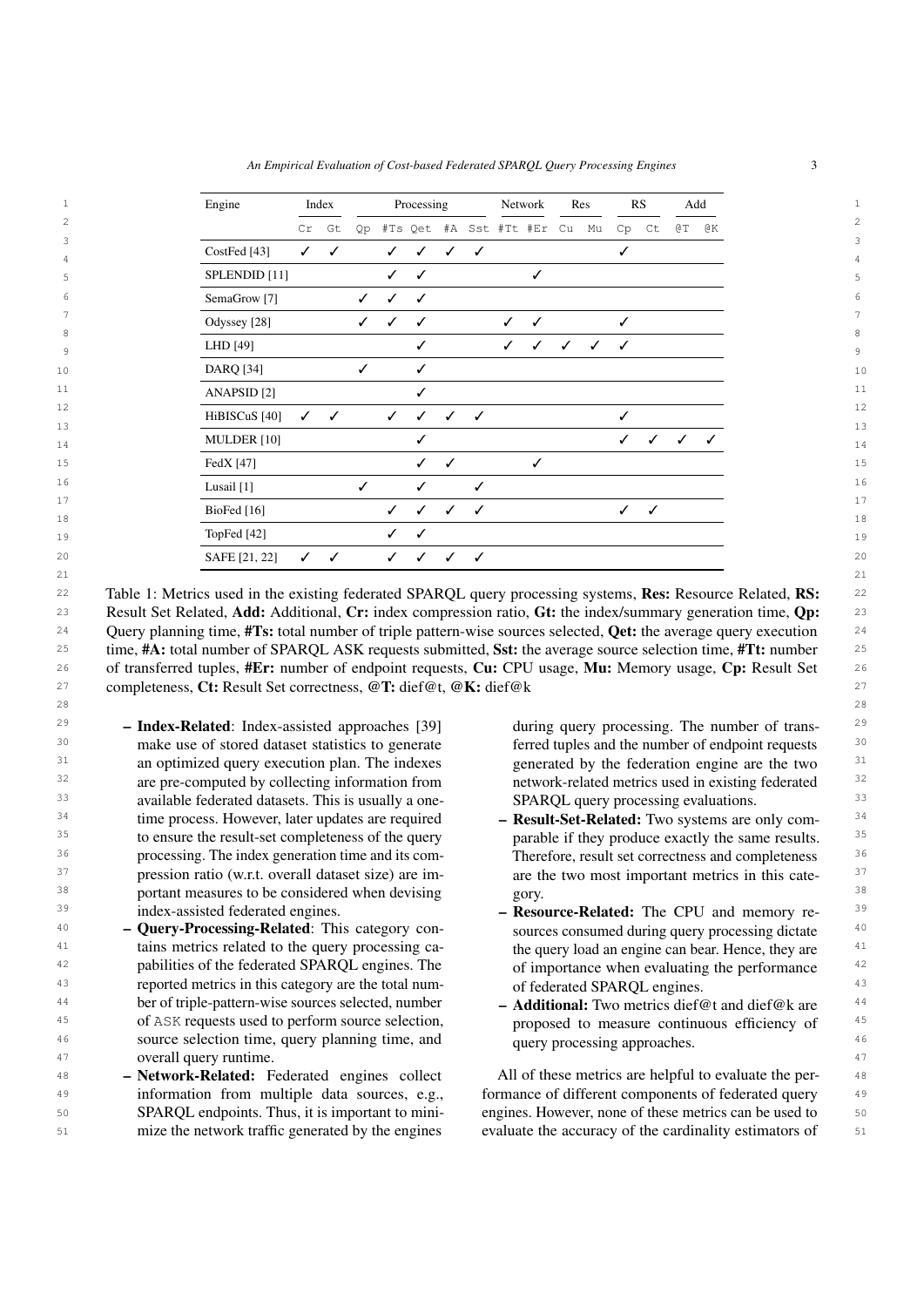$11$  11

1 cost-based federation engines. Consequently, studying affects the overall query plan and the overall query run-2 the effect of estimated cardinality errors on the over-<br>time performance. To answer this question, the q-error 2 3 all query runtime performance of federation engines (Q in Figure 1) was introduced in [27] in the database 3 <sup>4</sup> cannot be conducted based on these metrics. To over-<br>literature. In the next section, we define this measure <sup>5</sup> s come these limitations, we propose metrics for measur- and propose new metrics based on similarities to mea-<sup>6</sup> ing errors in cardinality estimations of triple patterns, sure the overall triple patterns error  $E_T$ , overall joins *z* joins between triple patterns, and overall query plan, error  $E_j$  as well as overall query plan error  $E_p$ . 8 8 and show how these metrics are affecting the overall 9 9 runtime performance of federation engines.

#### <span id="page-3-0"></span>3. Motivating Example

<sup>14</sup> In this section, we present an example to motivate ror in cardinality estimations of triple patterns, joins <sup>14</sup> <sup>15</sup> our work and to understand the proposed metrics. We between triple patterns and overall query plan error. <sup>15</sup> 16 16 assume that the reader is familiar with the concepts of 17 17 SPARQL and RDF, including the notions of a triple 18 18 **pattern, the joins between triple patterns, the cardinal-** 4.1, *a-error* 18 19 19 ity (result size) of a triple pattern, and left-deep query 20 20 20 20 20 execution plans. As aforementioned, most cost-based The q-error is the factor by which an estimated car-21 SPARQL federation engines first estimate individual dinality value differs from the actual cardinality value 22 triple pattern cardinality and use this information to esti- $\begin{bmatrix} 22 \end{bmatrix}$ 23 23 mate the cardinality of joins found in the query. Finally, 24 the query execution plan is generated by ordering the **Definition 1** (q-error). Let  $\vec{r} = (r_1, \ldots, r_n) \in \mathbb{R}^n$  where 24 25 isoms. In general, the optimizer first selects the triple pat-<br> $r_i > 0$  be a vector of real values and  $\vec{e} = (e_1, \dots, e_n) \in$ 26 terns and joins with minimum estimated cardinalities  $\mathbb{R}^n$  be the vector of the corresponding estimated values. 26 In this section, we present an example to motivate [\[43\]](#page-24-5).

28 **28 Figure [1](#page-4-0) shows a motivating example containing a** *of estimation e of r is given as* **28** 28 29 SPARQL query with three triple patterns—namely TP1,  $||e/r||_Q = \max_{\alpha} ||e/r||_Q$ , where 29 30 **TP2 and TP3—and two joins. Consider two different**  $||e_1(r)||_Q = \max(e_1(r, r, \ell e_1))$  30 31 cost-based federation engines with different cardinality and the cost-based federation engines with different cardinality 32 estimators. Figure [1a](#page-4-0) shows the real (Cr) and estimated In this definition, over- and underestimations are  $\frac{32}{2}$ 33 cardinalities (Ce1 for Engine 1 and Ce2 for Engine treated symmetrically [27]. In the motivating example 33  $34$  2) for triple patterns of the query. Let us assume that given in Figure 1, the real cardinality of TP1 is 100  $34$ 35 both engines generate left-deep query plans by selecting  $(i.e., Cr(TP1) = 100)$  while the estimated cardinal-36 triple patterns with the smallest cardinalities to perform ity by engine 1 for the same triple pattern is 90 (i.e., 36 37 their first join. The results of this join are then used  $Cr(TP1) = 90$ . Thus, the q-error for this individual  $\frac{37}{2}$ 38 to perform the second join with the remaining third triple pattern is  $\max(90/100, 100/90) = 1.11$ . The 38 39 triple pattern. By using actual cardinalities, the optimal query's overall q-error of its triple patterns (see Figure 39 40 query execution plan would be to first perform the join [1b\)](#page-4-0) is the maximum value of all the q-error values of 40 41 between TP1 and TP2 and then perform the second join triple patterns, i.e.,  $max(1.11, 1.25, 1) = 1.25$ . The q- 41 <sup>42</sup> with TP3. The same plan will be generated by Engine error of the complete query plan would be the maxi-43 1 as well, as shown in Figure 1b. The subOptimal plan mum q-error values in all triple patterns and joins used 43 44 generated by Engine 2 is given in Figure [1c.](#page-4-0) Note that in the query plan, i.e.,  $max(1.11, 1.25, 1, 1.3, 3) = 3$ . <sup>45</sup> Engine 2 did not select the optimal plan because of The q-error makes use of the ratio instead of an ab-<sup>46</sup> large errors in cardinality estimations of triple patterns solute or quadratic difference and is hence able to cap-<sup>47</sup> and joins between triple patterns. The transformation that only relative differences matter <sup>47</sup> query execution plan would be to first perform the join 1 as well, as shown in Figure [1b.](#page-4-0) The subOptimal plan large errors in cardinality estimations of triple patterns and joins between triple patterns.

49 dinality estimations are essential to produce a better provides a theoretical upper bound for the plan quality 49 50 query plan. The question we aim to answer pertains if the q-error of a query is bounded. Since it only con-51 51 to how much the accuracy of cardinality estimations The motivating example clearly shows that good car-

affects the overall query plan and the overall query runtime performance. To answer this question, the q-error (Q in Figure [1\)](#page-4-0) was introduced in [\[27\]](#page-23-2) in the database literature. In the next section, we define this measure and propose new metrics based on similarities to measure the overall triple patterns error  $E_T$ , overall joins error *E<sup>J</sup>* as well as overall query plan error *EP*.

# 10 10 4. Cardinality Estimation-related Metrics

<sup>12</sup> **3. Motivating Example 12** Now we formally define the q-error and our proposed <sup>12</sup>  $m$  metrics, namely  $E_T$ ,  $E_J$ ,  $E_P$  to measure the overall erbetween triple patterns and overall query plan error, respectively.

<span id="page-3-2"></span><span id="page-3-1"></span>

|  | 4.1. q-error |
|--|--------------|
|--|--------------|

The q-error is the factor by which an estimated cardinality value differs from the actual cardinality value [\[27\]](#page-23-2).

27  $[43]$ .<br> **By defining**  $\vec{e}/\vec{r} = \frac{\vec{e}}{r} = (e_1/r_1, \dots, e_n/r_n)$ , then q-error 27 **Definition 1** (q-error). Let  $\vec{r} = (r_1, \ldots, r_n) \in \mathbb{R}^n$  where  $r_i > 0$  be a vector of real values and  $\vec{a} = (e_i, \ldots, e_n) \in$  $r_i > 0$  *be a vector of real values and*  $\vec{e} = (e_1, \ldots, e_n) \in$  $\mathbb{R}^n$  be the vector of the corresponding estimated values. *of estimation e of r is given as*

$$
||e/r||_Q = \max_{1 \le i \le n} ||e_i/r_i||_Q, \text{ where}
$$
  

$$
||e_i/r_i||_Q = \max(e_i/r_i, r_i/e_i)
$$

In this definition, over- and underestimations are treated symmetrically [\[27\]](#page-23-2). In the motivating example given in Figure [1,](#page-4-0) the real cardinality of TP1 is 100 (i.e.,  $Cr(TP1) = 100$ ) while the estimated cardinality by engine 1 for the same triple pattern is 90 (i.e.,  $Cr(TP1) = 90$ . Thus, the q-error for this individual triple pattern is  $\max(90/100, 100/90) = 1.11$ . The query's overall q-error of its triple patterns (see Figure triple patterns, i.e.,  $max(1.11, 1.25, 1) = 1.25$ . The qerror of the complete query plan would be the maxiin the query plan, i.e.,  $max(1.11, 1.25, 1, 1.3, 3) = 3.$ 

48 The motivating example clearly shows that good car- for making planning decisions. In addition, the q-error 48 The q-error makes use of the ratio instead of an abprovides a theoretical upper bound for the plan quality if the q-error of a query is bounded. Since it only considers the maximum value amongst those calculated, it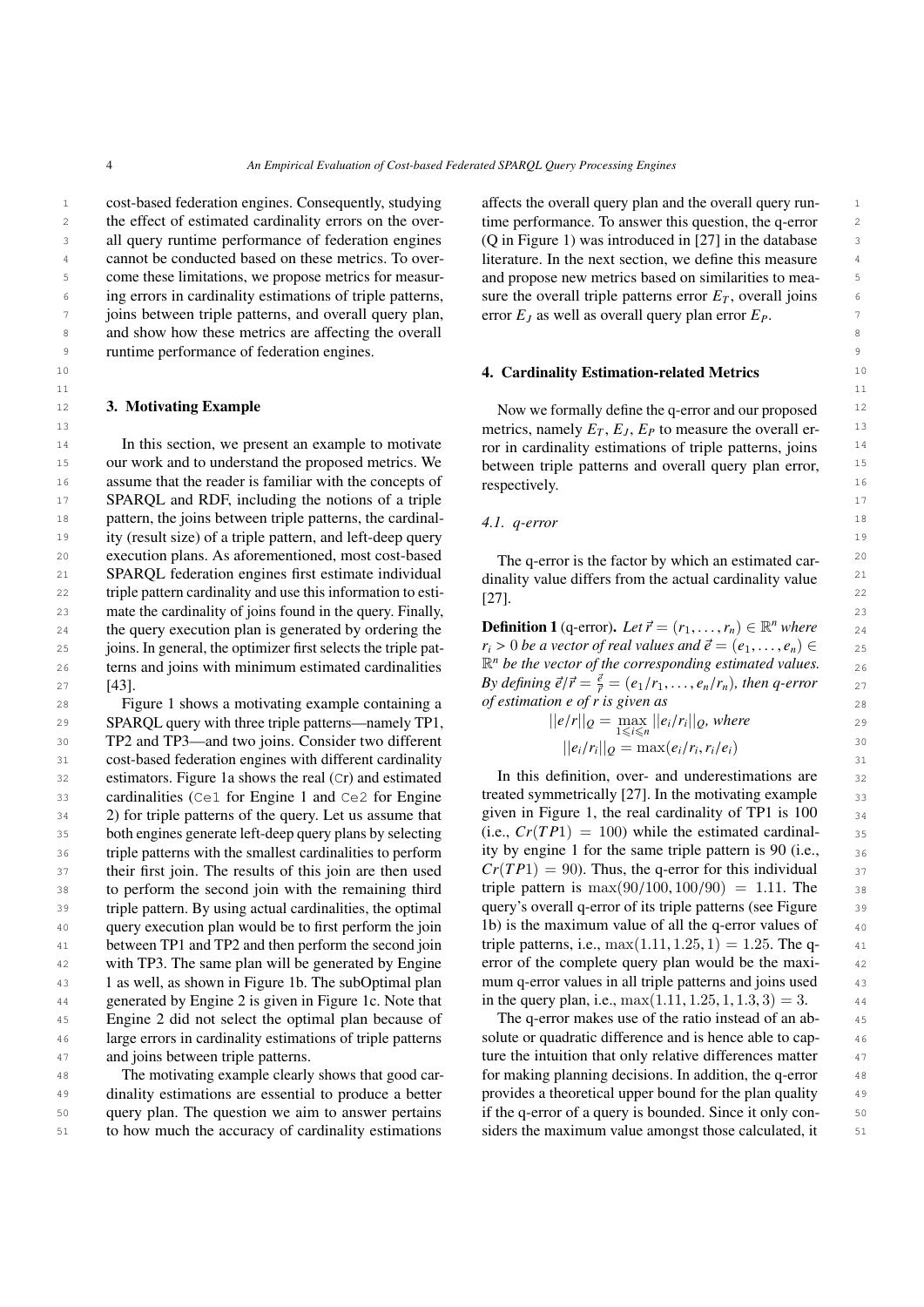<span id="page-4-0"></span>

<sup>19</sup> Fig. 1.: Motivating Example: A sample SPARQL query and the corresponding query plans of two different federation <sup>19</sup> 20 engines 20 engines

 $21$ 

<sup>22</sup> is possible that plans with good average estimations are **Definition 3** (Joins Error  $E_J$ ). Let Q be a SPARQL <sup>22</sup> <sup>23</sup> regarded as poor by this measure. Consider the query *query containing joins*  $J = \{J_1, \ldots, J_n\}$ . Let  $\vec{r} =$ <sup>23</sup> <sup>24</sup> plans given in Figure [1b](#page-4-0) and Figure [1c.](#page-4-0) Both have a  $(Cr(J_1),...,Cr(J_n)) \in \mathbb{R}^n$  a vector of real cardinali-<sup>25</sup> q-error of 3, yet the query plan in Figure [1b](#page-4-0) is optimal,  $\mathcal{L}^{25}$  is  $\mathcal{L}^{25}$  and  $\mathcal{L}^{25} = (Ce(J_1), \ldots, Ce(J_n)) \in \mathbb{R}^n$  be the <sup>26</sup> while the query plan in Figure [1c](#page-4-0) is not. To solve this *vector of the corresponding estimated cardinalities of*  $27$  problem, we introduce the additional metrics defined<br> $I$  then the overall joins error is defined by the same problem, we indoduce the additional metrics defined<br><sup>28</sup> **J**, then the overall joins error is defined by the same is possible that plans with good average estimations are below.

#### $30$   $30$   $30$ *4.2. Similarity Errors*

The overall similarity error of query triple patterns is formalised as follows:

<sup>36</sup> *a SPARQL query containing triple patterns*  $\overline{T}$  *= then the overall query plan error is defined by the same*  ${TP_1, \ldots, TP_n}$ . Let  $\vec{r} = (Cr(TP_1), \ldots, Cr(TP_n)) \in$  equation in Definition 2.<br>  $\mathbb{P}^n$  be the vector of real cardinalities of T and  $\vec{a}$  – equation in Definition 2.  $\mathbb{R}^n$  *be the vector of real cardinalities of T and*  $\vec{e}$  = equation in Definition 2.<br><sup>39</sup>  $(Ce(TP_1) - Ce(TP_2)) \in \mathbb{R}^n$  be the vector of the cor  $(Ce(TP_1), \ldots, Ce(TP_n)) \in \mathbb{R}^n$  *be the vector of the cor*-<br>
In the motivating example given in Figure 1b, the  $\mu_{40}$  (Ce(11),..., Ce(11<sub>n</sub>))  $\mu_{40}$  are vector of the cor-<br>In the motivating example given in Figure [1b,](#page-4-0) the  $\mu_{41}$  real cardinalities vector of all triple patterns and joins,  $\mu_{41}$ *responding estimated cardinalities of T. Then, we define our overall triple pattern error as follows:*

$$
E_T = \frac{\|\vec{r} - \vec{e}\|}{\|\vec{r}\| + \|\vec{e}\|} = \frac{\sqrt{\sum_{i=1}^{n} (Cr(TP_i) - Ce(TP_i))^2}}{\sqrt{\sum_{i=1}^{n} (Cr(TP_i))^2} + \sqrt{\sum_{i=1}^{n} (Ce(TP_i))^2}}
$$

<sup>46</sup> 46 **In the motivating example given in Figure [1,](#page-4-0) the real 46 In these matrices, over-** and underestimations at also  $\frac{47}{42}$  cardinalities vector  $\vec{r} = (100,200,300)$  and the Engine 1 treated symmetrically. The purpose of these definitions  $\frac{47}{47}$ estimated cardinalities vector  $\vec{e} = (90,250,300)$ . Thus,<br>  $F_R = 0.0658$  Similarly the Engine 2 estimated cardinal, if  $r = e$  (i.e., there is no error in the estimation), and  $E_T = 0.0658$ . Similarly, the Engine 2 estimated cardinal-<br> **E**<sup>1</sup>  $\epsilon$  ity vector is  $\vec{a} = (200, 500, 600)$ . Thus Engine 2 achieves the upper bound at 1 which could be reached if e is 50 ity vector is  $\vec{e} = (200,500,600)$ . Thus, Engine 2 achieves the upper bound at 1, which could be reached if *e* is 50<br> $F = -0.388$  $51$   $E_T = 0.388$ .  $51$  much larger than *r*.  $E_T = 0.388$ .

<sup>29</sup> <sup>equation</sup> in Definition 2. *query containing joins*  $J = \{J_1, \ldots, J_n\}$ . Let  $\vec{r}$  $(Cr(J_1),...,Cr(J_n)) \in \mathbb{R}^n$  *a vector of real cardinali-*<br>ting of *J* and  $\vec{a} = (C_0(I_1),...,C_0(I_1)) \in \mathbb{R}^n$  be the *ties of J and*  $\vec{e} = (Ce(J_1), \ldots, Ce(J_n)) \in \mathbb{R}^n$  *be the*<br>*wester of the corresponding estimated earlinglities* of *vector of the corresponding estimated cardinalities of*

 $\sum_{31}$   $\sum_{n=1}^{n}$   $\sum_{n=1}^{n}$   $\sum_{n=1}^{n}$   $\sum_{n=1}^{n}$   $\sum_{n=1}^{n}$   $\sum_{n=1}^{n}$   $\sum_{n=1}^{n}$   $\sum_{n=1}^{n}$   $\sum_{n=1}^{n}$   $\sum_{n=1}^{n}$   $\sum_{n=1}^{n}$   $\sum_{n=1}^{n}$   $\sum_{n=1}^{n}$   $\sum_{n=1}^{n}$   $\sum_{n=1}^{n}$   $\sum_{n=1}^{n}$   $\sum_{$ <sup>32</sup> 32 **The symple imilarity arror of superitively patterns is SPARQL query and TJ be the set of triple patterns and <sup>32</sup>** 33<br>  $j \text{ o } j \text{ on } \mathbb{R}$  *joins in Q. Let*  $\vec{r} = (r_1, \dots, r_n) \in \mathbb{R}^n$  *be a vector of real*<br>  $j \text{ on } \mathbb{R}^n$  formalised as follows: 34 **cardinalities of TJ and**  $\vec{e} = (e_1, \ldots, e_n) \in \mathbb{R}^n$  be the <sup>34</sup><br>35 **Definition 2** (Triple Patterns Frror  $F_{\pi}$ ), Let O be used a compared in a stimulated condinguities of TJ <sup>35</sup> **Definition 2** (Triple Patterns Error *E<sub>T</sub>* ). Let *Q* be vector of corresponding estimated cardinalities of TJ, *vector of corresponding estimated cardinalities of TJ, then the overall query plan error is defined by the same equation in Definition 2.*

<sup>42</sup> <sup>42</sup> <sup>6</sup>  $\vec{r} = (100,200,300,50,50)$  and the Engine 1 estimated <sup>42</sup><br><sup>43</sup> and the Engine 1 estimated <sup>42</sup>  $E_T = \frac{\|\vec{r} - \vec{e}\|}{\|\vec{r}\| + \|\vec{e}\|} = \frac{\sqrt{\sum_{i=1}^{n} (Cr(T_i - C) - C(\vec{r}F_i))^2}}{\sqrt{\sum_{i=1}^{n} (Cr(T_i - C) - C(\vec{r}F_i))^2}}$  cardinalities vectors  $\vec{e} = (90, 250, 300, 65, 150)$ . Thus,  $E_P$  <sup>43</sup>  $E_T = \frac{E_T}{\|\vec{r}\| + \|\vec{e}\|} = \frac{E_T}{\sqrt{\sum_{i=1}^n (Cr(TP_i))^2} + \sqrt{\sum_{i=1}^n (Ce(TP_i))^2}}$  = 0.1391 for Engine 1. Engine 2 achieves  $E_P = 0.3838$ . <sup>45</sup><br>In the motivating example given in Figure 1, the real lines matrices, over- and underestimations are also treated symmetrically. The purpose of these definitions is to keep the lower bound at 0, which could be reached if  $r = e$  (i.e., there is no error in the estimation), and the upper bound at 1, which could be reached if *e* is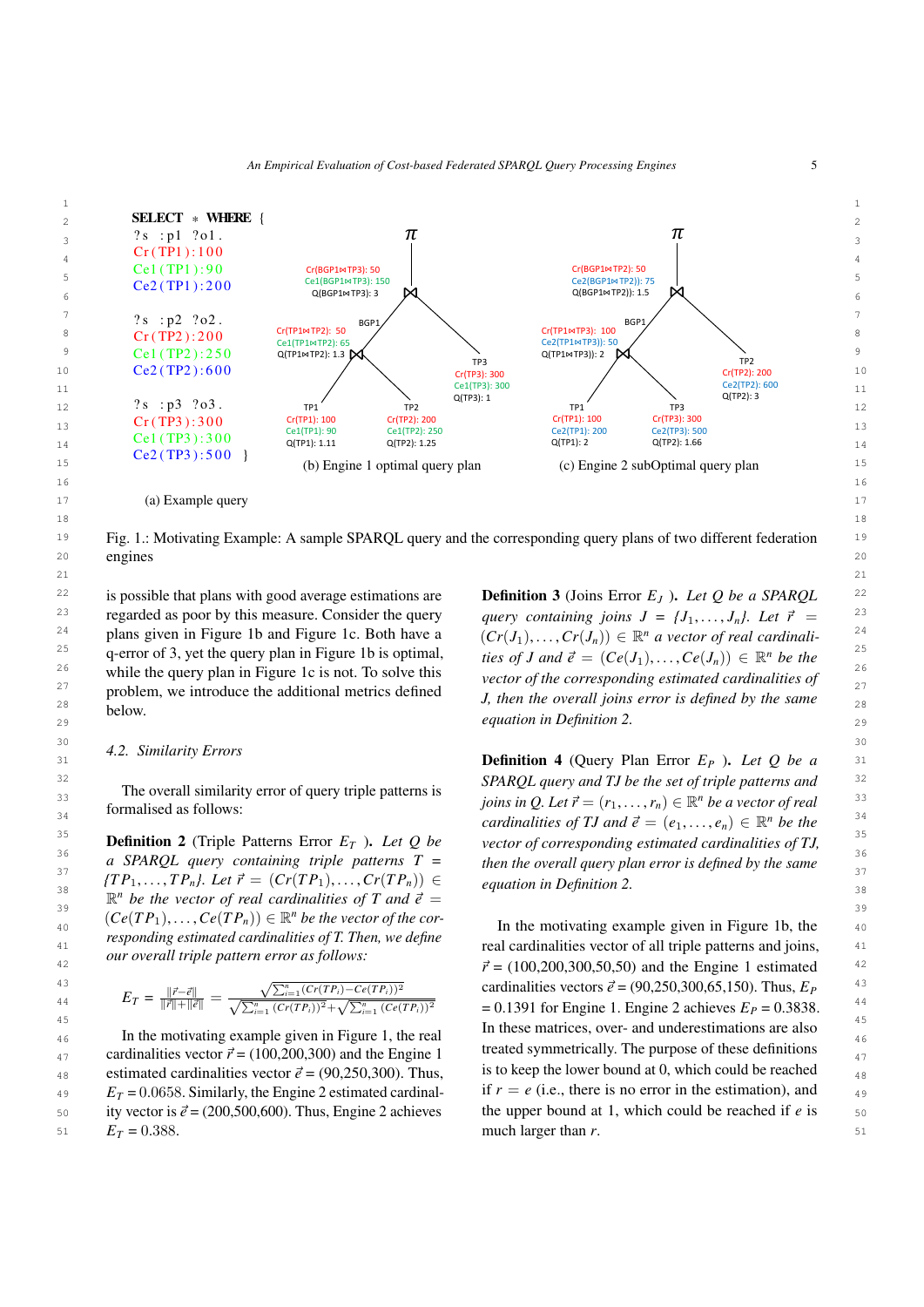#### <span id="page-5-0"></span>5. Selected Federation Engines

 $3 \overline{3}$ 

<sup>10</sup> **CostFed:** CostFed [\[43\]](#page-24-5) makes use of pre-computed  $\sum T(p, D_i) \times avgOS(p, D_i)$ <sup>11</sup> statistics stored in index to estimate the cardinality  $\forall Di \in R(p)$  11 <sup>12</sup> of triple patterns and joins between triple patterns.  $\Rightarrow$  if  $b(p) \land b(s) \land b(0)$ , <sup>12</sup> 13 13 14 **14**  $\text{CostFed benefits from both bind join } (\infty_b) [7, 11, 47]$  $\text{CostFed benefits from both bind join } (\infty_b) [7, 11, 47]$  $\text{CostFed benefits from both bind join } (\infty_b) [7, 11, 47]$  $\text{CostFed benefits from both bind join } (\infty_b) [7, 11, 47]$  $\text{CostFed benefits from both bind join } (\infty_b) [7, 11, 47]$  $\text{CostFed benefits from both bind join } (\infty_b) [7, 11, 47]$   $\forall \text{DieR}(tp)$ 15 and symmetric hash join  $(\infty_h)$  [\[2\]](#page-22-3) for joining the results  $\Rightarrow$  if  $!b(p) \land 1b(s) \land 1b(0)$ , 15 16 of triple patterns. The decision of join selection is based  $16 \sum_{i} r(T(n)) \times 16$ 17 on calculating the cost of both joins on query runtime.  $\forall \overline{DER}(tp)$   $\qquad \qquad$   $\Box C(t)$ <sup>18</sup> It creates three buckets for each distinct predicate used  $\Rightarrow$  if  $!b(p) \wedge b(s) \wedge !b(o)$ , <sup>18</sup> <sup>19</sup> in the RDF dataset. These buckets are used for estimat-<br>  $\sum f(T(D_i) \times \frac{1}{rO(D_i)}$ <sup>20</sup> ing the cardinality of query triple patterns. Furthermore,  $\sqrt{\frac{\nu D E(R(p))}{\nu D C(P)}}$ 21  $\rightarrow$  1  $\rightarrow$  1  $\rightarrow$  21  $\rightarrow$  1  $\rightarrow$  21  $\frac{2}{22}$  CostFed stores selectivity information that is used to  $\frac{2}{\sqrt{2}}$   $\frac{4T(D)}{22}$ estimate the cardinality of triple patterns as well as  $\frac{\sum_{\forall D i \in R(t_n)} u(D_i) \times \overline{tS(D_i) \times tO(D_i)}}{23}$ 24 devising an efficient query plan. The CostFed query  $\Rightarrow$  if  $b(n) \wedge b(s) \wedge b(0)$  24 25 25 planner also considers the skew in the distribution of <sup>26</sup> objects and subjects across predicates. Separate cardiality estimation is used for Multi-valued predicates. 28 28 28 Multi-valued predicates are the predicates that can have  $\alpha$  recursive definition is used to define the SPARQL 29 multiple values, as people can have multiple contact expression  $E$  [6, 7] in the query planning phase and  $\frac{29}{20}$  $\frac{30}{24}$  numbers or graduation schools. It performs a join-aware is defined as follows: all triple patterns are SPARQL  $_{31}$  numbers or graduation schools. It performs a join-aware  $_{15}$  at the state stretch strength same SPARQL  $_{31}$  $32$  trie-based source selection, which uses common URI expressions and if  $E_1$  and  $E_2$  are SPARQL expressions prefixes.

34 Let *D* represent a dataset or source for short,  $tp = \left\{ \begin{array}{c} 34 \\ 24 \end{array} \right\}$  as follows: 35  $s, p, \theta >$  be a triple pattern having predicate *p*, and <sup>35</sup><br><sup>36</sup>  $P(t_n)$  be the set of relaxant severes for that triple pat <sup>36</sup>  $R(tp)$  be the set of relevant sources for that triple pat-  $C(E1 \approx E2)$ <sup>36</sup>  $\frac{37}{2}$  37  $\frac{1}{2}$  37 tern. The following notations are used to calculate the  $M(E1) \times M(E2) \times Min(C(E1), C(E2))$  $3<sub>39</sub>$  calumatry of tp.  $3<sub>39</sub>$ cardinality of tp.

 $T(p, D)$  is the total number of triples with predi-<br><sup>42</sup> is not the result of joins between triple patterns but  $\frac{42}{100}$  is not the result of joins between triple patterns but cate *p* in *D*.

- $-avgSS(p, D)$  is the average subject selectivity of *p* following equation:  $\mathbf{H}$   $\mathbf{D}$ .  $\mathbf{H}$   $\mathbf{D}$ .  $\mathbf{H}$ in *D*.
- $-avgOS(p, D)$  is the average object selectivity of *p*  $M(E) =$ <br> $\frac{1}{2}$ 47 in D  $(1/\sqrt{2})$   $(3/\sqrt{2})$   $(1/\sqrt{2})$   $(3/\sqrt{2})$   $(1/\sqrt{2})$   $(1/\sqrt{2})$   $(1/\sqrt{2})$   $(1/\sqrt{2})$   $(1/\sqrt{2})$   $(1/\sqrt{2})$   $(1/\sqrt{2})$   $(1/\sqrt{2})$   $(1/\sqrt{2})$   $(1/\sqrt{2})$   $(1/\sqrt{2})$   $(1/\sqrt{2})$   $(1/\sqrt{2})$   $(1/\sqrt{2})$   $(1/\sqrt{2})$   $(1/\sqrt{2})$   $(1/\sqrt{2})$   $(1$ in *D*.
- 
- 
- $\begin{array}{ccc} -tO(D) \text{ is the total number of distinct objects in } D. \end{array}$  (1 other 51

1 **5. Selected Federation Engines** From these notations the cardinality  $C(tp)$  of tp is 2 2 calculated as follows (the predicate *b* stands for bound):

In this section, we give a brief overview of the se-  
\n
$$
\begin{array}{ll}\n\text{Let } \mathbf{c} \text{ is the set of } \mathbf{c} \text{ is the set of } \mathbf{c} \text{ is the set of } \mathbf{c} \text{ is the set of } \mathbf{c} \text{ is the set of } \mathbf{c} \text{ is the set of } \mathbf{c} \text{ is the set of } \mathbf{c} \text{ is the set of } \mathbf{c} \text{ is the set of } \mathbf{c} \text{ is the set of } \mathbf{c} \text{ is the set of } \mathbf{c} \text{ is the set of } \mathbf{c} \text{ is the set of } \mathbf{c} \text{ is the set of } \mathbf{c} \text{ is the set of } \mathbf{c} \text{ is the set of } \mathbf{c} \text{ is the set of } \mathbf{c} \text{ is the set of } \mathbf{c} \text{ is the set of } \mathbf{c} \text{ is the set of } \mathbf{c} \text{ is the set of } \mathbf{c} \text{ is the set of } \mathbf{c} \text{ is the set of } \mathbf{c} \text{ is the set of } \mathbf{c} \text{ is the set of } \mathbf{c} \text{ is the set of } \mathbf{c} \text{ is the set of } \mathbf{c} \text{ is the set of } \mathbf{c} \text{ is the set of } \mathbf{c} \text{ is the set of } \mathbf{c} \text{ is the set of } \mathbf{c} \text{ is the set of } \mathbf{c} \text{ is the set of } \mathbf{c} \text{ is the set of } \mathbf{c} \text{ is the set of } \mathbf{c} \text{ is the set of } \mathbf{c} \text{ is the set of } \mathbf{c} \text{ is the set of } \mathbf{c} \text{ is the set of } \mathbf{c} \text{ is the set of } \mathbf{c} \text{ is the set of } \mathbf{c} \text{ is the set of } \mathbf{c} \text{ is the set of } \mathbf{c} \text{ is the set of } \mathbf{c} \text{ is the set of } \mathbf{c} \text{ is the set of } \mathbf{c} \text{ is the set of } \mathbf{c} \text{ is the set of } \mathbf{c} \text{ is the set of } \mathbf{c} \text{ is the set of } \mathbf{c} \text{ is the set of } \mathbf{c} \text{ is the set of } \math
$$

33 prefixes.<br>  $\frac{33}{24}$  **Example 2.1** cardinality of two expressions  $E_1$  and  $E_2$  is estimated A recursive definition is used to define the SPARQL expression  $E$  [\[6,](#page-22-4) [7\]](#page-23-4) in the query planning phase and expressions and if *E*1 and *E*2 are SPARQL expressions then  $E1 \approx E2$  is also a SPARQL expression. The join as follows:

$$
C(E1 \bowtie E2)
$$
  
=  $M(E1) \times M(E2) \times Min(C(E1), C(E2))$ 

40 **40** where the average frequency of multi-valued predicates  $\frac{40}{40}$  $\frac{1}{43}$  the triple pattern itself.  $M(E)$  is calculated using the in the expression *E* is defined as  $M(E)$ . In  $M(E)$ , *E* following equation:

 $M(E) =$ 

$$
\begin{array}{ll}\n\text{in } D. \\
\text{in } D.\n\end{array}\n\quad\n\begin{array}{ll}\n\text{in } D. \\
\text{in } D.\n\end{array}\n\quad\n\begin{array}{ll}\n\text{in } D. \\
\text{in } D.\n\end{array}\n\quad\n\begin{array}{ll}\n\text{in } D. \\
\text{in } D.\n\end{array}\n\quad\n\begin{array}{ll}\n\text{in } D. \\
\text{in } D.\n\end{array}\n\quad\n\begin{array}{ll}\n\text{in } D. \\
\text{in } D.\n\end{array}\n\quad\n\begin{array}{ll}\n\text{in } D. \\
\text{in } D.\n\end{array}\n\quad\n\begin{array}{ll}\n\text{in } D. \\
\text{in } D.\n\end{array}\n\quad\n\begin{array}{ll}\n\text{in } D. \\
\text{in } D.\n\end{array}\n\quad\n\begin{array}{ll}\n\text{in } D. \\
\text{in } D.\n\end{array}\n\quad\n\begin{array}{ll}\n\text{in } D. \\
\text{in } D.\n\end{array}\n\quad\n\begin{array}{ll}\n\text{in } D. \\
\text{in } D.\n\end{array}\n\quad\n\begin{array}{ll}\n\text{in } D. \\
\text{in } D.\n\end{array}\n\quad\n\begin{array}{ll}\n\text{in } D. \\
\text{in } D.\n\quad\n\begin{array}{ll}\n\text{in } D \land \text{ is the total number of distinct subjects in } D.\n\end{array}\n\quad\n\begin{array}{ll}\n\text{in } D. \\
\text{in } D.\n\end{array}\n\quad\n\begin{array}{ll}\n\text{in } D \land \text{ is the total number of distinct objects in } D.\n\end{array}\n\quad\n\begin{array}{ll}\n\text{in } D. \\
\text{in } D.\n\end{array}\n\quad\n\begin{array}{ll}\n\text{in } D \land \text{ is the total number of distinct objects in } D.\n\end{array}
$$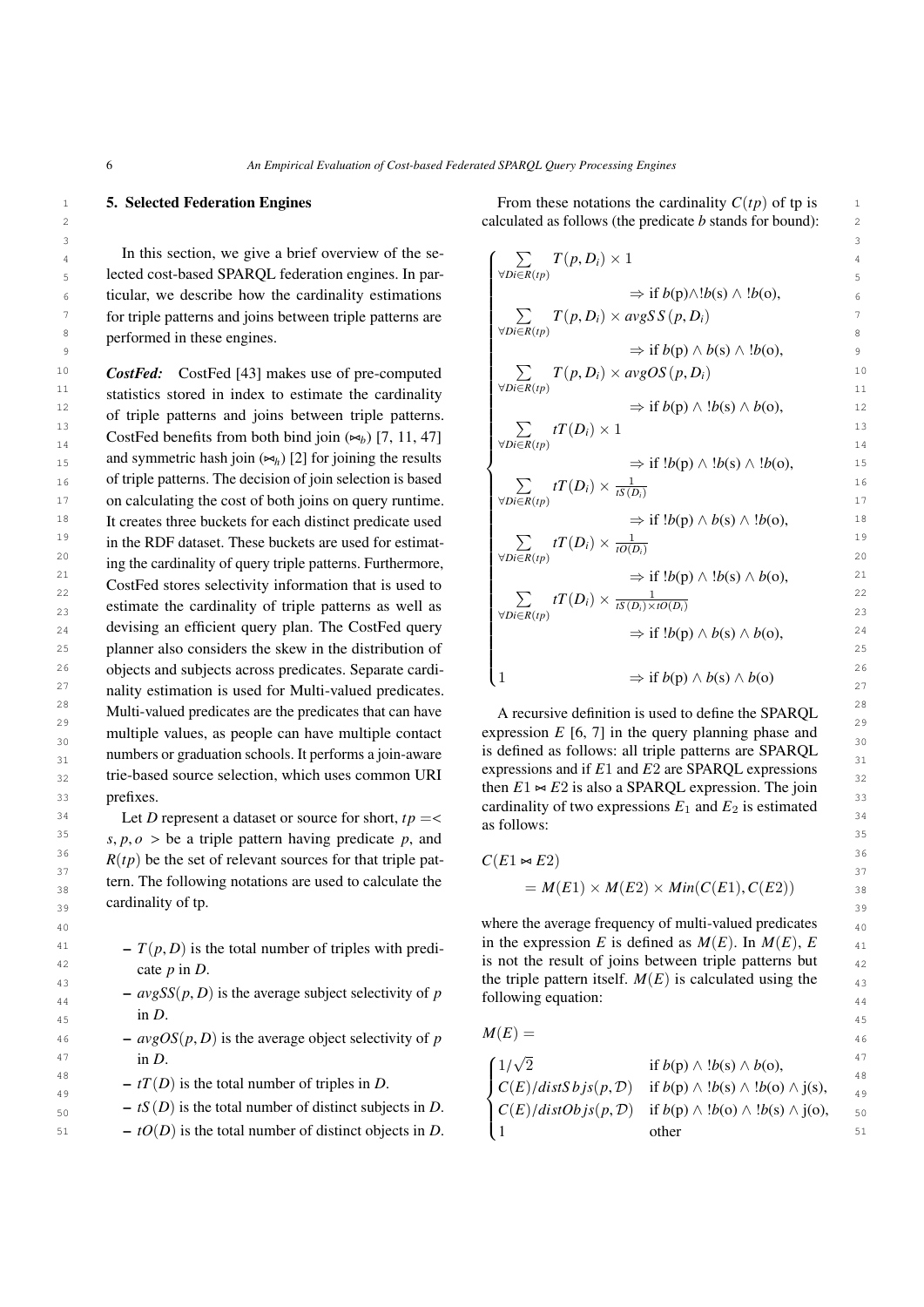If the subject of the triple pattern is involved in the join, as bound subject, object, predicate respectively.

*SPLENDID:* SPLENDID [\[11\]](#page-23-6) also uses VoID statistics to generate a query execution plan. It uses a dynamic programming approach to produce a query execution plan. SPLENDID makes use of both hash  $(\Join_h)$ and bind  $(\Join_b)$  joins.

Triple pattern cardinality is estimated as follows:

$$
card_d(?, p, ?) = card_d(p)
$$
  
\n
$$
card_d(s, ?, ?) = |d| \cdot sel \cdot sd
$$
  
\n
$$
card_d(s, p, ?) = card_d(p) \cdot sel \cdot sd(p)
$$
  
\n
$$
card_d(?, ?, o) = |d| \cdot sel \cdot o_d
$$
  
\n
$$
card_d(?, p, o) = card_d(p) \cdot sel \cdot o_d(p)
$$
  
\n
$$
card_d(s, ?, o) = |d| \cdot sel \cdot sd \cdot sel \cdot o_d
$$

24 24 the data source *d* having predicate *p*. The total number 25 of triples in a data source *d* is defined as  $|d|$ . If we have  $\text{sel}_{T}(S) =$  25 26 26 26 a bound predicate then the average selectivity of subject 26 27 and object is defined as  $sel.s_d(p)$  and  $sel.o_d(p)$  respec-<br>28 tively: if the predicate is not bound then the average  $2^{2d \in S(T)} \left( \frac{\sum_{d \in S(T)} id / 3d}{\sum_{d \in S(T)} sd} \right)$  if  $var(P) \wedge \neg var(S)$ 28 tively; if the predicate is not bound then the average  $\int \frac{\sum_{d \in S(t)} u}{\sum_{d \in S(t)} u_d s} s_{d,p}$ z<sup>9</sup> selectivity of subject and object is defined as *sel.s<sub>d</sub>* and  $\sum_{d \in S(T)} \sum_{d \in S(T)} f_{d,p}$  if  $Y = p \land \neg \text{Var}(S)$ 30 *sel.o<sub>d</sub>* respectively. In star-shaped queries, SPLENDID  $\qquad \qquad$  1 if var(S) 30 31 estimates the cardinality of triple patterns having the  $\frac{1}{2}$  ( $P_1$ )  $\frac{1}{2}$  $32$  same subject separately. All triples with same subjects  $32$ 33 are grouped and then the minimum cardinality of all  $\left( \frac{\sum_{d \in S(T)} t_{dp}}{\sum_{d \in S(T)} t_{dp}} \right)$  if  $p = n$ <sup>34</sup> triple patterns with bound objects is calculated. Lastly,  $\left\{\begin{array}{cc} \frac{2}{4} & \frac{2}{\sqrt{5}} \\ 1 & \frac{2}{\sqrt{5}} \end{array}\right\}$ 35 the cardinality of remaining triples with unbound ob-  $(1 - \ln \text{val}(r))$  35 <sup>36</sup> jects is multiplied with the average selectivity of sub-<br> $sl_{\mathcal{F}}(O) =$ <sup>36</sup>  $37$  jects and the minimum value. Formally, the equation is  $37$ 38 defined as:  $\left( \frac{\angle d \in S(T)^{a} d^{b} q}{\angle d \in S(T)^{a} d^{c}} \right)$  if  $\text{var}(P) \wedge \neg \text{var}(Q)$ defined as:

$$
card_{d}(T) = \n\begin{cases}\n\frac{1}{\sum_{d \in S(T)} d_{dp}} & \text{if } P = p \land \neg \text{var}(O) \\
1 & \text{if } \text{var}(O)\n\end{cases}\n\quad\n\begin{cases}\n\frac{1}{\sum_{d \in S(T)} d_{dp}} & \text{if } P = p \land \neg \text{var}(O) \\
1 & \text{if } \text{var}(O)\n\end{cases}\n\quad\n\begin{cases}\n1 & \text{if } P = p \land \neg \text{var}(O) \\
1 & \text{if } \text{var}(O)\n\end{cases}\n\quad\n\begin{cases}\n1 & \text{if } \text{var}(O) \\
1 & \text{if } \text{var}(O)\n\end{cases}
$$

Join cardinality is estimated as follows:

$$
ext{card}(q1 \bowtie q2) = \text{card}(q_1) \cdot \text{card}(q_2) \cdot \text{sel}_{\bowtie}(q1, q2) \qquad \text{card}(T) = t \cdot \text{sel}_T(S) \cdot \text{sel}_T(P) \cdot \text{sel}_T(O) \tag{46}
$$

48 In these equations the *sel*.<sup>48</sup> is the join selectivity of  $\frac{1}{2}$  in this section, the letters with a question mark (e.g. ?x) denote  $\frac{49}{49}$  two input relations. It defines how many bindings are  $\frac{1}{49}$  a variable in a DDE triple a literal value is represented by a lower. 50 50 matched between two relations. SPLENDID uses the 51 51 average selectivity of join variables as join selectivity.

1 1 *LHD:* LHD [\[49\]](#page-24-6) is a cardinality-based and index-2 2 assisted approach that aims to maximize parallel exe-3 If the subject of the triple pattern is involved in the join, cution of sub-queries. It makes use of the VoID statis-<sup>4</sup> it is defined as  $j(s)$ , and  $b(s)$ ,  $b(o)$ , and  $b(p)$  are defined tics for estimating the cardinality of triple patterns and <sup>4</sup> <sup>5</sup> as bound subject, object, predicate respectively. joins between triple patterns. LHD only uses Bind joins <sup>5</sup>  $\epsilon$  **cor**  $\epsilon$   $\epsilon$  for  $\epsilon$   $\epsilon$  for  $\epsilon$   $\epsilon$  for query execution. LHD implements a response-time- $\frac{7}{1}$  ties to generate a curry execution plan. It uses a dy cost model by making an assumption that the response ties to generate a query execution plan. It uses a dy  $\frac{8}{100}$  become a query request is proportional to the total num-<br>numic programming approach to produce a query  $\alpha$  time of a query request is proportional to the total num-9 9 ber of bindings transferred. LHD determines the total 10 and bind  $(s_d)$  ioins and bind  $(s_d)$  ioins  $\frac{11}{11}$  Triple pattern cardinality is estimated as follows: from the VoID description of a dataset d. The VoID file  $\frac{11}{11}$ 12 12 also provides other information, such as the number  $\text{card}_d(?, p, ?) = \text{card}_d(p)$  of triples  $t_{d,p}$ , distinct subjects  $s_{d,p}$  and distinct objects  $\text{ind}_d(?, p, ?) = \text{card}_d(p)$ 14  $o_{d,p}$  in the dataset d for a predicate p. The federation 14<br>
15  $\cos^2(1 - |d| \cdot \sin^2 x)$  and  $\sin^2 x = 15$  and  $\sin^2 x = 15$  $\text{card}_d(s, ', ') = |d| \cdot \text{sel} \cdot s_d$  engine makes an assumption about uniform distribution  $\text{red}(s, ', ') = |d| \cdot \text{sel} \cdot s_d$ <sup>16</sup>  $\qquad \qquad$  of objects and subjects in datasets. Let's assume a triple <sup>16</sup>  $\lim_{n \to \infty} \frac{\tan \alpha_a(s, p, \cdot)}{s} = \tan \alpha_a(p)$  below  $\lim_{n \to \infty} \frac{p}{n}$  pattern  $T : \{SPO\}^2$  $T : \{SPO\}^2$ , the function to get the set of rel-<sup>18</sup>  $\text{card}_d(Y, Y, o) = |d| \cdot \text{sel.} o_d$  evant datasets of T is defined as  $S(T)$ , the selectivity <sup>18</sup> <sup>19</sup>  $\operatorname{card}(f, p, q) = \operatorname{card}(p) \cdot \operatorname{sel}(q, q)$  of x with respect to  $S(T)$  is defined as  $\operatorname{selT}(x)$ , and 20 20 the cardinality of x with respect to *S* (*T*) is defined as  $\text{card}_d(s, ', o) = |d| \cdot \text{sel}.s_d \cdot \text{sel}.o_d$   $\text{card}T(r)$  21 tics for estimating the cardinality of triple patterns and  $cardT(x)$ .

22 22 For single triple pattern cardinality estimation, the <sup>23</sup> where the *card<sub>d</sub>*( $p$ ) is the number of triple patterns in selectivity of each part is estimated as follows: selectivity of each part is estimated as follows:

$$
\mathrm{sel}_{T}(S) = \left\{ \begin{array}{ll} \sum_{d \in S(T)} t_{d} / s_{d} & \text{if } \mathrm{var}(P) \land \neg \mathrm{var}(S) \\ \frac{\sum_{d \in S(T)} t_{d} / s_{d}}{\sum_{d \in S(T)} t_{d} \cdot p / s_{d} \cdot p} & \text{if } P = p \land \neg \mathrm{var}(S) \\ 1 & \text{if } \mathrm{var}(S) \end{array} \right.
$$

 $self(P) =$ 

$$
\begin{cases} \frac{\sum_{d \in S(T)} t_{d,p}}{\sum_{d \in S(T)} t_d} & \text{if } P = p \\ 1 & \text{if } \text{var}(P) \end{cases}
$$

 $\text{sel}_T(O) =$ 

45 45

47 47

38 defined as:  
\n
$$
\begin{cases}\n\frac{\sum_{d \in S(T)} t_d / o_d}{\sum_{d \in S(T)} o_d} & \text{if } \operatorname{var}(P) \wedge \neg \operatorname{var}(Q) \\
\frac{\sum_{d \in S(T)} t_d / o_d}{\sum_{d \in S(T)} t_d} & \text{if } P = p \wedge \neg \operatorname{var}(Q)\n\end{cases}
$$

$$
\begin{cases} \frac{\angle_{d \in S(T)} a_{p} \cap a_{p}}{\sum_{d \in S(T)} a_{d,p}} & \text{if } P = p \land \neg \text{var}(O) \\ 1 & \text{if } \text{var}(O) \end{cases}
$$

43 43 After calculating the selectivity of each part, LHD esti-44 **Join cardinality is estimated as follows:** mates the cardinality of the triple pattern as follows: 44

$$
card(T) = t \cdot sel_T(S) \cdot sel_T(P) \cdot sel_T(O)
$$

<span id="page-6-0"></span> $2$ In this section, the letters with a question mark (e.g.  $2x$ ) denote a variable in an RDF triple, a literal value is represented by a lowercase letter (e.g. o) , and a variable or a literal value is defined by an upper-case letter (e.g. S)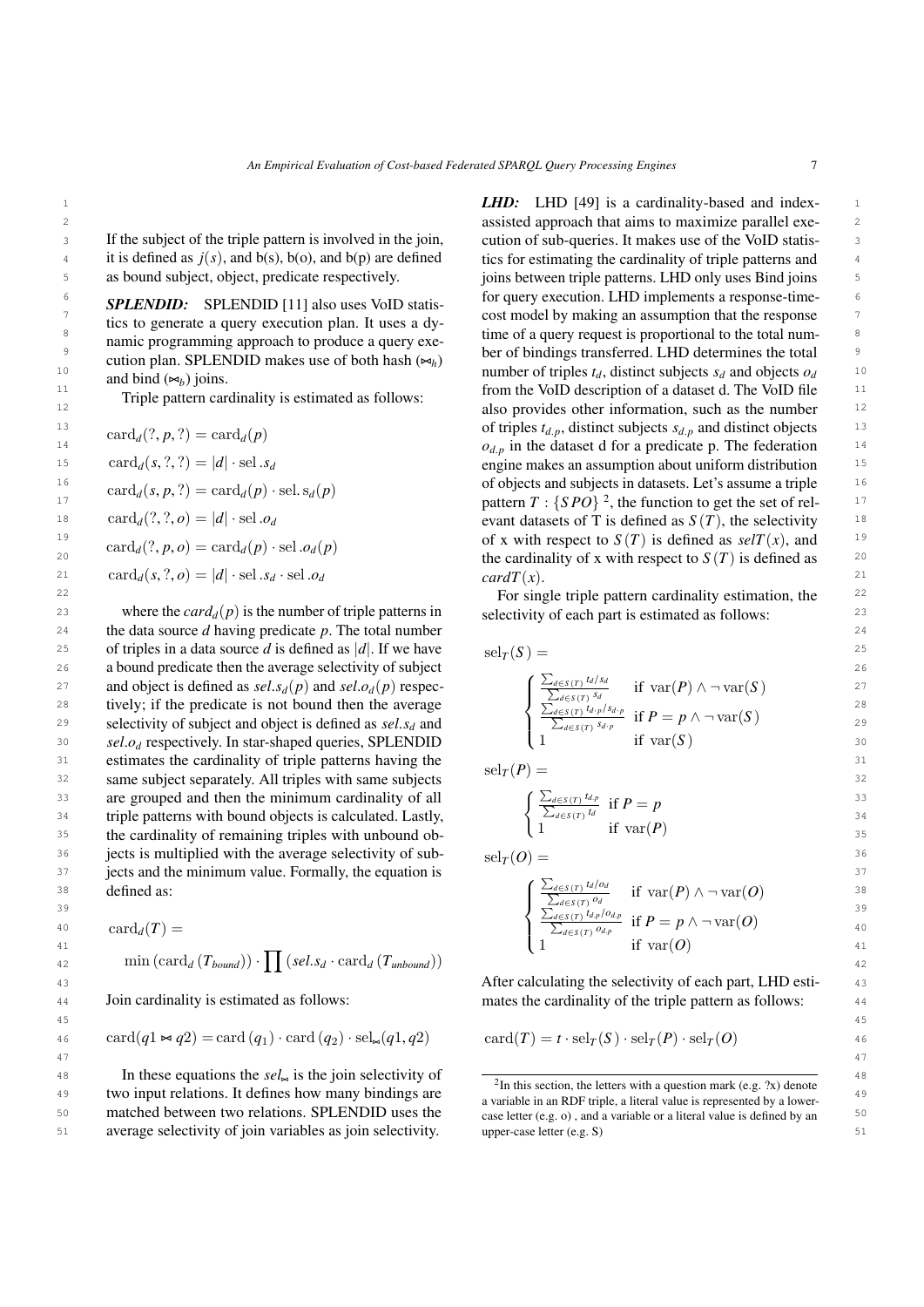2 the join selectivity by using the following equations: data source S, is defined as  $Card([E], S)$ ). Given two triple patterns T1 and T2, LHD calculates

$$
\begin{array}{ll}\n\text{sel}(T_1 \Join T_2) & \text{late the join selectivity (JoinSel ([E1] \Join [E2])), which is given as follows: 5\n\text{is given as follows:}\n\end{array}\n\quad\n\begin{array}{ll}\n\frac{\sum_{d \in S(T_1)} s_{d,p1} \cdot \sum_{d \in S(T_2)} s_{d,p2}}{\sum_{d \in S(T_1)} s_{d} \cdot \sum_{d \in S(T_2)} o_d} & \text{if joined on } S_1 = S_2 \\
\frac{\sum_{d \in S(T_1)} o_{d,p1} \cdot \sum_{d \in S(T_2)} o_{d,p2}}{\sum_{d \in S(T_1)} o_{d} \cdot \sum_{d \in S(T_2)} o_d} & \text{if joined on } O_1 = O_2 \\
\frac{\sum_{d \in S(T_1)} o_{d,p1} \cdot \sum_{d \in S(T_2)} o_{d,p2}}{\sum_{d \in S(T_1)} s_{d} \cdot \sum_{d \in S(T_2)} o_d} & \text{if joined on } S_1 = O_2 \\
\frac{\sum_{d \in S(T_1)} s_{d,p1} \cdot \sum_{d \in S(T_2)} o_{d,p2}}{\sum_{d \in S(T_1)} s_{d} \cdot \sum_{d \in S(T_2)} o_d} & \text{if joined on } S_1 = O_2 \\
\frac{\sum_{d \in S(T_1)} s_{d,p1} \cdot \sum_{d \in S(T_2)} o_d}{\sum_{d \in S(T_1)} s_{d} \cdot \sum_{d \in S(T_2)} o_d} & \text{if joined on } S_1 = O_2 \\
\frac{\sum_{d \in S(T_1)} s_{d,p1} \cdot \sum_{d \in S(T_2)} o_d}{\sum_{d \in S(T_1)} s_{d} \cdot \sum_{d \in S(T_2)} o_d} & \text{if joined on } S_1 = O_2 \\
\frac{\sum_{d \in S(T_1)} s_{d,p1} \cdot \sum_{d \in S(T_2)} o_d}{\sum_{d \in S(T_1)} s_{d} \cdot \sum_{d \in S(T_2)} o_d} & \text{if joined on } S_1 = O_2 \\
\frac{\sum_{d \in S(T_1)} s_{d,p1} \cdot \sum_{d \in S(T_2)} o_d}{\sum_{d \in S(T_1)} s_{d} \cdot \sum_{d \in S(T_2)} o_d} & \text{if joined on }
$$

Using the join selectivity values, join cardinality is  $\qquad$  as follows:  $17$  estimated by the following equation:

$$
\text{card}(T_1 \bowtie T_2 \bowtie \dots \bowtie T_n) \qquad \text{Card}([E1], S) \cdot \text{Card}([E2], S) \cdot \text{JoinSel} ([E1] \bowtie [E2]) \qquad \text{and} \qquad \text{Card}([E1], S) \cdot \text{Card}([E2], S) \cdot \text{JoinSel} ([E1] \bowtie [E2]) \qquad \text{and} \qquad \text{and} \qquad \text{and} \qquad \text{characteristic set } (CS) [32] \text{ and characteristic pair (CP)} \qquad \text{and} \qquad \text{linear} \qquad \text{and} \qquad \text{linear} \qquad \text{and} \qquad \text{linear} \qquad \text{and} \qquad \text{linear} \qquad \text{linear} \qquad \text{and} \qquad \text{linear} \qquad \text{linear} \qquad \text{and} \qquad \text{linear} \qquad \text{linear} \qquad \text{linear} \qquad \text{linear} \qquad \text{linear} \qquad \text{linear} \qquad \text{linear} \qquad \text{linear} \qquad \text{linear} \qquad \text{linear} \qquad \text{linear} \qquad \text{linear} \qquad \text{linear} \qquad \text{linear} \qquad \text{linear} \qquad \text{linear} \qquad \text{linear} \qquad \text{linear} \qquad \text{linear} \qquad \text{linear} \qquad \text{linear} \qquad \text{linear} \qquad \text{linear} \qquad \text{linear} \qquad \text{linear} \qquad \text{linear} \qquad \text{linear} \qquad \text{linear} \qquad \text{linear} \qquad \text{linear} \qquad \text{linear} \qquad \text{linear} \qquad \text{linear} \qquad \text{linear} \qquad \text{linear} \qquad \text{linear} \qquad \text{linear} \qquad \text{linear} \qquad \text{linear} \qquad \text{linear} \qquad \text{linear} \qquad \text{linear} \qquad \text{linear} \qquad \text{linear} \qquad \text{linear} \qquad \text{linear} \qquad \text{linear} \qquad \text{linear} \qquad \text{linear} \qquad \text{linear} \qquad \text{linear} \qquad \text{linear} \qquad \text{linear} \qquad \text{linear} \qquad \text{linear} \qquad \text{linear} \qquad \text{linear} \qquad \text{linear} \qquad \text{linear} \qquad \text{linear} \
$$

 $24$  **SemaGrow:** SemaGrow [7] query planning is based timates the cardinality of each type of query differ-25 on VoID<sup>3</sup> statistics [4] about datasets. It makes use of ently using these statistics. For star-shaped queries, 25 26 the VoID index as well as SPARQL ASK queries to where the subject (or object) is the same for all join-<br>26 27 perform source selection. Three types of joins, i.e, bind, ing triple patterns, estimated cardinality for a given set 27 28 merge and hash, are used during the query planning. of properties P (predicates of joining triple patterns) 28 29 The selection to perform the required join operation is computed using CSs  $C_j$  containing all these prop-30 is based on a cost function. It uses a reactive model erties. The common subject (or object) is defined as 30 31 31 for retrieving results of the joins as well as individual <sup>32</sup> triple patterns. As with CostFed, SemaGrow recursively dataset's triples are sorted by subject; after all the entity <sup>32</sup> 33 defines SPARQL expressions. Given a data source S, properties have been scanned, the entity's CS is identi-<sup>34</sup> the cardinality estimations of triple patterns and joins fied. For each CS C, Odyssey computes statistics, i.e., <sup>34</sup> 35 are explained below.  $(count(C))$  represents the number of entities sharing 35 *SemaGrow:* SemaGrow [\[7\]](#page-23-4) query planning is based on  $\text{VolD}^3$  $\text{VolD}^3$  statistics [\[4\]](#page-22-5) about datasets. It makes use of the VoID index as well as SPARQL ASK queries to perform source selection. Three types of joins, i.e, bind, is based on a cost function. It uses a reactive model the cardinality estimations of triple patterns and joins are explained below.

<sup>37</sup> nent, which returns the list of relevant sources to a triple triples with predicate p occurring with these entities. 38 pattern along with statistics. The statistics related to the Odyssey represents estimatedCardinality<sub>Distinct</sub> $(P)$  38 data source include (1) the number of estimated distinct as the estimated cardinality of queries that contain dis-<sup>40</sup> subjects predicates and objects matching the triple pat-<br> $\frac{1}{2}$  tinct keywords, and estimatedCardinality(*P*) as the es-<sup>41</sup> term and (2) the number of triple patterns in the data timated cardinality of those queries that do not contain <sup>41</sup> <sup>42</sup> sources matching the triple pattern. The cardinality of the distinct keyword. Formally, estimated cardinality <sup>42</sup> <sup>43</sup> a triple pattern is provided by the Resource Discov- for star-shaped queries is defined as follows: <sup>44</sup> ery component. On the other hand, for more complex  $\frac{44}{100}$ <sup>45</sup> expressions, SemaGrow needs to make an estimation estimatedCardinality  $_{Disinct}(P) = \sum$  (count  $(C_j)$ )  $46$  based on available statistics. In order to estimate com-<br> $P \subseteq C_j$   $46$ <sup>47</sup> plex expressions based on the aforementioned basic estimatedCardinality  $(P) =$ <sup>47</sup> 48<br>
statistics, SemaGrow adopts the formulas described by SemaGrow contains a Resource discovery component, which returns the list of relevant sources to a triple pattern along with statistics. The statistics related to the data source include (1) the number of estimated distinct subjects, predicates and objects matching the triple pattern, and (2) the number of triple patterns in the data sources matching the triple pattern. The cardinality of a triple pattern is provided by the Resource Discov-

<span id="page-7-0"></span>

1 Given two triple patterns T1 and T2, LHD calculates LHD [\[49\]](#page-24-6). The cardinality of each expression (E) in a 1 data source S, is defined as *Card*([*E*], *<sup>S</sup>* )).

3 3 For estimating the join cardinality we need to calcu- $\text{rel}(T_1 \bowtie T_2) =$ <br>  $\text{latet the join selectivity (JoinSel ([E1] \bowtie [E2])), which}$ <br>  $\text{is given as follows:}$ 

JoinSel 
$$
([E1] \Join [E2]) =
$$

$$
\min\left(\text{JoinSel }[E1],\text{JoinSel }[E2]\right)
$$

 13 sions or triple patterns. The T is a single triple pattern. 14 *d<sup>i</sup>* represents the number of distinct values for the i-st 15 join attribute in a T. Hence, the join cardinality is given as follows:

$$
\operatorname{Card}([E1] \bowtie [E2], S) =
$$
\n
$$
\operatorname{card}([T_1 \bowtie T_2 \bowtie ... \bowtie T_n])
$$
\n
$$
\operatorname{Card}([F1] \cap S) \quad \operatorname{Card}([F2] \cap S) \quad \operatorname{LipSol}([F1] \cap [F2])
$$
\n
$$
\operatorname{Card}([F1] \cap S) \quad \operatorname{Card}([F2] \cap S) \quad \operatorname{LipSol}([F1] \cap [F2])
$$

21  $= \int \cosh(T_i) \cdot \text{sel}(T_1 \bowtie T_2 \bowtie \ldots \bowtie T_n)$  *Odyssey:* Odyssey [\[28\]](#page-23-11) makes use of the distributed 21 22  $i=1$  characteristic sets (CS) [\[32\]](#page-24-17) and characteristic pair (CP) 22 23 23 [\[13\]](#page-23-19) statistics to estimate cardinalities. Odyssey es-36 **36**<br>
SemaGrow contains a Resource discovery compo-<br>
C and  $(occurrences(p, C))$  represents the number of 36<br>
triples with predicate p occurring with these entities of properties P (predicates of joining triple patterns) is computed using CSs  $C_j$  containing all these propan entity. CSs can be computed by scanning once a dataset's triples are sorted by subject; after all the entity properties have been scanned, the entity's CS is identi-

estimatedCardinality 
$$
_{Distinct}(P) = \sum_{P \subseteq C_j} (count(C_j))
$$

estimatedCardinality  $(P)$  =

49 49 50 50 51 51 <sup>3</sup>VoID vocabulary:<https://www.w3.org/TR/void/> X *P*⊆*C<sup>j</sup>* count (*Cj*) · Y *pi*∈*P* ocurrences (*p<sup>i</sup>* ,*Cj*) count (*Cj*)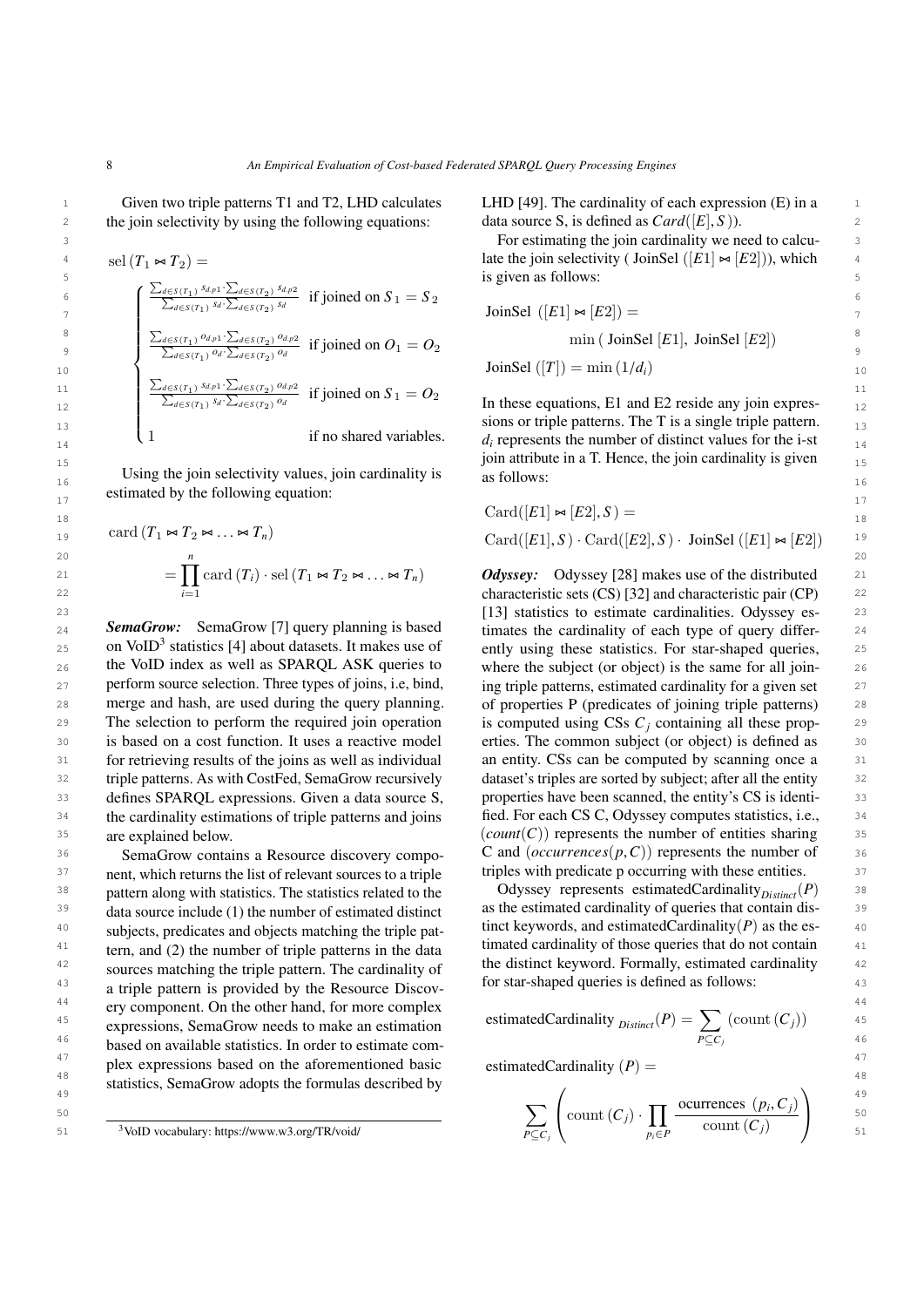10 **a** property p is represented in statistics, which is defined operators than the simple and complex queries [\[38\]](#page-24-12). 11 **as:**  $\text{count}(Ci, Cj, p)$ . The equation for estimating the We used all queries except the large data queries 11 12 cardinality (pairs of entities with a set of properties  $P_k$  (L1-L10) in our experiments. The reason for not using 12 13 **and**  $P_l$ **)** for complex-shaped queries is defined as: L1-L10 was that the evaluation results presented in [\[38\]](#page-24-12) 13 For arbitrary-shaped queries, Odyssey also considers the connections (links) between different CSs. Charac-Characteristic sets (CSs) using properties. For entities *e*1 and *e*2 the link is defined as  $(CS s(e1), CS s(e2), p)$ , given that  $(e1, p, e2) \in s$ , where s is data source. The number of links between two *CS s*: *C<sup>i</sup>* and *C<sup>j</sup>* , through a property p is represented in statistics, which is defined as:  $-count(Ci, Cj, p)$ . The equation for estimating the cardinality (pairs of entities with a set of properties  $P_k$ and *P*<sup>*l*</sup>) for complex-shaped queries is defined as:

estimatedCardinality  $(P_k, P_l, p)$  =

$$
\sum_{P_k \subseteq C_i \land P_l \subseteq C_j} (\text{count}(C_i, C_j, p) \cdot \prod_{p_k \in P_k - \{p\}} \text{into a Virtuoso 7.2 server.}
$$
\n
$$
\left(\frac{\text{occurrences}(p_k, C_i)}{\text{count}(C_i)}\right) \cdot \prod_{p_l \in P_l} \left(\frac{\text{occurrences}(p_l, C_j)}{\text{count}(C_j)}\right))
$$
\n
$$
\left(\frac{\text{occurrences}(p_k, C_i)}{\text{count}(C_i)}\right) \cdot \prod_{p_l \in P_l} \left(\frac{\text{occurrences}(p_l, C_j)}{\text{count}(C_j)}\right))
$$
\n
$$
\left(\frac{\text{occurrences}(p_k, C_i)}{\text{count}(C_i)}\right) \cdot \prod_{p_l \in P_l} \left(\frac{\text{occurrences}(p_l, C_j)}{\text{count}(C_j)}\right))
$$
\n
$$
\left(\frac{\text{occures}(p_k, C_i)}{\text{count}(C_i)}\right) \cdot \prod_{p_l \in P_l} \left(\frac{\text{occures}(p_l, C_j)}{\text{count}(C_j)}\right))
$$
\n
$$
\left(\frac{\text{occures}(p_k, C_i)}{\text{count}(C_i)}\right) \cdot \prod_{p_l \in P_l} \left(\frac{\text{occures}(p_l, C_j)}{\text{count}(C_j)}\right)
$$

<sup>22</sup> star-shaped query as a single meta-node; assuming that edge, these are most of the currently available, open-<sup>23</sup> the order of joins has already optimized within the star-<br>source cost-based federation engines. <sup>24</sup> shaped sub-queries. It uses Characteristics Pairs (CPs) <sup>25</sup> to estimate the cardinality of joins between star-shaned **Hardware Used:** Each Virtuoso was deployed on a <sup>25</sup> <sup>26</sup> queries (meta-nodes) and uses dynamic programming physical machine (32 GB RAM, Core i7 processor and <sup>26</sup> <sup>27</sup> (DP) to optimize the join order and find the optimal 500 GB hard disk). We ran the selected federation en-28 **plan** 1 **28 plan 1 28 plan 1 plan 1 gines on a local client machine with the same specifica-** 28 to estimate the cardinality of joins between star-shaped queries (meta-nodes) and uses dynamic programming (DP) to optimize the join order and find the optimal plan.

## <span id="page-8-0"></span>6. Evaluation and Results

<sup>34</sup> in our evaluation. All results are also available at the the network cost. <sup>35</sup> project homepage. First, we evaluate our novel metrics  $\boldsymbol{Warm\_un}$  and Number of Runs. In each experiment <sup>36</sup> in terms of how they are correlated with the overall we warmed up each federation engine for 10 minutes by <sup>37</sup> query runtime performance of state-of-the-art federated<br><sup>37</sup> apple integrating the Linked Data (I D1-I D10) queries from <sup>38</sup> query engines. Thereafter, we compare existing cost-<br> **E**edBench Experiments were run three times and the <sup>39</sup> based SPARQL federation engines using the proposed results were averaged. The query timeout was set to 30<sup>39</sup> 40 metrics and discuss the evaluation results. In this section, we discuss the results we obtained

#### *6.1. Experiment Setup and Hardware:*

**Benchmarks Used:** In our experiments, we used terns, (3) q-error of overall query plans, (4) errors of 44 45 the state-of-the-art benchmark for federated engines triple patterns, (5) errors of joins between triple pat- 46 dubbed LargeRDFBench [\[38\]](#page-24-12). LargeRDFBench com- 47 prises a total of 40 queries (including all queries from 48 FedBench [\[45\]](#page-24-13)): 14 simple queries (S1-S14) from Fed-49 Bench, 10 complex queries (C1-C10), 8 complex and quality of plans generated by query planner of each en- 50 high-sources queries (CH1-CH8), and 10 large data 51 queries (L1-L10). Simple queries are fast to execute and

1 1 include the smallest number of triple patterns, which z and the complex state of the complex queries are more and  $\frac{2}{38}$ . Complex queries are more and  $\frac{2}{38}$ 3 3 challenging and take more time to execute compared to <sup>4</sup> the connections (links) between different CSs. Charac-<br><sup>4</sup> simple queries [\[38\]](#page-24-12). The queries in this category have <sup>5</sup> teristic pairs (CPs) help in describing the links between at least 8 triple patterns and contain more joins and 6 Characteristic sets (CSs) using properties. For entities SPARQL operators than simple queries. The complex 6 <sup>7</sup> e1 and e2 the link is defined as  $(CS s(e1), CS s(e2), p)$ , and high-sources queries are even more challenging as s given that  $(e1, p, e2) \in s$ , where s is data source. The they need to retrieve results from more data sources 9 9 and they have more triple patterns, joins and SPARQL at least 8 triple patterns and contain more joins and

 14 show that most engines are not yet able to execute these 15 estimated Cardinality  $(P_k, P_l, p)$  = queries. LargeRDFBench comprises of 13 real-world 15 16 RDF datasets of varying sizes. We loaded each dataset  $\sum_{P_k \subseteq C_i \land P_l \subseteq C_i}$  (count  $(C_i, C_j, p) \cdot \prod_{P_k \in P_k - \{p\}}$  into a Virtuoso 7.2 server.

 $\left(\frac{\text{occurrences } (p_k, C_i)}{\text{count}(C_i)}\right) \cdot \prod_{p_i \in P_l} \left(\frac{\text{occurrences } (p_i, C_j)}{\text{count}(C_j)}\right)$  CostFed [\[43\]](#page-24-5), Odyessey [\[28\]](#page-23-11), SemaGrow [\[7\]](#page-23-4), LHD  $20$  [\[49\]](#page-24-6) and SPLENDID [\[11\]](#page-23-6)—state-of-the-art cost-based  $20$ <sup>21</sup> In order to reduce the complexity, Odyssey treats each SPAROL federation engines. To the best of our knowl-SPARQL federation engines. To the best of our knowledge, these are most of the currently available, opensource cost-based federation engines.

29 <sup>1</sup> 29 1 29 tion. Our experiments were run in a local environment 29 30 30 where the network cost is negligible. This is the stan-<sup>31</sup> **6. Evaluation and Results dard setting used in the original LargeRDFBench. Note** <sup>31</sup> 32 32 that the accuracy of the cardinality estimators of the 33 In this section, we discuss the results we obtained federated SPARQL query processing is independent of 33 the network cost.

41 41 *Warm-up and Number of Runs:* In each experiment, we warmed up each federation engine for 10 minutes by executing the Linked Data (LD1-LD10) queries from FedBench. Experiments were run three times and the results were averaged. The query timeout was set to 30 minutes.

42 6.1. *Experiment Setup and Hardware: Metrics:* We present results for the (1) q-error of 42 43 43 triple patterns, (2) q-error of joins between triple patterns, (3) q-error of overall query plans, (4) errors of triple patterns, (5) errors of joins between triple patterns, (6) errors of overall query plans, (7) overall query runtimes, (8) number of tuples transferred (intermediate results), (9) source selection related metrics, and (10) quality of plans generated by query planner of each engine. In addition, we used Spearman's correlation coefficient to measure the correlation between the proposed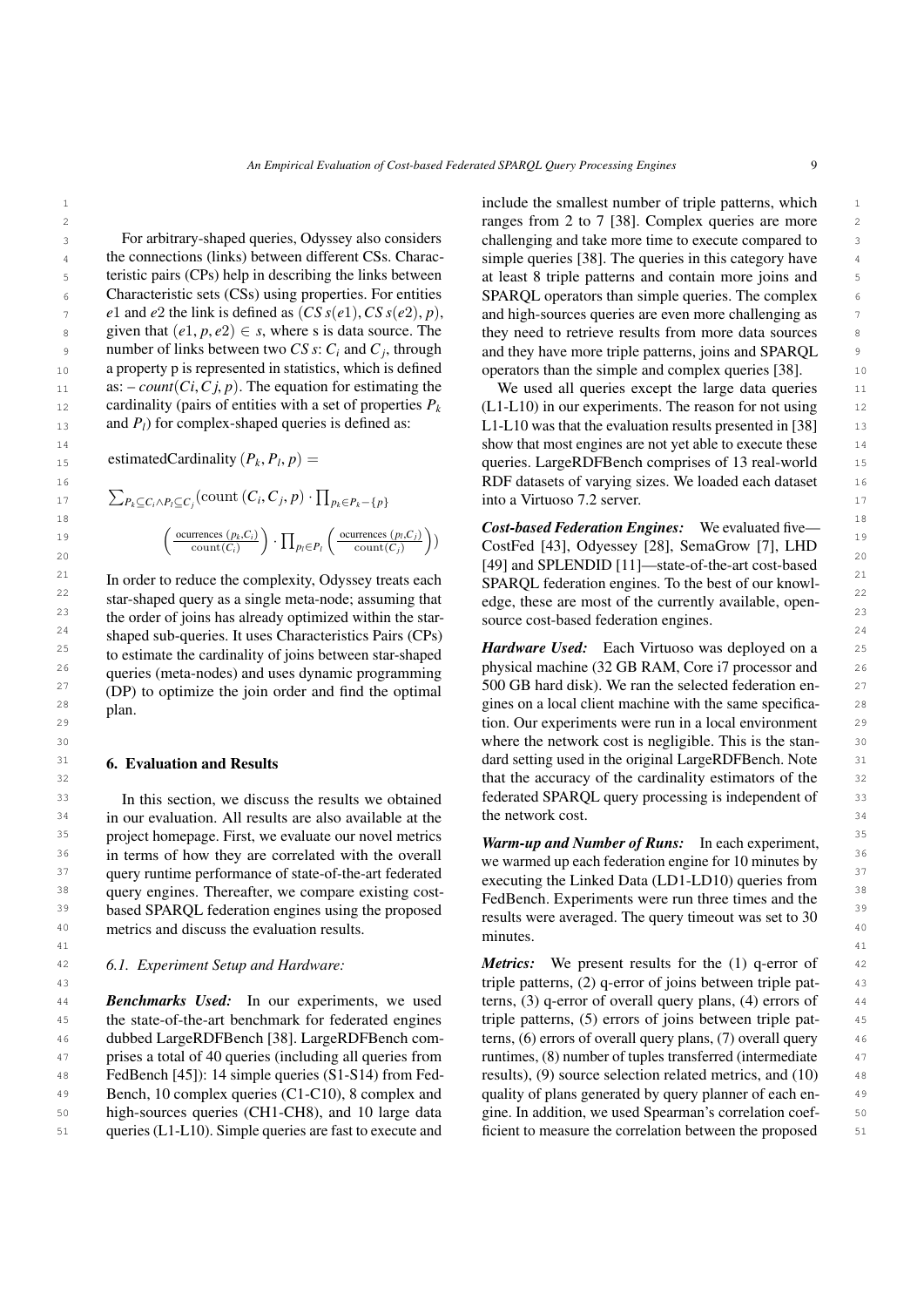1 metrics and the overall query runtimes. The Spearman times, i.e., the smaller the error, the smaller the query z test is designed to assess how well the dependency be-<br> $r$  untimes. The similarity error of overall query plan  $(E_P)$  z 3 3 tween two variables can be described using a monotonic <sup>4</sup> function. While the Pearson test could also be used, we followed by the similarity error of the triple pattern 5 preferred the Spearman test because it is parameter-free (i.e.,  $E_T$  with 0.27), q-error of joins (i.e.,  $Q_J$  with 0.26), 6 and tests at rank level. We used simple linear and robust similarity error of Join (i.e.,  $E_J$  with 0.22), q-error of 6 test is designed to assess how well the dependency beregression models to compute the correlation.

#### *6.2. Regression Experiments*

11 Throughout our regression experiments, our null hy-<br>
11 system passed. We eliminate the LHD [\[49\]](#page-24-6) because it 12 pothesis was that there is no correlation between the failed in 20/32 benchmark queries (which is a very high 12 13 runtimes of queries and error measurements (i.e., q- number and only 12 simple queries passed), and is not 13 <sup>14</sup> error or similarity error) used in the experiments. We adequate for comparison. We apply Spearman's corre-15 began by investigating the dependency between the met-<br>
lation again on common queries. Table 3 shows that the 15 <sup>16</sup> rics we proposed and the overall query runtime perfor-<br>
proposed metric has a positive correlation with query <sup>17</sup> mance of the federation engines selected for our ex-<br>
runtime when we deal with only common queries. The 18 periments. Figure [2](#page-10-0) shows the results of a simple lin-<br>similarity error of overall plan  $(E_P)$  and triple pattern 18 19 **ear regression experiment aiming to compute the de-**  $(E_T)$  has the highest impact (i.e., 0.40) on query run-20 20 time, followed by similarity error of joins (i.e., *E<sup>J</sup>* with 21 the overall query runtimes. For a particular engine, the  $0.39$ , q-error of joins (i.e.,  $Q_J$  with 0.17) and overall 21 22 left figure shows the dependency between the q-error query plan (i.e.,  $Q_P$  with 0.17), and q-error of triple 22 23 and overall runtime while the right figure in the same patterns (i.e.,  $Q_T$  with 0.01). 24 24 row shows the result of the correlation of runtime with 25 similarity error. The higher coefficients (dubbed  $R$  in by applying robust regression on both the q-error and 25 26 the figure) computed in the experiments with similarity proposed similarity error metrics. Robust regression is 26 27 errors suggest that it is likely that the similarity errors done by Iterated Re-weighted Least Squares (IRLS) 27 28 are a better predictor for runtime. The positive value [\[19\]](#page-23-20). We used Huber weights [\[20\]](#page-23-21) as weighting func-29 of the coefficient suggests that an increase in similarity tion in IRLS. This approach further fine-tuned the re-<br>29 30 30 error also means an increase in the overall runtime. It 31 can be observed from the figure that outliers are po-<br>ilarity error and runtime stronger. Table 4 shows that 31 32 32 tentially contaminating the results. Hence, we applied 33 robust regression [\[19,](#page-23-20) [33,](#page-24-18) [37\]](#page-24-19) using the Huber loss func-<br>proposed metric this difference is definite. The simi-<br>33 <sup>34</sup> tion [20] in a second series of experiments to lessen larity error of overall query plan (*E<sub>P</sub>*) has the highest <sup>34</sup> 35 the effect of the outliers on the results (especially for impact (i.e., 0.56) on query runtimes, followed by the <sup>35</sup> 36  $q$ -errors) (see Figure [3\)](#page-11-0). We observe that after removing similarity error of the triple pattern (i.e.  $E_T$  with 0.49), 37 outliers using robust regression, the average *R*-values of similarity error of joins (*E<sub>J</sub>* with 0.45), q-error of joins <sup>37</sup> 38 the similarity-based error correlation further increases. (i.e.  $Q_J$  with 0.22), q-error of overall plan (i.e.,  $Q_P$  with 38 39 The lower p-values in the similarity-error-based experi- 0.18) and triple pattern (i.e.,  $Q_P$  with 0.18). Table 4 also 39 40 ments further confirm that our metrics are more likely shows that the q-error for Odyssey is negatively corre-41 41 to be a better predictor for runtime than the q-error. The 42 42 reason for this result is that our measure exploits more 43 43 information and is hence less affected by outliers. This <sup>44</sup> is not the case for the q-error, which can be perturbed the robust regression does not abide by the normal-45 significantly by a single outlier. The state of the system of the system of the p-values (at 5% confi-Throughout our regression experiments, our null hyerror or similarity error) used in the experiments. We pendency between the q-error and similarity errors and the overall query runtimes. For a particular engine, the similarity error. The higher coefficients (dubbed *R* in the figure) computed in the experiments with similarity are a better predictor for runtime. The positive value of the coefficient suggests that an increase in similarity tion [\[20\]](#page-23-21) in a second series of experiments to lessen significantly by a single outlier.

46 To further investigate the correlation between met-<br>dence level) of the simple linear regression and robust 46 <sup>47</sup> rics and runtimes, we measured Spearman's correlation regression suggests that the data is sufficiently normally 48 48 coefficient between query runtimes and corresponding <sup>49</sup> errors of each of the first six metrics. The results are **Overall**, the results show that the proposed similar-50 shown in Table [2](#page-12-0) which shows that the proposed metrics ity errors correlate better with query runtimes than the 50 51 on average have positive correlations with query run- q-error. Moreover, the correct estimation of the overall 51 To further investigate the correlation between metrics and runtimes, we measured Spearman's correlation

regression models to compute the correlation. overall plan (i.e.,  $Q_P$  with 0.17), and q-error of triple  $\tau$  $\alpha$  8 **b** atterns (i.e.,  $Q_T$  with 0.06). times, i.e., the smaller the error, the smaller the query has the highest impact (i.e. 0.35) on query runtimes, followed by the similarity error of the triple pattern (i.e.,  $E_T$  with 0.27), q-error of joins (i.e.,  $Q_J$  with 0.26), similarity error of Join (i.e., *E<sup>J</sup>* with 0.22), q-error of

9 6.2. Regression Experiments **Experiments** In order to make a fair comparison between the re-10 **10** 10 **10** 10 **10** 10 **10** 10 **10** 10 **10** 10 **10** 10 **10** 10 **10** 10 **10** 10 **10** 10 **10** 10 **10** 10 **10** 10 failed in 20/32 benchmark queries (which is a very high number and only 12 simple queries passed), and is not lation again on common queries. Table [3](#page-12-1) shows that the proposed metric has a positive correlation with query runtime when we deal with only common queries. The similarity error of overall plan  $(E_P)$  and triple pattern  $(E_T)$  has the highest impact (i.e., 0.40) on query runquery plan (i.e., *Q<sup>P</sup>* with 0.17), and q-error of triple patterns (i.e.,  $Q_T$  with 0.01).

> Furthermore, we removed outliers influencing results done by Iterated Re-weighted Least Squares (IRLS) sults and made the correlation for our proposed similarity error and runtime stronger. Table [4](#page-12-2) shows that all metrics have a positive correlation. However, in our proposed metric this difference is definite. The simiimpact (i.e., 0.56) on query runtimes, followed by the similarity error of the triple pattern (i.e.  $E_T$  with 0.49), similarity error of joins  $(E_J \text{ with } 0.45)$ , q-error of joins (i.e.  $Q_J$  with 0.22), q-error of overall plan (i.e.,  $Q_P$  with 0.18) and triple pattern (i.e.,  $Q_P$  with 0.18). Table [4](#page-12-2) also shows that the q-error for Odyssey is negatively correlated with runtime. We can also observe high q-error values from Figure [4.](#page-13-0)

Another important factor worth mentioning is that the robust regression does not abide by the normaldistributed for simple linear regression.

Overall, the results show that the proposed similarity errors correlate better with query runtimes than the q-error. Moreover, the correct estimation of the overall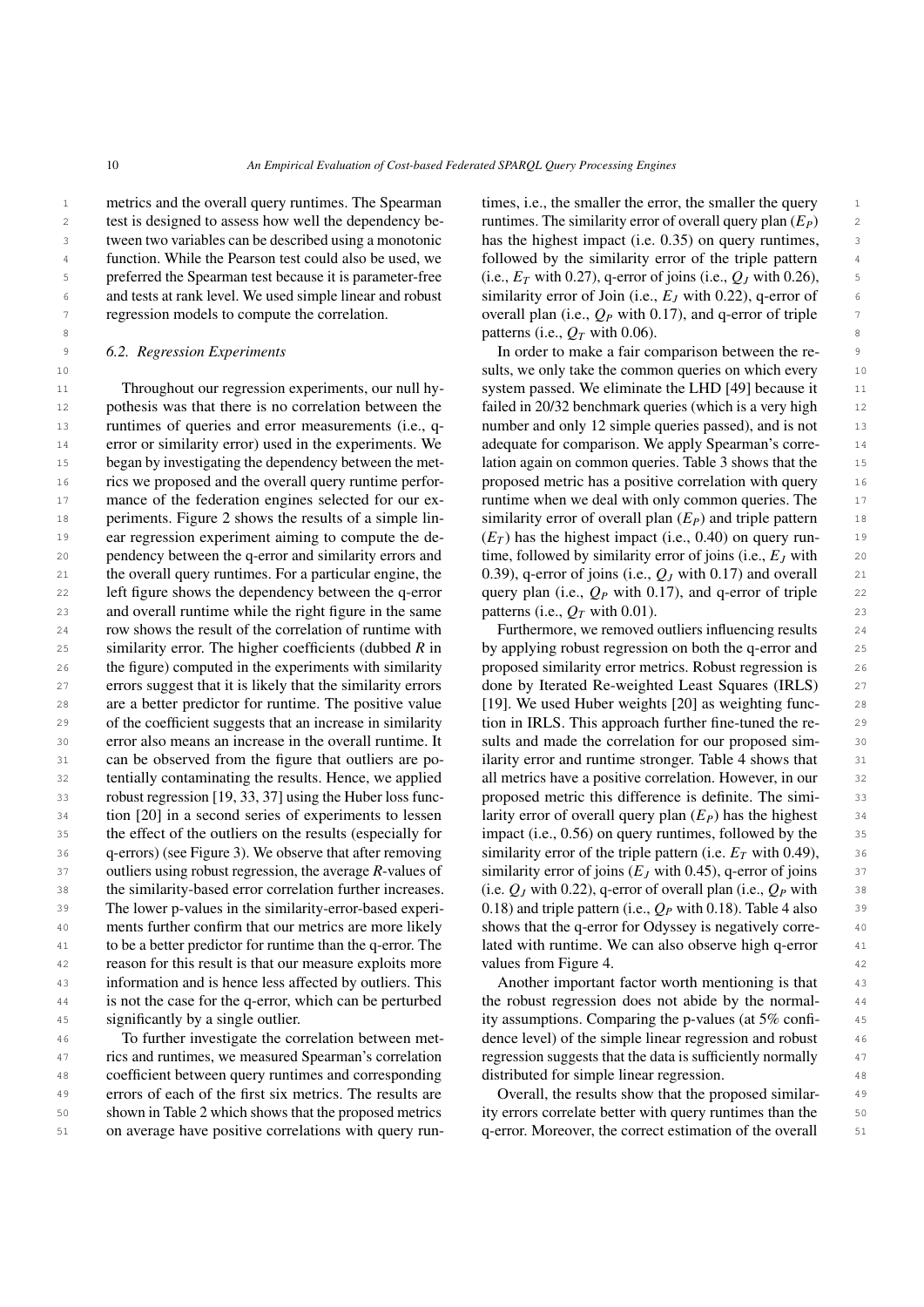<span id="page-10-0"></span>

51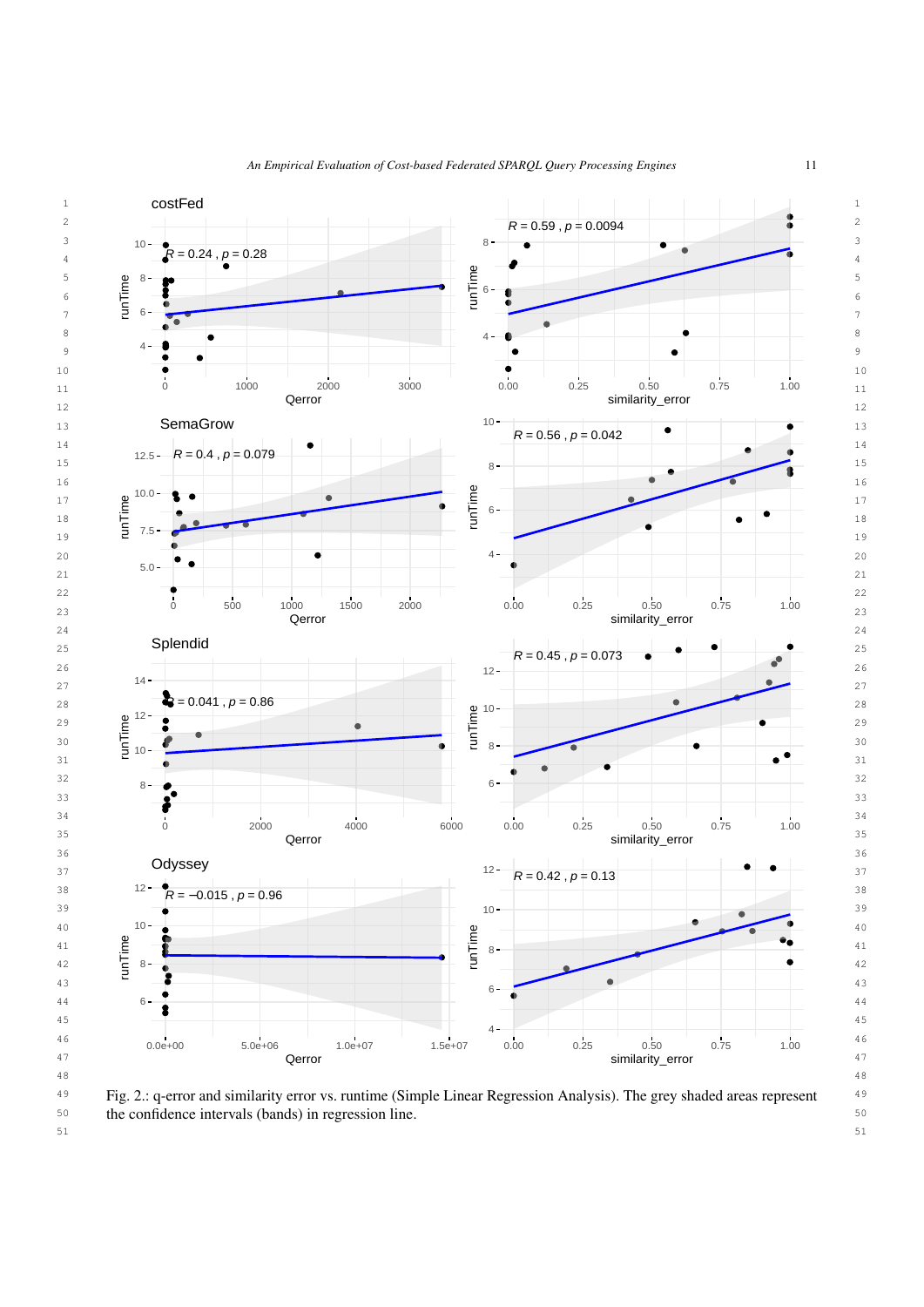<span id="page-11-0"></span>

 49 Fig. 3.: q-error and similarity error vs. runtime (Robust Regression Analysis). The grey areas represent the confidence 50 intervals (bands) in regression line.

51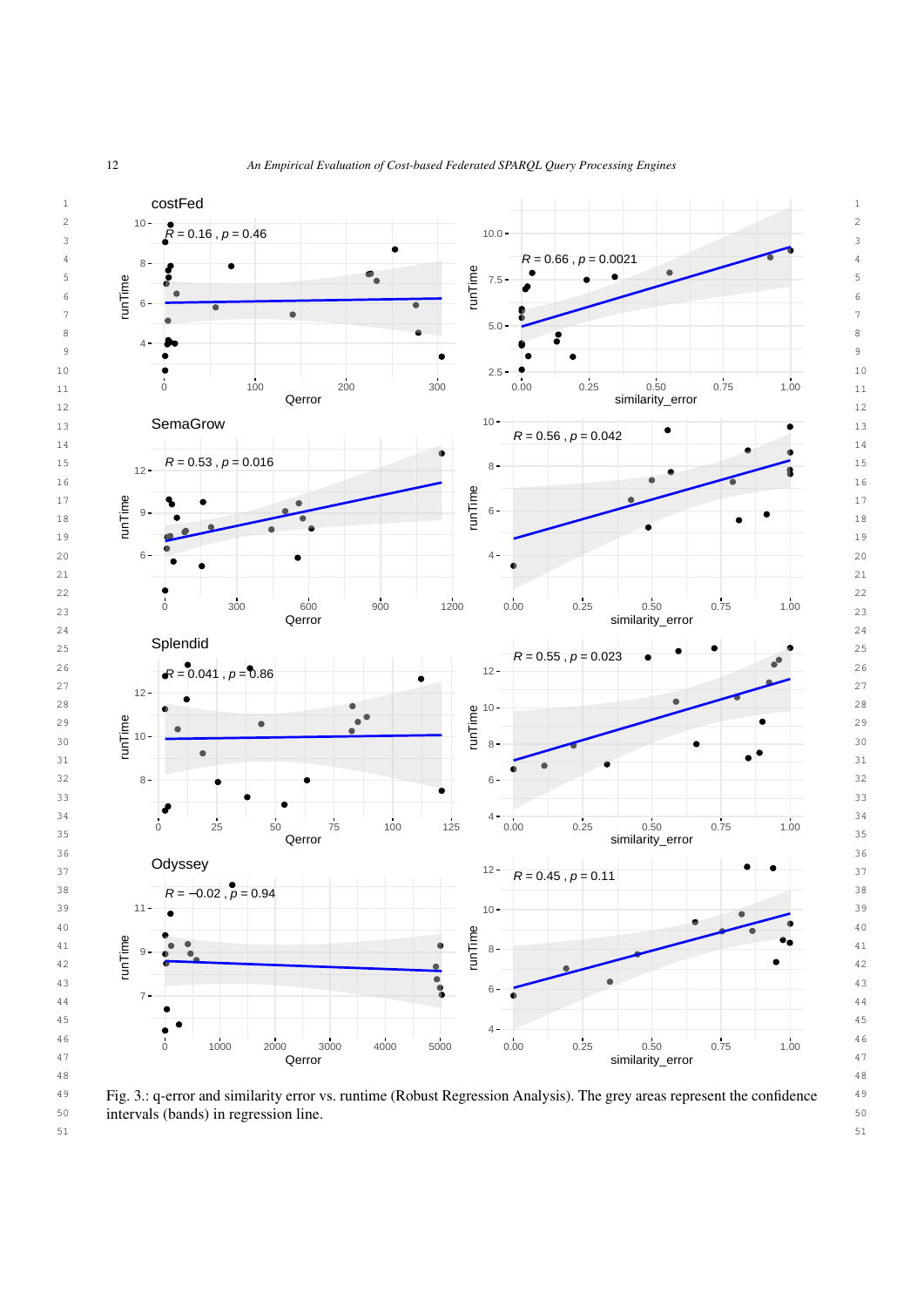*An Empirical Evaluation of Cost-based Federated SPARQL Query Processing Engines* 13

<span id="page-12-0"></span>

|    | Rank            |       | ∍     |                         |         | 4     |       | 6       |         |
|----|-----------------|-------|-------|-------------------------|---------|-------|-------|---------|---------|
|    |                 |       |       | <b>Similarity Error</b> |         |       |       | q-error |         |
|    | Feature         | $E_J$ | $E_P$ | $E_T$                   | Average | $Q_J$ | $Q_P$ | $Q_T$   | Average |
|    | CostFed         | 0.23  | 0.59  | 0.43                    | 0.42    | 0.14  | 0.26  | 0.1     | 0.17    |
| 品  | SemaGrow        | 0.33  | 0.33  | 0.33                    | 0.33    | 0.47  | 0.37  | 0.001   | 0.28    |
| 덜  | <b>ODYSSEY</b>  | 0.11  | 0.14  | 0.55                    | 0.26    | 0.01  | 0.03  | $-0.06$ | $-0.01$ |
| ၟႍ | <b>SPLENDID</b> | 0.3   | 0.4   | 0.24                    | 0.32    | 0.17  | 0.1   | 0.24    | 0.17    |
|    | <b>LHD</b>      | 0.16  | 0.28  | $-0.2$                  | 0.08    | 0.51  | 0.11  | 0.04    | 0.22    |
|    | Average         | 0.22  | 0.35  | 0.27                    | 0.28    | 0.26  | 0.17  | 0.06    | 0.17    |
|    |                 |       |       |                         |         |       |       |         |         |

11 11 Table 2: Spearman's rank correlation coefficients between query plan features and query runtimes for all queries.  $12$ 

10 10

<span id="page-12-1"></span>

|       |                         |       |         | 4                        |         | b       |                 |
|-------|-------------------------|-------|---------|--------------------------|---------|---------|-----------------|
|       |                         |       |         |                          |         |         |                 |
| $E_J$ | Eр                      | $E_T$ | Average | $Q_J$                    | $Q_P$   | $Q_T$   | Average         |
| 0.54  | 0.61                    | 0.36  | 0.5     | 0.11                     | 0.23    | 0.05    | 0.13            |
| 0.44  | $0.56\,$                | 0.43  | 0.48    | 0.49                     | 0.40    | $-0.02$ | 0.29            |
| 0.22  | 0.42                    | 0.53  | 0.39    | $-0.04$                  | $-0.01$ | $-0.20$ | $-0.08$         |
| 0.35  | 0.45                    | 0.27  | 0.36    | 0.12                     | 0.04    | 0.21    | 0.12            |
|       |                         |       |         |                          |         |         | 0.12            |
|       | <b>SPLENDID</b><br>0.39 | 0.51  | 0.40    | Similarity Error<br>0.43 | 0.17    | 0.17    | q-error<br>0.01 |

22 and  $\sim$  22 and  $\sim$  22 and  $\sim$  22 and  $\sim$  22 and  $\sim$  22 and  $\sim$  22 and  $\sim$  22 23 23 Table 3: Spearman's rank correlation coefficients between query plan features and query runtimes after linear regression (only for common queries between all systems).

<span id="page-12-2"></span>

| 25 |    |                 |       |          |                  |         |         |         |         |         |
|----|----|-----------------|-------|----------|------------------|---------|---------|---------|---------|---------|
| 26 |    | Rank            |       |          |                  |         | 4       |         | b       |         |
| 27 |    |                 |       |          | Similarity Error |         |         |         | q-error |         |
| 28 |    | Feature         | $E_J$ | $E_P$    | $E_T$            | Average | $Q_J$   | $Q_P$   | $Q_T$   | Average |
| 29 |    | CostFed         | 0.60  | 0.66     | 0.62             | 0.63    | 0.16    | 0.16    | 0.16    | 0.16    |
| 30 | ЪD | SemaGrow        | 0.56  | $0.56\,$ | 0.57             | 0.56    | 0.60    | 0.53    | 0.57    | 0.56    |
| 31 | 闰  | <b>ODYSSEY</b>  | 0.25  | 0.45     | 0.59             | 0.43    | $-0.04$ | $-0.02$ | $-0.20$ | $-0.08$ |
| 32 |    | <b>SPLENDID</b> | 0.49  | 0.55     | 0.20             | 0.38    | 0.14    | 0.041   | 0.18    | 0.12    |
| 33 |    | Average         | 0.45  | 0.56     | 0.49             | 0.50    | 0.22    | 0.18    | 0.18    | 0.19    |
| 21 |    |                 |       |          |                  |         |         |         |         |         |

 $\overline{\phantom{a}}$  34

40 40

<sup>35</sup> Table 4: Spearman's rank correlation coefficients between query plan features and query runtimes after robust 36 36 regression (only for common queries between all systems). *E<sup>J</sup>* : Similarity Error of Joins, *EP*: Similarity Error of 37 37 overall query plan, *E<sup>T</sup>* : Similarity Error of Triple Patterns, *Q<sup>J</sup>* : q-error of Joins, *QP*: q-error of overall query plan, *Q<sup>T</sup>* :  $q$ -error Error of Triple Patterns, F.Q: Federated Query. Correlations and colors (−+): 0.00. . .0.19 very weak (●●),  $q$ ,  $\frac{38}{2}$ <br>0.20 0.39 weak (●●), 0.40 0.59 moderate (●●), 0.60 0.79 strong (●●), 0.80 1.00 very str 39  $0.20...0.39$  weak ( $\bullet \bullet$ ),  $0.40...0.59$  moderate ( $\bullet \bullet$ ),  $0.60...0.79$  strong ( $\bullet \bullet$ ),  $0.80...1.00$  very strong ( $\bullet \bullet$ ).

<sup>41</sup> plan is clearly the most crucial fragment of the plan gen-<br>rics, such as metrics given in table 1 and the SPARQL  $41$  $42$  eration. Thus, it is important for federation engines to features, such as number of triple patterns, their selec- $42$ <sup>43</sup> pay particular attention to the cardinality estimation of tivities, use of projection variables, number of joins and 44 **1997 1998 1998 1999 1999 1999 1999 1999 1999 1999 1999 1999 1999 1999 1999 1999 1999 1999 1999 1999 1999 1999 1999 1999 1999 1999 1999 1999 1999 1999 1999 1** the overall query plan. However, given that this estima-<br> $\frac{45}{45}$  their types [44]. Therefore, it is rather hard to pinpoint tion commonly depends on triple patterns and join esti-<br>a single metric or a SPARQL feature which has a high  $\frac{46}{46}$  $_{47}$  mations, better means for approximating triple patterns correlation with the runtime [38, 44]. The proposed  $_{47}$  $_{48}$  and join cardinalities should lead to better plans. The similarity error metric is related to the query planning  $_{48}$ <sup>49</sup> weak to moderate correlation of the similarity errors component of the federation engines and is useful for 50 50 with query runtimes suggests that the query runtime is eration. Thus, it is important for federation engines to

51 51 a complex measure affected by multi-dimensional metrics, such as metrics given in table [1](#page-2-0) and the SPARQL tivities, use of projection variables, number of joins and their types [\[44\]](#page-24-20). Therefore, it is rather hard to pinpoint a single metric or a SPARQL feature which has a high correlation with the runtime [\[38,](#page-24-12) [44\]](#page-24-20). The proposed similarity error metric is related to the query planning component of the federation engines and is useful for evaluating the quality of the query plans generated by these engines.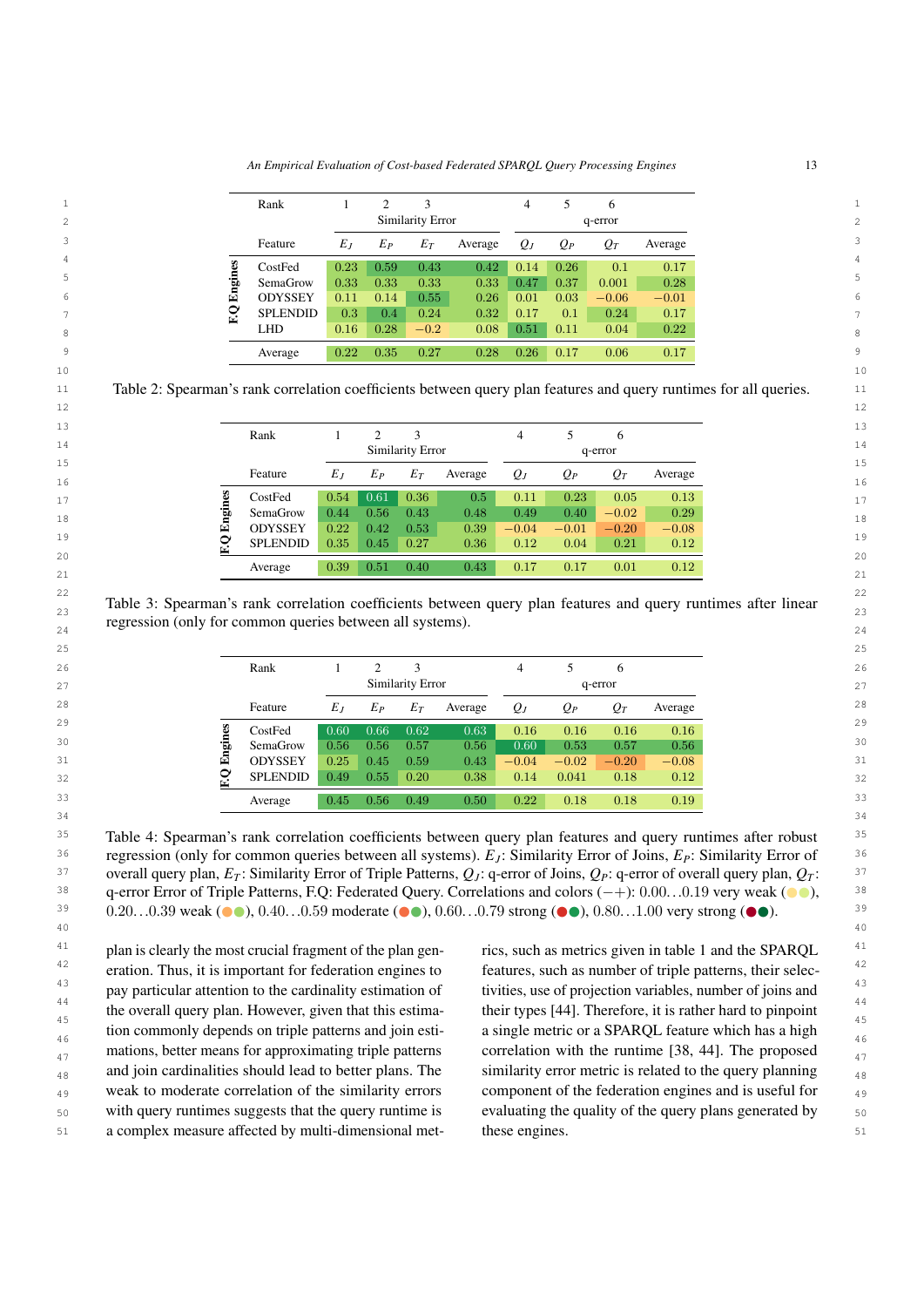

<span id="page-13-0"></span>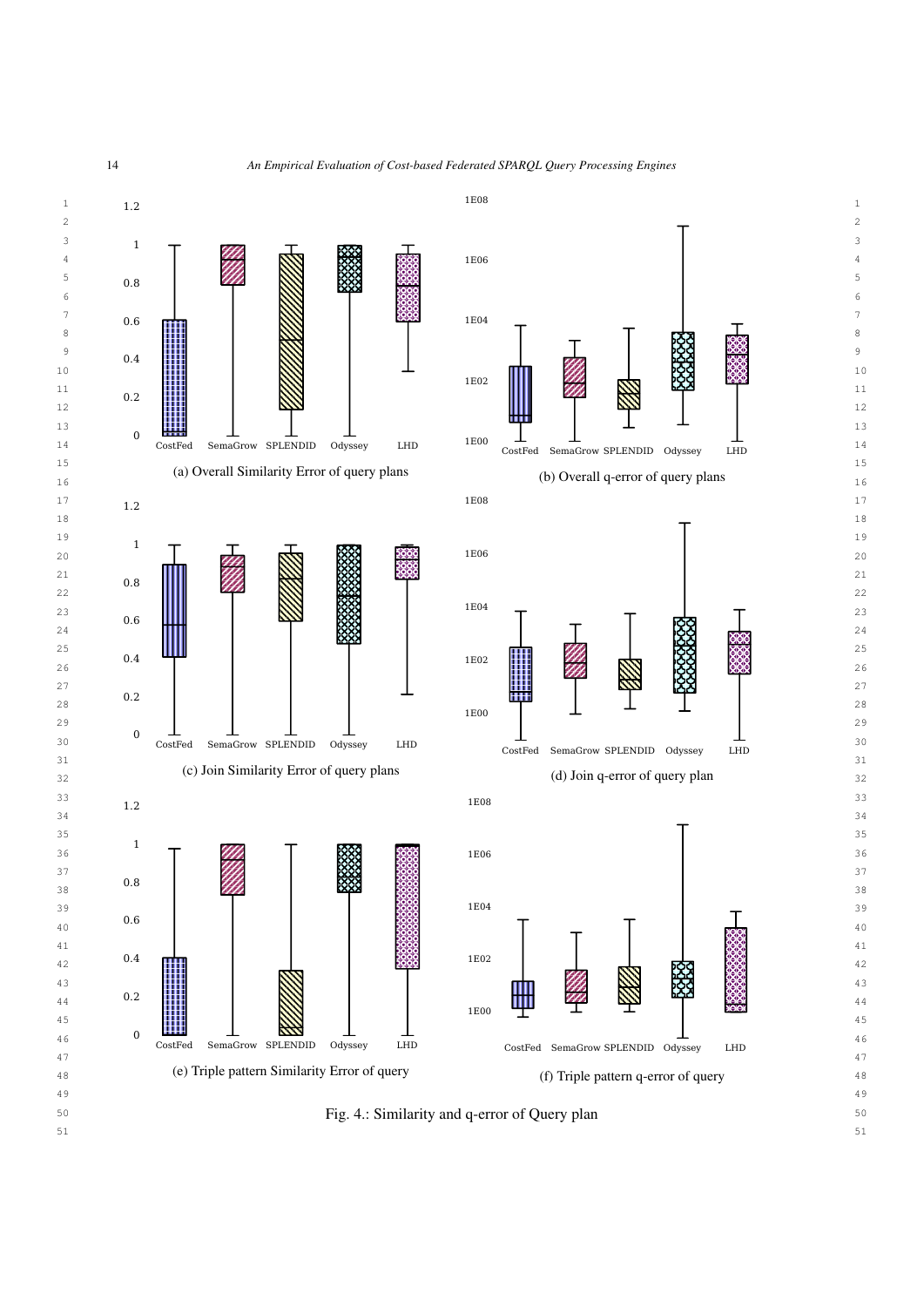## *6.2.1. Outlier Analysis*

2 In the robust regression model, the outliers are ad-<br>2 a the runtimes of CostFed (simple and robust regres-3 3 justed with new values according to Huber loss func-<sup>4</sup> tion. In similarity error, the list of queries which are and Splendid (robust regression). On the other 5 5 re-weighted after applying robust regression are: C2, 6 **C1, S14, CH7 in CostFed; S2 in SemaGrow; S8 and** with the runtime of SemaGrow (robust regression). 7 S2 in SPLENDID; and S8 in Odyssey. In q-error, the In the one case where the p-values achieved by <sup>8</sup> list of queries which are re-weighted after applying ro-<br>both measures allow to reject the null hypothesis 9 9 bust regression are: C6, C2, C4, CH7, S3 in CostFed; 10 CH3, CH4, S13, C2 in SemaGrow; CH6, C2, C7, S5 in analysis), the R-value of the similarity error is 10 11 SPLENDID; and S11, C2, C1, S4 in Odyssey. higher than that of the q-error (.56 vs. .53).

12 In these queries, the residual values are either sig-<br>  $\frac{12}{2}$  For Odyssey, both the similarity error and q-error  $\frac{12}{2}$ <sup>13</sup> 13 nificantly higher or lower than the regression line. For were not able to produce significant results in <sup>14</sup> example, in CostFed the average of the similarity errors our experiments. This suggests that the two er-<sup>14</sup> <sup>15</sup> across all queries is 0.272 and the range of the residual rors do not capture the phenomena that influence <sup>15</sup> <sup>16</sup> values for unmodified queries is between -0.17 and 0.17, the performance of Odyssey. A deeper look into <sup>16</sup> <sup>17</sup> while C2 similarity error is 0.99 with residual value Odyssey's runtime performance suggests that it <sup>18</sup> 0.73, CH7 similarity error is 0.99 with residual value performs worst w.r.t. its source selection time (see <sup>18</sup> <sup>19</sup> 0.19, and C1 similarity error is 0.62 with residual value Table 8), a factor which is not captured by the <sup>19</sup> 20 20 20 20 0.32. Hence, by re-weighting these queries, the similar-<br>20 21 21 ity error and q-error values are re-adjusted close to the 22 regression line, to get a more clear and concise picture Uur observations suggest that the similarity error is 23 of the regression experiments. As it can be observed more likely to be significantly correlated with the run- $24$  from the Simple Linear Regression figure, the outliers time of a rederated query engine than the q-error. How-25 are influencing the results. For example, in CostFed, ever, for some systems (like Odyssey in our case) it may  $_{25}$ 26 the R value in simple regression is  $0.59$  and after re-<br>not produce significant results. Interestingly, the correla- $27$  weighting in robust regression the value increased to  $100$  between similarity error and runtimes is significant 28  $\mu$  0.66. Furthermore, we observe that, in similarity error and highest for best-performing (in terms of average  $\mu$ <sub>28</sub> 29 the R values are increased in robust regression as com- query runtime, see Figure 5) rederated query engine 30 a pared to simple linear regression. While on the other CostFed. We hypothesize that this result might indicate  $31$  hand, for q-error the R values are decreased in robust that the similarity error is most useful for systems which  $31$ 32 regression, further suggesting that similarity error is the are already optimized to generate good plans. However,  $\frac{32}{2}$ 33 better predictor of the runtime as compared to q-error. this hypothesis needs to be confirmed through further  $\frac{33}{2}$ 

35 bust regression as compared to similarity error. This is for seems especially evident when one compares the 36 because a q-error takes the maximum of all the errors behaviour of the similarity and the q-error when faced  $\frac{36}{26}$ 37 in the cardinality estimation of the joins and triple pat-<br> $\frac{1}{27}$  with single cardinality estimation errors. For example, 38 terns. Consequently, some queries produce very high suppose we have 3 joins in a query with estimated car-39 q-error values due to a single less efficient cardinality dinalities 10, 10, 100 and with real cardinalities 10, 10  $\frac{39}{2}$ <sup>40</sup> estimation for a join or a triple pattern. and 1 respectively. The q-error of the plan would be estimation for a join or a triple pattern.

# *6.2.2. Combined Regression-based Comparison Analysis:*

<sup>44</sup> Hetal that our hull hypothesis was that there is no of high magnitude. This is not the case with similarity <sup>45</sup> correlation between query runnine and error ineasure-<br><sup>45</sup> errors, which would return 0.86. 46 46 we can make the following observations: Recall that our null hypothesis was that there is no correlation between query runtime and error measurement. Based on the results shown in Figures [2](#page-10-0) and [3,](#page-11-0)

48 48 – We can reject the null hypothesis in 62.5% (i.e., 5 out 8) of the experiments for the similarity error while the same can only be done in 12.5% (1 out of 8) experimental settings for the q-error.

- 1 1 The similarity error is significantly correlated with the runtimes of CostFed (simple and robust regression), SemaGrow (simple and robust regression) and Splendid (robust regression). On the other hand, the q-error is solely significantly correlated with the runtime of SemaGrow (robust regression). In the one case where the p-values achieved by both measures allow to reject the null hypothesis (i.e., for SemaGrow using the robust regression analysis), the R-value of the similarity error is higher than that of the q-error (.56 vs. .53).
	- For Odyssey, both the similarity error and q-error were not able to produce significant results in our experiments. This suggests that the two errors do not capture the phenomena that influence the performance of Odyssey. A deeper look into Odyssey's runtime performance suggests that it performs worst w.r.t. its source selection time (see Table [8\)](#page-19-0), a factor which is not captured by the errors considered herein.

34 Finally, the overall q-error is more affected by ro- experiments. Still, the usefulness of the similarity er-<sup>41</sup> **622 G** J: **10 100 even though only a single join estimation was not <b>41** <sup>42</sup> **o.2.2.** Complete Regression-based Comparison optimal. As shown by the equation in Section [4.1,](#page-3-2) the <sup>42</sup> 43 *Antivysis*.<br>
q-error is sensitive to single estimation error if they are 43 Our observations suggest that the similarity error is more likely to be significantly correlated with the runtime of a federated query engine than the q-error. However, for some systems (like Odyssey in our case) it may not produce significant results. Interestingly, the correlation between similarity error and runtimes is significant and highest for best-performing (in terms of average query runtime, see Figure [5\)](#page-21-0) federated query engine CostFed. We hypothesize that this result might indicate that the similarity error is most useful for systems which are already optimized to generate good plans. However, this hypothesis needs to be confirmed through further experiments. Still, the usefulness of the similarity error seems especially evident when one compares the behaviour of the similarity and the q-error when faced with single cardinality estimation errors. For example, suppose we have 3 joins in a query with estimated cardinalities 10, 10, 100 and with real cardinalities 10, 10

## 47 47 *6.3. q-error and Similarity-Based Errors*

49 out 8) of the experiments for the similarity error We now present a comparison of the selected cost-50 while the same can only be done in 12.5% (1 out based engines based on the 6 metrics given in Figure 50 51 of 8) experimental settings for the q-error. [4.](#page-13-0) Overall, the similarity errors of query plans given 51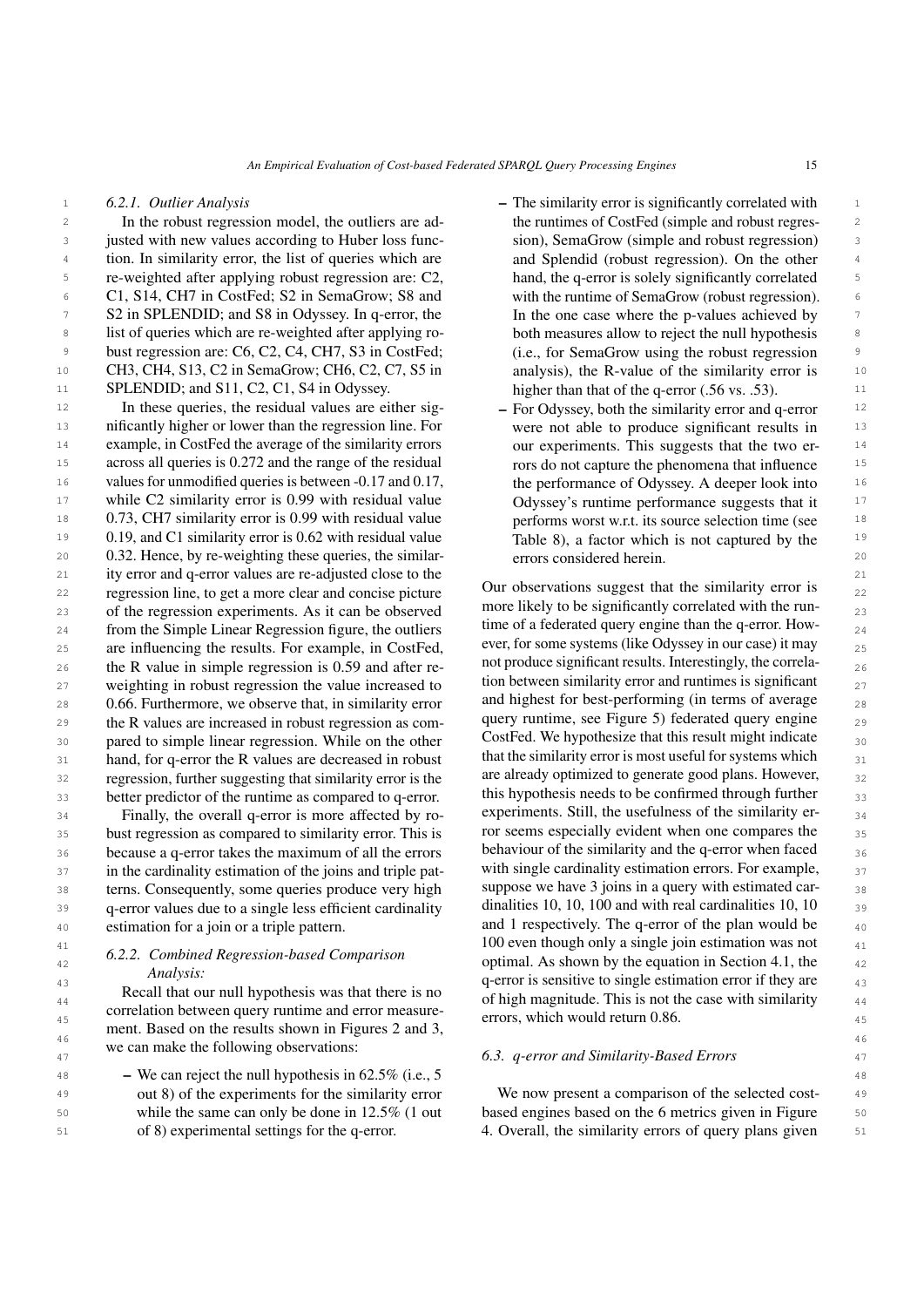1 in Figure [4a](#page-13-0) suggests that CostFed produces the small-<br>An overall evaluation of the  $q$ -error of triple pat-2 est errors followed by SPLENDID, LHD, SemaGrow, terns given in Figure 4f leads to a different ranking: 2 3 and Odyssey. CostFed produces smaller errors than CostFed produces the smallest errors followed by LHD, 3 4 SPLENDID in 10/17 comparable queries (excluding SemaGrow, SPLENDID, and Odyssey. CostFed out-5 queries with timeout and runtime errors). SPLENDID performs LHD in 6/11 comparable queries (exclud-<sup>6</sup> produces smaller errors than LHD in 12/14 comparable ing queries with time out and runtime error). LHD pro-7 queries. LHD produces smaller errors than SemaGrow duces fewer errors than SemaGrow in 5/10 comparable 7 <sup>8</sup> in 6/12 comparable queries. In turn, SemaGrow pro- queries. SemaGrow is better than SPLENDID in 10/17 <sup>8</sup> <sup>9</sup> duces smaller errors than Odyssey in 9/15 comparable comparable queries. SPLENDID produces fewer errors queries with timeout and runtime errors). SPLENDID queries.

11 An overall evaluation of the q-error of query plans In general, the accuracy of the estimation is depen-<sup>12</sup> given in Figure [4b](#page-13-0) leads to the following result: CostFed dent upon the detail of the statistics stored in the index<sup>12</sup> <sup>13</sup> produces the smallest errors followed by SPLENDID, or data summaries. Furthermore, it is important to pay <sup>14</sup> SemaGrow, Odyssey, and LHD. In particular, CostFed special attention to the different types of triple patterns <sup>14</sup> <sup>15</sup> produces smaller errors than SPLENDID in 9/17 com-<br>
(with bound and unbound subject, predicate, objects) <sup>15</sup> 16 parable queries (excluding queries with timeout and run-<br>and joins types (subject-subject, subject-object, object-<sup>17</sup> time error). SPLENDID produces smaller errors than object) for the better cardinality estimations. CostFed<sup>17</sup> <sup>18</sup> SemaGrow in 9/17 comparable queries. SemaGrow pro- is more accurate because of the more detailed data sum-<sup>19</sup> duces smaller errors than Odyssey in 8/13 comparable maries, able to handle the different types of triple pat-<sup>20</sup> queries. Odyssey is superior to LHD in 5/8 cases. terms and joins between triple patterns. The use of the <sup>20</sup> queries. Odyssey is superior to LHD in 5/8 cases.

22 leads to a different picture (see Figure [4c\)](#page-13-0). While of the triple patterns with most common predicates used 22 23 CostFed remains the best system and produces the in the dataset. Furthermore, it handles multi-valued <sup>23</sup> <sup>24</sup> smallest errors, it is followed by Odyssey, SPLENDID, predicates. The Odyssey statistics are more detailed as <sup>24</sup> 25 SemaGrow, and LHD. In particular, CostFed outper-<br>
compared to SPLENDID and SemaGrow (both using  $^{25}$ <sup>26</sup> forms Odyssey in 12/17 comparable queries (excluding VoiD statististics). The distributed characteristic sets <sup>26</sup> <sup>27</sup> queries with timeout and runtime error). Odyssey pro- (CS) and characteristic pair (CP) statistics generally 28 28 duces less errors than SPLENDID in 7/14 comparable 29 29 queries. SPLENDID is superior to SemaGrow in 11/17 30 comparable queries. SemaGrow outperforms LHD in 6.4 How Much Does An Efficient Cardinality 30 31 7/12 comparable queries. The same state of the state of the state of the state of the state of the state of the state of the state of the state of the state of the state of the state of the state of the state of the sta

32 32 As an overall evaluation of the q-error of joins given <sup>33</sup> in Figure [4d,](#page-13-0) CostFed produces the smallest errors fol-<br><sup>33</sup> We observed that it is possible for a federation engine  $34$  lowed by SPLENDID, SemaGrow, Odyssey, and LHD.  $\frac{1}{2}$  to produce quite a high cardinality estimation error (e.g.  $\frac{34}{2}$ <sup>35</sup> CostFed produces less errors than SPLENDID in 12/17 0.99 is the overall similarity error for the \$11 query <sup>35</sup> <sup>36</sup> comparable queries (excluding queries with timeout in SemaGrow) yet it produces the ontimal query plan <sup>37</sup> and runtime error). SPLENDID produces less errors This leads to the question how much does the efficiency <sup>37</sup> 38 38 than SemaGrow in 9/17 comparable queries. Sema-<sup>39</sup> Grow produces less errors than Odyssey in 9/13 compa-<br><sub>generate</sub> optimal query plane? To this end, we analyzed 40 40 rable queries. Odyssey produces less errors than LHD in 4/8 comparable queries.

42 Overall, the evaluation of the similarity errors of the possible cases in each plan: 43 43 triple patterns given in Figure [4e](#page-13-0) reveals that CostFed 44 produces the smallest errors followed by SPLENDID, **- Optimal plan**: In the *optimal* plan, the best possi-44 45 Odyssey, SemaGrow, and LHD. CostFed produces ble join order is selected based on the given source 45 46 smaller errors than SPLENDID in 10/17 comparable *selection performed by the underlying federation* 46 47 queries (excluding queries with timeout and runtime er- *engine*, i.e., the least cardinality joins are always 48 48 ror). SPLENDID produces smaller errors than Odyssey 49 in 15/17 comparable queries. Odyssey produces smaller **- Sub-optimal plan**: In the *sub-optimal* plan, the 49 50 errors than SemaGrow in 7/14 comparable queries. engine fails to select the best join based on the 50 51 51 *given source selection performed by the under-*SemaGrow outperformed LHD in 6/12 queries.

10 queries. The same of the comparable due than Odyssey in 7/14 comparable queries. An overall evaluation of the q-error of triple patterns given in Figure [4f](#page-13-0) leads to a different ranking: CostFed produces the smallest errors followed by LHD, SemaGrow, SPLENDID, and Odyssey. CostFed outing queries with timeout and runtime error). LHD produces fewer errors than SemaGrow in 5/10 comparable queries. SemaGrow is better than SPLENDID in 10/17 comparable queries. SPLENDID produces fewer errors

21 An overall evaluation of the similarity error in joins buckets can more accurately estimate the cardinalities 21 In general, the accuracy of the estimation is dependent upon the detail of the statistics stored in the index or data summaries. Furthermore, it is important to pay special attention to the different types of triple patterns (with bound and unbound subject, predicate, objects) and joins types (subject-subject, subject-object, objectobject) for the better cardinality estimations. CostFed is more accurate because of the more detailed data summaries, able to handle the different types of triple patbuckets can more accurately estimate the cardinalities of the triple patterns with most common predicates used in the dataset. Furthermore, it handles multi-valued predicates. The Odyssey statistics are more detailed as compared to SPLENDID and SemaGrow (both using VoiD statististics). The distributed characteristic sets (CS) and characteristic pair (CP) statistics generally leads to better cardinality estimations for joins.

# *6.4. How Much Does An Efficient Cardinality Estimation Really Matter?*

<sup>41</sup> in 4/8 comparable queries.<br> **for the benchmark queries.** In our analysis, there are <sup>41</sup> We observed that it is possible for a federation engine to produce quite a high cardinality estimation error (e.g., 0.99 is the overall similarity error for the S11 query in SemaGrow), yet it produces the optimal query plan. This leads to the question, how much does the efficiency of cardinality estimators of federation engines matter to generate optimal query plans? To this end, we analyzed query plans generated by each of the selected engines three possible cases in each plan:

- Optimal plan: In the *optimal* plan, the best possible join order is selected *based on the given source selection performed by the underlying federation engine*, i.e., the least cardinality joins are always executed first.
- Sub-optimal plan: In the *sub-optimal* plan, the engine fails to select the best join *based on the*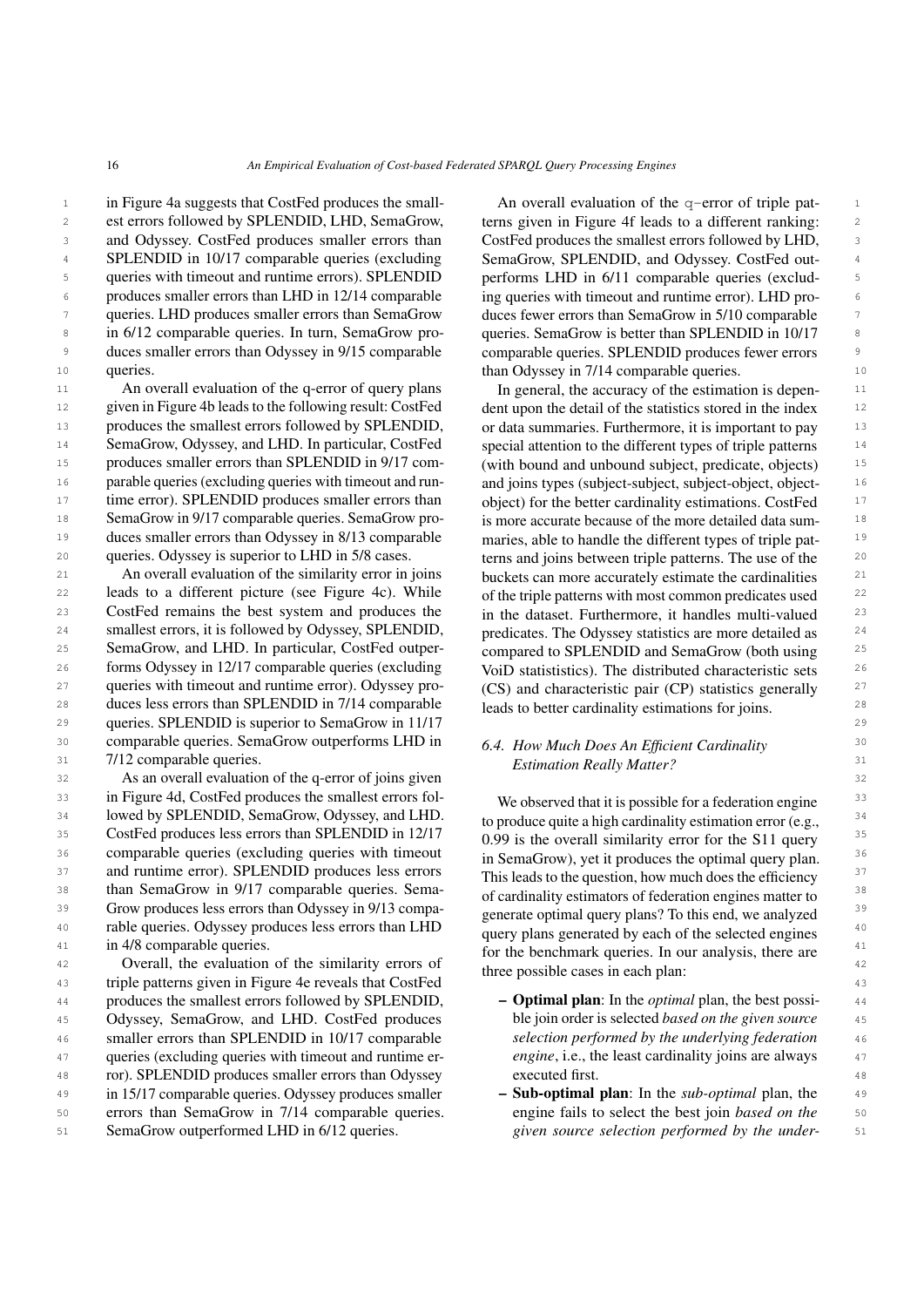<span id="page-16-0"></span>

| $\mathbf 1$ |                          | Query           | CostFed | SemaGrow | <b>SPLENDID</b> | Odyssey | <b>LHD</b> |
|-------------|--------------------------|-----------------|---------|----------|-----------------|---------|------------|
| 2           |                          | S <sub>1</sub>  | OnlyP   | OnlyP    | OnlyP           | OnlyP   | OnlyP      |
| 3           |                          | S <sub>2</sub>  | OnlyP   | OnlyP    | OnlyP           | OnlyP   | OptP       |
| 4           |                          | S <sub>3</sub>  | OnlyP   | OnlyP    | OnlyP           | OnlyP   | OptP       |
| 5           |                          | S <sub>4</sub>  | OnlyP   | OptP     | OnlyP           | OnlyP   | OptP       |
| 6           |                          | S5              | OnlyP   | OptP     | OnlyP           | OnlyP   | OptP       |
|             | <b>Simple Queries</b>    | S <sub>6</sub>  | OptP    | OptP     | OptP            | subOpt  | OptP       |
| 7           |                          | S7              | OptP    | OptP     | OptP            | subOpt  | OptP       |
| 8           |                          | S8              | OnlyP   | OnlyP    | OnlyP           | OnlyP   | OnlyP      |
| 9           |                          | S <sub>9</sub>  | OnlyP   | OnlyP    | OnlyP           | OnlyP   | OnlyP      |
| 10          |                          | S10             | OnlyP   | subOpt   | OnlyP           | OptP    | subOpt     |
| 11          |                          | S11             | OnlyP   | OnlyP    | OnlyP           | OnlyP   | subOpt     |
| 12          |                          | S12             | OptP    | OptP     | OptP            | OptP    | subOpt     |
|             |                          | S <sub>13</sub> | OnlyP   | OptP     | OptP            | OptP    | subOpt     |
| 13          |                          | S14             | OnlyP   | OptP     | OptP            | OnlyP   | OptP       |
| 14          |                          | C1              | OnlyP   | OptP     | OptP            | OnlyP   | Failed     |
| 15          |                          | C <sub>2</sub>  | subOpt  | subOpt   | subOpt          | OptP    | Failed     |
| 16          |                          | C <sub>3</sub>  | OptP    | subOpt   | OptP            | OptP    | Failed     |
| 17          |                          | C <sub>4</sub>  | OptP    | subOpt   | subOpt          | subOpt  | Failed     |
| 18          | <b>Complex Queries</b>   | C <sub>5</sub>  | subOpt  | OptP     | subOpt          | subOpt  | Failed     |
| 19          |                          | C6              | OnlyP   | OptP     | subOpt          | OnlyP   | Failed     |
|             |                          | C7              | OnlyP   | OptP     | OptP            | OnlyP   | Failed     |
| 20          |                          | C8              | OnlyP   | subOpt   | subOpt          | OnlyP   | Failed     |
| 21          |                          | C9              | OnlyP   | OptP     | subOpt          | OnlyP   | Failed     |
| 22          |                          | C10             | OptP    | OptP     | subOpt          | subOpt  | Failed     |
| 23          |                          | CH <sub>1</sub> | OptP    | subOpt   | subOpt          | OptP    | Failed     |
| 24          | - High Data<br>Queries   | CH <sub>2</sub> | subOpt  | subOpt   | subOpt          | subOpt  | Failed     |
| 25          |                          | CH <sub>3</sub> | OptP    | subOpt   | subOpt          | subOpt  | Failed     |
| 26          |                          | CH <sub>4</sub> | subOpt  | subOpt   | subOpt          | Failed  | Failed     |
|             |                          | CH <sub>5</sub> | Failed  | subOpt.  | subOpt          | subOpt  | Failed     |
| 27          |                          | CH <sub>6</sub> | Failed  | Failed   | OptP            | subOpt  | Failed     |
| 28          | $Complex +$<br>Sources ( | CH <sub>7</sub> | subOpt  | subOpt   | subOpt          | subOpt  | Failed     |
| 29          |                          | CH <sub>8</sub> | subOpt  | subOpt   | subOpt          | subOpt  | Failed     |
|             |                          |                 |         |          |                 |         |            |

*An Empirical Evaluation of Cost-based Federated SPARQL Query Processing Engines* 17

31 31 Table 5: Query Plans generated by query engines for all queries (Simple, Complex, Complex + High Dimensional 32 Queries). Failed:( ) Engine Failed to produce Query Plan, OptP:( ) Optimal Query Plan generated by engine, 32 **subOpt:**( $\bullet$ ) subOptimal Plan generated by engine, **OnlyP:**( $\bullet$ ) Only Plan possible.

 $30$ 

34 34

*lying federation engine*, i.e., the least cardinality dinality estimation leads to the sub-optimal join order.

<sup>42</sup> ble join order *according to the given source se* smallest sub-optimal plans (i.e, 6) followed by Odyssey <sup>42</sup> *A3 lection performed by the underlying federation* (i.e., 11), SemaGrow (i.e., 12), and SPLENDID (i.e, 14).  $43$ <sup>44</sup> engine. This is possible if only 1 join (excluding The reason for CostFed's small number of sub-optimal <sup>44</sup> <sup>45</sup> a left-join due to the OPTIONAL clause in the plans is due to the fact that it has the fewest cardinality  $45$ <sup>46</sup> query) needs to be executed locally by the federa- errors in the estimation, as discussed in the previous  $\frac{1}{47}$   $\frac{1}{47}$   $\frac{1}{47}$   $\frac{1}{47}$   $\frac{1}{47}$   $\frac{1}{47}$   $\frac{1}{47}$   $\frac{1}{47}$   $\frac{1}{47}$   $\frac{1}{47}$   $\frac{1}{47}$   $\frac{1}{47}$   $\frac{1}{47}$   $\frac{1}{47}$   $\frac{1}{47}$   $\frac{1}{47}$   $\frac{1}{47}$   $\frac{1}{47}$   $\frac{1}{47}$   $\frac{1}{47}$  <sup>48</sup> tion engine. This situation occurs if there is only section. In addition, it generates the highest number of <sup>49</sup> a single join in the query or the federation engine possible only-plans (which can be regarded as optimal <sup>49</sup> <sub>50</sub> creates exclusive groups of joins that are executed plans for the given source selection information). This <sub>50</sub> 51 **51** 51 **51 EXECUTE:** TERRAPE **reduced FEDGES** 51 **c** is because CostFed's source selection is more efficient 51 – Only-plan: In *only-plan*, there is only one possible join order *according to the given source selection performed by the underlying federation engine*. This is possible if only 1 join (excluding a left-join due to the OPTIONAL clause in the query) needs to be executed locally by the federation engine. This situation occurs if there is only a single join in the query or the federation engine creates exclusive groups of joins that are executed remotely by the underlying SPARQL endpoints.

 $35$  *lying federation engine*, i.e., the least cardinality Table [5](#page-16-0) shows the query plan generated by the query  $35$ <sup>36</sup> joins are not always executed first. Please note that planners of the selected engines according to the afore-<sup>37</sup> this also means that the high error in the join car-<br>this also means that the high error in the join car-<br>and the cases possible for each plan. Since 38 38 dinality estimation leads to the sub-optimal join LHD failed to generate any query plan for the majority  $\frac{39}{39}$ <sup>40</sup> order. and order order the LargeRDFBench queries, we omit it from further  $41$  - Only-plan: In only-plan, there is only one possi-<br>discussion. In our evaluation, CostFed produced the  $41$ planners of the selected engines according to the aforementioned three cases possible for each plan. Since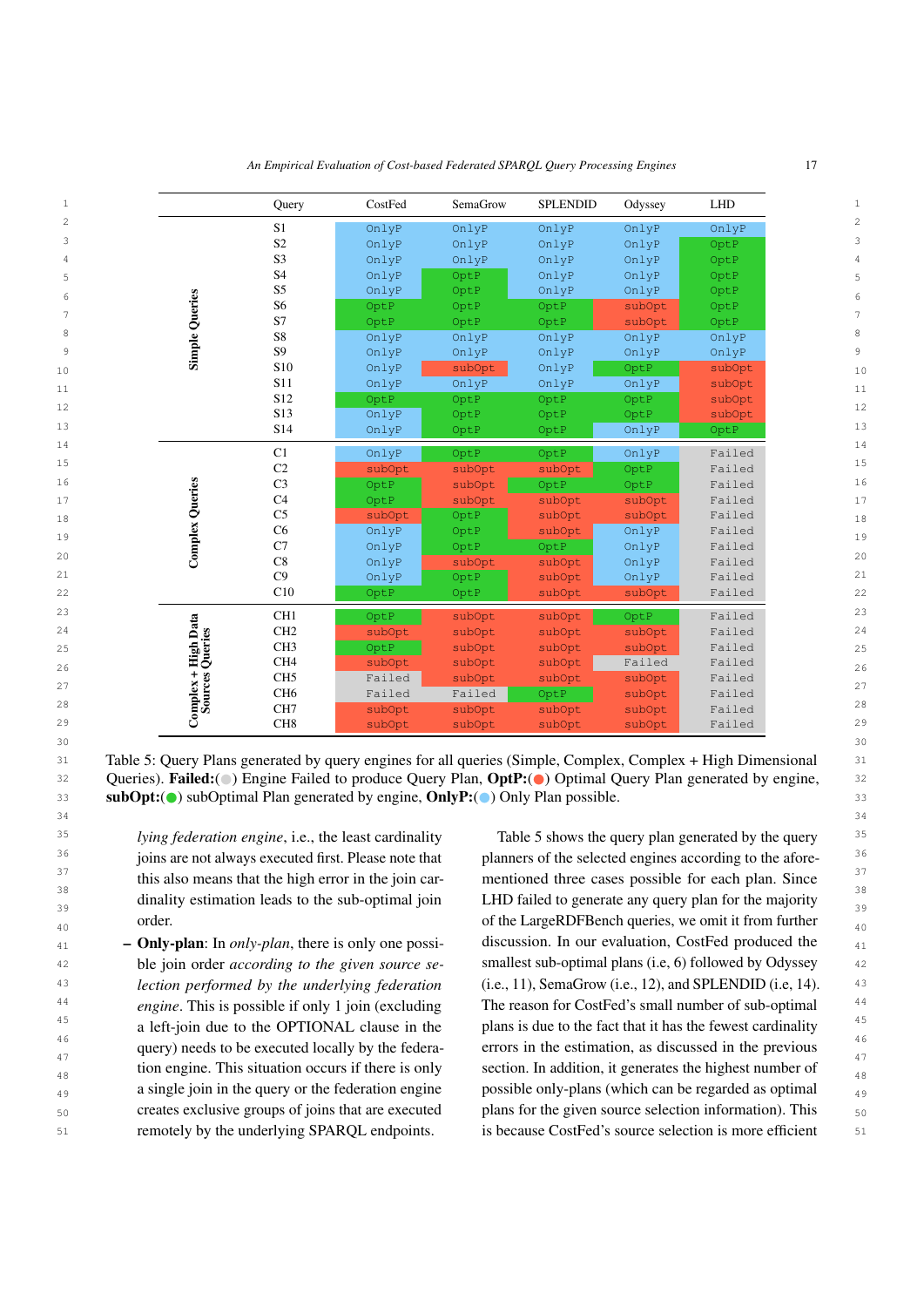<sup>1</sup> in terms of the total triple pattern-wise sources selected Another advantage that CostFed and Odyssey have <sup>1</sup> without losing recall (see Table [8\)](#page-19-0).

In Table [5,](#page-16-0) we can see that only a few sub-optimal eRDFBench contain very few joins (avg. 2.6 [\[38\]](#page-24-12)) to be executed by the federation engines. Thus, it is relatively easy to find the best join execution order. However, for more sub-optimal plans were generated. This is because these queries contain more joins (around 4 joins on avg. [\[38\]](#page-24-12)), hence a more accurate join cardinality estimation is required to generate the optimal join ordering plan. In conclusion, efficient cardinality estimation is more important for complex queries with more possible join ordering.

#### *6.5. Number of Transferred Triples*

<sup>21</sup> during the question for the selected federation in others. Therefore, we calculated the separate average 21  $\frac{1}{2^2}$  22 and  $\frac{1}{2^2}$  are property of each category of queries, i.e., simple, complex and 22  $23$  complex-and-high-data. From our analysis of the re-<br>  $23$ 24 24 sults, we concludes that if an engine produces *optimal*  $25$  25 cm in the number of intermediate results also  $25$  25 cm intermediate results also 25  $\frac{26}{26}$  of received tuples can be regarded as the number of  $\frac{61 \text{ cm/s}}{26}$  cereases. intermediate results produced by the federation engine 28 28 *6.6. Indexing and Source Selection Metrics* transferred tuples is considered important for fast query  $\frac{29}{29}$  $_{30}$  processing [28]. In this regard, Costred ranked first  $\alpha$  smaller-sized index is essential for fast index  $_{30}$  $_{31}$  with 31 green boxes (i.e., it had the best results among lookup during source selection, but it can lack impor- $_{32}$  the selected engines), followed by Odyssey with  $24$  tant information. In contrast, large index sizes provide  $_{32}$  $_{33}$  green boxes, SemaGrow with 12 green boxes, LHD slow index lookup and are hard to manage, but may  $_{33}$  $_{34}$  with 10 green boxes, and then SPLENDID with 9 green lead to better cardinality estimations. To this end, it is  $_{34}$ Table [6](#page-18-0) shows the number of tuples sent and received during the query execution for the selected federation engines. The number of sent tuples is related to the number of endpoint requests sent by the federation engine during query processing [\[28,](#page-23-11) [47\]](#page-24-3). The number during query processing [\[28\]](#page-23-11). The smaller number of processing [\[28\]](#page-23-11). In this regard, CostFed ranked first with 31 green boxes (i.e., it had the best results among the selected engines), followed by Odyssey with 24 green boxes, SemaGrow with 12 green boxes, LHD with 10 green boxes, and then SPLENDID with 9 green boxes.

 $_{36}$  In most queries, CostFed and Odyssey produced the by the selected federation engines. Table [7](#page-18-1) shows a  $_{36}$  $37$  only possible plans *only-plan*, which means only one comparison of the index/data summaries' construction  $37$  $38$  (excluding the Left join for OPTIONAL SPARQL op-<br> $38$  time and the index size<sup>[4](#page-17-0)</sup> of the selected state-of-the-<sup>39</sup> 39 erator) was locally executed by the federation engine. art cost-based SPARQL federation approaches. Sema- $_{40}$  Consequently, these engines transfer fewer tuples in Grow, SPLENDID and LHD rely on VOID statistics  $_{40}$ <sup>41</sup> comparison to other approaches. The largest difference with a size of 1 MB for the complete LargeRDFBench <sup>41</sup> <sup>42</sup> is observed for S13, where CostFed and Odyssey clearly datasets of size 34.3 GB. CostFed's index size is 10.5 <sup>43</sup> outperform the other approaches, transferring 500 times MB while Odyssey's is 5.2 GB. The much bigger index <sup>44</sup> fewer tuples. The number of received tuples in LHD is size used by Odyssey might makes this approach less <sup>44</sup> <sup>45</sup> significantly high in comparison to other approaches. appropriate to be used for Big RDF datasets such as <sup>45</sup> <sup>46</sup> This is because it does not produce normal tree-like WikiData, Linked Geo Data etc. CostFed's index con-47 query plans. Rather, LHD focuses on generating inde-<br>47 48 pendent tasks that can be run in parallel. Therefore, in-<br>LargeRDFBench datasets. SPLENDID, SemaGrow and<br>48 49 49 dependent tasks retrieve a lot of intermediate results, 50 which need to be joined locally in order to get the final  $\frac{4}{\text{The index size is given by size of summarizes the final}}$ In most queries, CostFed and Odyssey produced the only possible plans *only-plan*, which means only one (excluding the Left join for OPTIONAL SPARQL operator) was locally executed by the federation engine. Consequently, these engines transfer fewer tuples in is observed for S13, where CostFed and Odyssey clearly outperform the other approaches, transferring 500 times fewer tuples. The number of received tuples in LHD is query resultset.

2 2 over other approaches is their join-aware approach for 3 In Table 5, we can see that only a few sub-optimal triple pattern-wise sources selected (TPWSS). This <sup>4</sup> query plans were generated for simple queries. This is join-aware nature of these engines saves many tuples <sup>5</sup> due to the fact that simple category queries of the Larg-<br><sup>5</sup> from transferring due to less overestimation of sources. <sup>6</sup> eRDFBench contain very few joins (avg. 2.6 [38]) to be CostFed also performs better because it maintains cache <sup>7</sup> executed by the federation engines. Thus, it is relatively for ask requests and saves many queries from sending 8 easy to find the best join execution order. However, for to different sources. Another important factor worth <sup>8</sup> <sup>9</sup> complex and complex-plus-high-data sources queries, mentioning here is that the number of transferred tuples <sup>10</sup> more sub-optimal plans were generated. This is because does not consider the number of columns (i.e., the num-<sup>11</sup> these queries contain more joins (around 4 joins on avg. ber of projection variables in the query) in the result set, <sup>11</sup> <sup>12</sup> [38]), hence a more accurate join cardinality estimation but only counts the number of rows (i.e., the number <sup>12</sup> <sup>13</sup> is required to generate the optimal join ordering plan. of results) returned or sent to the endpoints. We also <sup>14</sup> In conclusion, efficient cardinality estimation is more observed that in the case of an *only-plan* or an *optimal* <sup>14</sup> <sup>15</sup> important for complex queries with more possible join plan, the number of received tuples is less compared to <sup>16</sup> ordering ordering **16** 16 and 16<sup>16</sup> to the sub-optimal plans, clearly indicating that a smaller num-17 17 **ber of tuples is key to fast query processing. The amal-** 17 <sup>18</sup> 6.5 Number of Transferred Triples **18** 18 mated average of all queries could also be misleading 18 19 19 because in complex queries, there are more failed/time-20 20 out queries for some systems while producing answers Another advantage that CostFed and Odyssey have join-aware nature of these engines saves many tuples from transferring due to less overestimation of sources. mentioning here is that the number of transferred tuples decreases.

s boxes. boxes boxes are not to compare the size of the indexes generated as with a size of 1 MB for the complete LargeRDFBench appropriate to be used for Big RDF datasets such as WikiData, Linked Geo Data etc. CostFed's index construction time is around 1 hr and 6 mins for the complete LargeRDFBench datasets. SPLENDID, SemaGrow and

<span id="page-17-0"></span><sup>51</sup> query resultset. 51 settimation (in MBs). 51 <sup>4</sup>The index size is given by size of summaries used for cardinality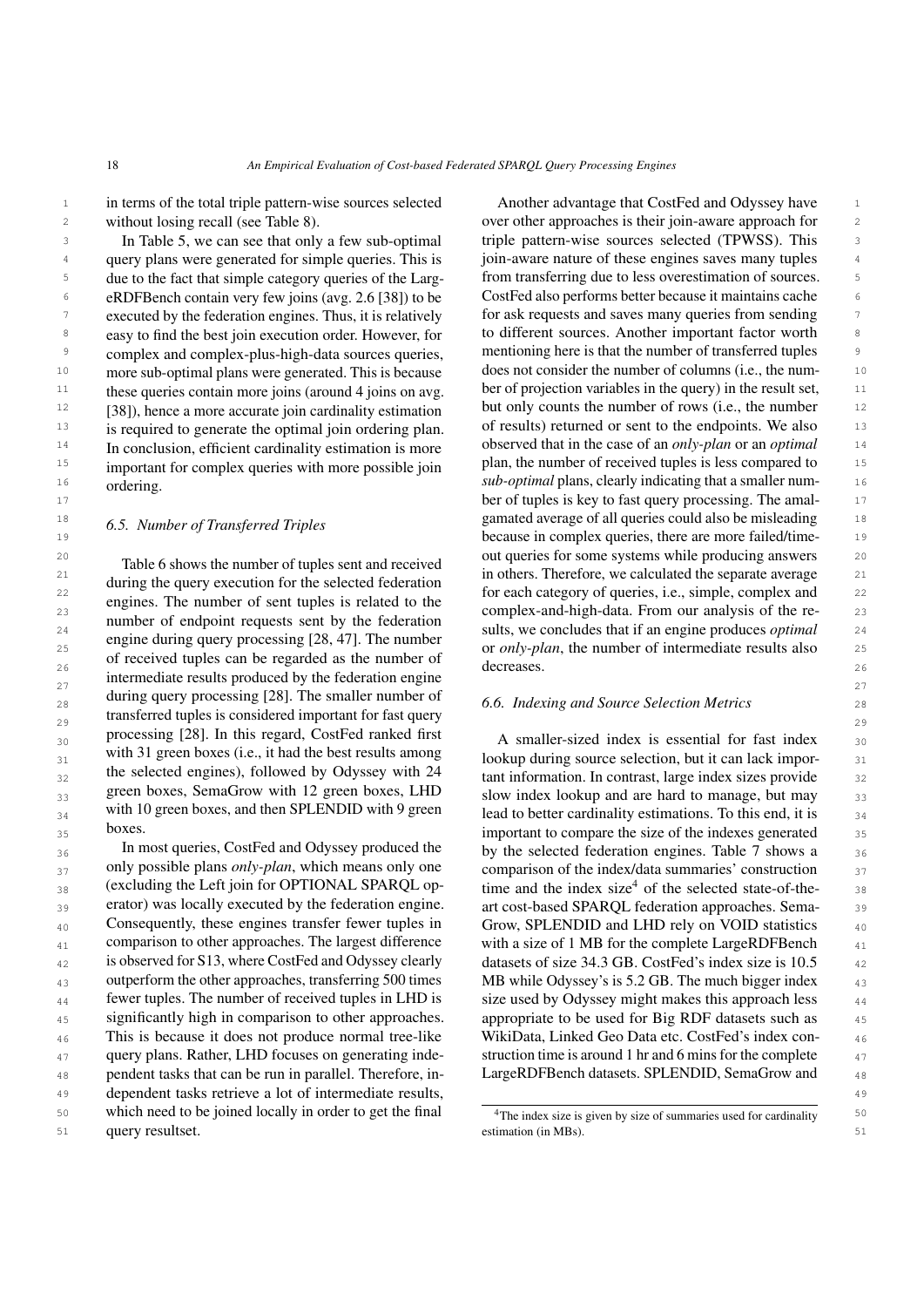<span id="page-18-0"></span>

| Queries         |      | CostFed                     |           | SemaGrow            |           | Odyssey                                   |                | <b>LHD</b>                  |                 | <b>SPLENDID</b> |
|-----------------|------|-----------------------------|-----------|---------------------|-----------|-------------------------------------------|----------------|-----------------------------|-----------------|-----------------|
|                 | sent | received                    | sent      | received            | sent      | received                                  | sent           | received                    | sent            | received        |
| S <sub>1</sub>  | 31   | 100                         | 49        | 111                 | 47        | 100                                       | 34             | 91                          | 49              | 111             |
| S <sub>2</sub>  | 12   | 11                          | 21        | 12                  | 11        | 11                                        | 10             | 3                           | 21              | 12              |
| S <sub>3</sub>  | 20   | $\overline{2}$              | 22        | 24                  | 20        | $\overline{2}$                            |                | Failed Failed               | 25              | $\overline{4}$  |
| <b>S4</b>       | 12   | $\mathbf{1}$                | 46        | 17                  | 12        | $\mathbf{1}$                              | 20             | 18                          | 15              | 3               |
| S <sub>5</sub>  | 16   | 17                          | 21        | 12                  | 16        | 17                                        | 18             | 13444                       | 18              | 20              |
| S <sub>6</sub>  | 34   | 1616                        | TO        | TO                  | 6500      | 3254                                      | 283            | 1766                        | 36              | 1618            |
| S7              | 27   | 642                         | 45        | 635                 | TO        | TO                                        | 20             | 143                         | 29              | 371             |
| S <sub>8</sub>  | 10   | 1159                        | 10        | 1159                | 10        | 1159                                      | $\overline{4}$ | 1159                        | 10              | 1159            |
| S <sub>9</sub>  | 25   | 351                         | 59        | 382                 | 25        | 351                                       | 34             | 342                         | 59              | 382             |
| S10             | 20   | 20054                       | 36        | 14578               | TO        | TO                                        | 16             | 24540                       | $\overline{21}$ | 20055           |
| <b>S11</b>      | 12   | 13                          | 14        | 15                  | 12        | 13                                        | 19             | 4261                        | 14              | 15              |
| S12             | 2147 | 2136                        | 7772      | 3428                | 2147      | 2136                                      |                | Failed Failed               | 7442            | 3428            |
| S13             | 68   | 228                         | 1161      | 10267               | 105       | 131                                       | 2456           | 13079                       | 1161            | 10267           |
| S14             | 2877 | 4033                        | 3852      | 4366                | 2877      | 4033                                      | 97             | 2449                        | 3852            | 4366            |
| <b>Avg</b>      | 379  | 2168                        | 1008      | 2693                | 981       | 934                                       | 250            | 5108                        | 910             | 2987            |
| C1              | 4234 | 2573                        |           | Failed Failed       | 4234      | 2573                                      |                | Failed Failed               | 5232            | 4173            |
| C2              | 1371 | 2118                        | 131       | 1532                | 1352      | 1354                                      |                | Failed Failed               | 131             | 1532            |
| C <sub>3</sub>  | 6213 | 13343                       | 8670      | 15464               | 6213      |                                           |                | 13343 Failed Failed         | 13854           | 9796            |
| C <sub>4</sub>  | 26   | 550                         | TO        | TO                  | 11        | 1093                                      |                | Failed Failed Failed Failed |                 |                 |
| C <sub>5</sub>  | TO   | TO                          |           | Failed Failed       | 2232      | 20532                                     |                | Failed Failed               | <b>TO</b>       | TO              |
| C6              | 12   | 11432                       | TO        | TO                  | 12        | 11432                                     |                | Failed Failed               | 20              | 125310          |
| C7              | 87   | 112                         | 550       | 335                 | 87        | 112                                       |                | Failed Failed               | 550             | 335             |
| C8              | 622  | 3519                        | 1365      | 4768                | 622       | 3519                                      |                | Failed Failed               | 1365            | 4768            |
| C9              | 7274 | 21178                       | 3358      | 10275               | TO        | TO                                        |                | Failed Failed Failed Failed |                 |                 |
| C10             | 51   | 5702                        | 112       | 1541                |           | Failed Failed Failed Failed               |                |                             | 979             | 1312            |
| <b>Avg</b>      | 2210 | 6725                        | 2364      | 5652                | 1845      | 6745                                      | <b>NA</b>      | <b>NA</b>                   | 3164            | 21032           |
| CH <sub>1</sub> | 390  | 8253                        | 1709      | 9439                | <b>TO</b> | TO                                        |                | Failed Failed Failed Failed |                 |                 |
| CH <sub>2</sub> | TO   | TO                          | <b>TO</b> | TO                  | TO        | TO                                        |                | Failed Failed Failed Failed |                 |                 |
| CH <sub>3</sub> | 167  | 5053                        | 4686      | 4011                | TO        | TO                                        |                | Failed Failed Failed Failed |                 |                 |
| CH <sub>4</sub> | 72   | 25                          | 39        | 20                  |           | Failed Failed Failed Failed Failed Failed |                |                             |                 |                 |
| CH <sub>5</sub> |      | Failed Failed Failed Failed |           |                     | TO        | TO                                        |                | Failed Failed               | <b>TO</b>       | TO              |
| CH <sub>6</sub> |      | Failed Failed Failed Failed |           |                     | TO        | TO                                        |                | Failed Failed               | 1551            | 9401            |
| CH7             | 2332 |                             |           | 85158 Failed Failed | TO        | TO                                        |                | Failed Failed Failed Failed |                 |                 |
| CH <sub>8</sub> | TO   | TO                          |           | Failed Failed       | TO        | TO                                        |                | Failed Failed Failed Failed |                 |                 |
| Avg             | 740  | 24622                       | 2145      | 4490                | <b>NA</b> | <b>NA</b>                                 | <b>NA</b>      | <b>NA</b>                   | 1551            | 9401            |

41 Table 6: Number of transferred tuples. NA: "Not applicable". Failed means either "Runtime Error" or "Incomplete 41 42 Results" and **TO:** "Timeout", which means Query Execution exceeds threshold value. "green color"( $\bullet$ ) means lowest 42 43 value among all systems, and "red color"( $\bullet$ ) means highest value among all systems.

<span id="page-18-1"></span>

| Index Gen. Time (min)<br>l 10<br>10<br>5200<br>Index Size (MBs) | CostFed | SemaGrow SPLENDID | Odvssey | <b>LHD</b> |
|-----------------------------------------------------------------|---------|-------------------|---------|------------|
|                                                                 |         |                   |         |            |
|                                                                 |         |                   |         |            |

44 44

49 Table 7: Comparison of index construction time (Index Gen. Time) and Index Size for selected federation engines 49

 $50$ 

51 51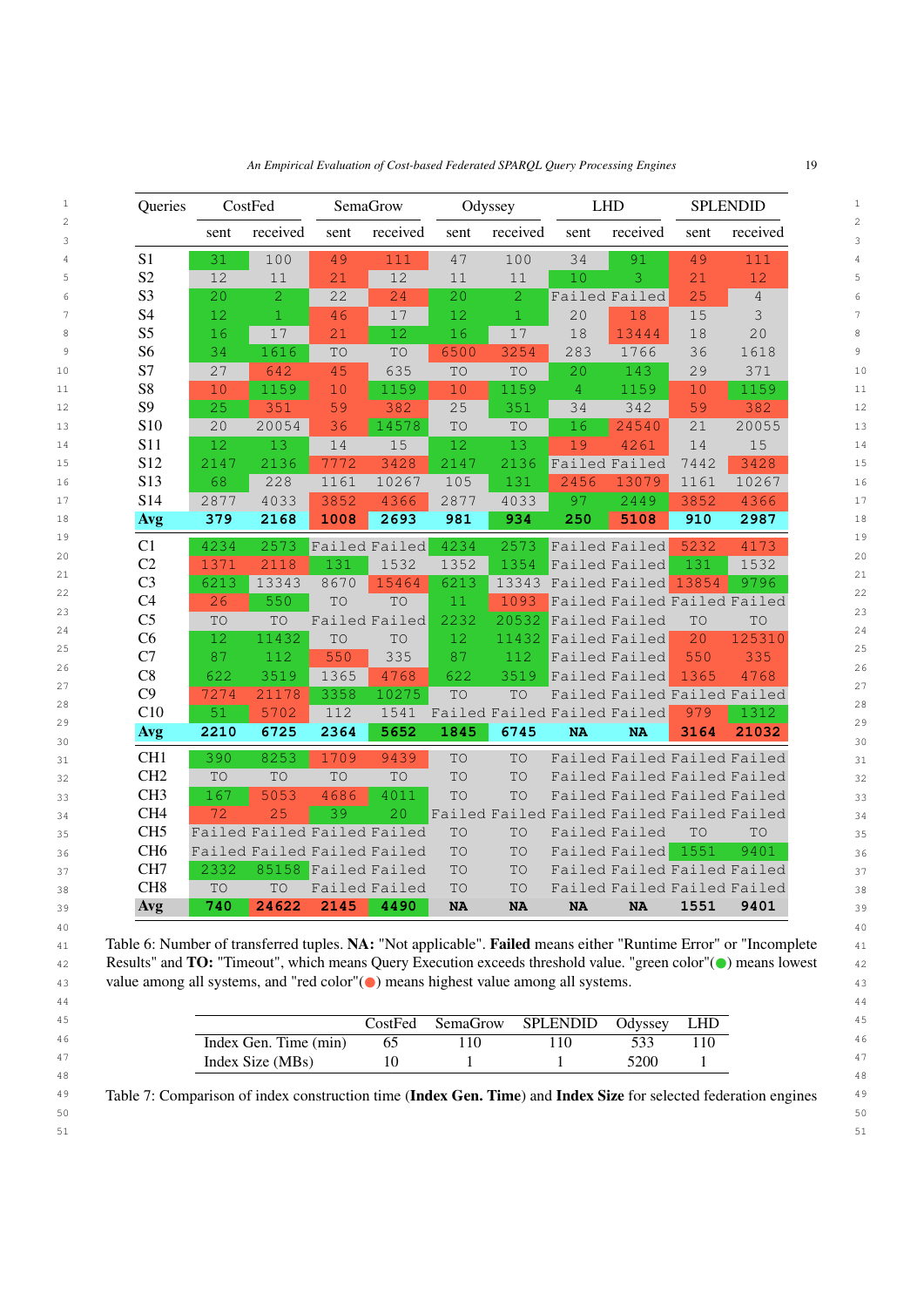<span id="page-19-0"></span>

|                 |           | Odyssey        |              |              | <b>SPLENDID</b> |                |                 | <b>LHD</b>     |           |               | SemaGrow       |                |                | CostFed        |              |
|-----------------|-----------|----------------|--------------|--------------|-----------------|----------------|-----------------|----------------|-----------|---------------|----------------|----------------|----------------|----------------|--------------|
| Qry             | #T        | #A             | <b>ST</b>    | #T           | #A              | <b>ST</b>      | #T              | #A             | <b>ST</b> | #T            | #A             | <b>ST</b>      | #T             | #A             | <b>ST</b>    |
| S <sub>1</sub>  | 11        | $\Omega$       | $\mathbf{1}$ | 11           | 26              | 293            | 28              | $\overline{0}$ | 261       | 11            | 26             | 293            | 4              | 18             | 6            |
| S <sub>2</sub>  | 3         | $\overline{0}$ | 14           | 3            | 9               | 33             | 10              | $\overline{O}$ | 8         | 3             | 9              | 33             | 3              | 9              | 1            |
| S <sub>3</sub>  | 5         | $\Omega$       | 44           | 12           | $\overline{2}$  | 17             | 20              | $\Omega$       | 34        | 12            | $\overline{2}$ | 17             | 5              | $\overline{0}$ | $\mathbf{1}$ |
| S <sub>4</sub>  | 5         | $\overline{0}$ | 321          | 19           | $\overline{2}$  | 14             | 20              | $\overline{0}$ | 15        | 19            | $\overline{2}$ | 14             | 5              | 0              | $\mathbf{1}$ |
| S <sub>5</sub>  | 4         | $\overline{0}$ | 223          | 11           | $\mathbf{1}$    | 11             | 11              | $\overline{0}$ | 8         | 11            | $\mathbf{1}$   | 11             | 4              | 0              | $\mathbf{1}$ |
| S <sub>6</sub>  | 6         | $\overline{0}$ | 88           | 9            | $\overline{c}$  | 16             | 10              | $\overline{O}$ | 36        | $\mathcal{G}$ | $\overline{2}$ | 16             | 8              | 0              | 3            |
| S7              | 6         | $\Omega$       | 72           | 13           | $\overline{2}$  | 19             | 13              | $\overline{O}$ | 67        | 13            | $\overline{2}$ | 19             | 6              | 0              | $\mathbf{1}$ |
| S <sub>8</sub>  | 1.        | $\Omega$       | 8            | $\mathbf{1}$ | $\Omega$        | $\overline{2}$ | $\mathbf{1}$    | $\Omega$       | 5         | $\mathbf{1}$  | $\Omega$       | $\overline{2}$ | 1              | 0              | $\mathbf{1}$ |
| S <sub>9</sub>  | 4         | $\Omega$       | $\mathbf{1}$ | 11           | 26              | 200            | $\overline{28}$ | $\Omega$       | 69        | 11            | 26             | 200            | 4              | 18             | 5            |
| S <sub>10</sub> | 7         | $\Omega$       | 705          | 12           | $\mathbf{1}$    | 11             | 20              | $\Omega$       | 46        | 12            | $\mathbf{1}$   | 11             | $\overline{5}$ | 0              | $\mathbf{1}$ |
| S11             | 7         | $\overline{0}$ | 30           | 7            | $\overline{2}$  | 19             | 15              | $\overline{0}$ | 12        | 7             | $\overline{2}$ | 19             | 7              | 0              | $\mathbf{1}$ |
| S <sub>12</sub> | 7         | $\Omega$       | 67           | 10           | 1               | 7              | 18              | $\Omega$       | 20        | 10            | $\mathbf{1}$   | 7              | 7              | $\overline{O}$ | $\mathbf{1}$ |
| S13             | 10        | $\overline{0}$ | 23           | 9            | $\overline{2}$  | 8              | 17              | $\overline{0}$ | 58        | 9             | $\overline{2}$ | 8              | 5              | 0              | 1            |
| S14             | 5         | $\overline{0}$ | 17           | 6            | $\mathbf{1}$    | 6              | 6               | $\overline{0}$ | 18        | 6             | $\mathbf{1}$   | 6              | 6              | 0              | $\mathbf{1}$ |
| T/A             | 81        | $\mathbf{0}$   | 115.3        | 134          | 77              | 46             | 217             | o              | 47        | 134           | 77             | 46             | 70             | 45             | 1.7          |
| C <sub>1</sub>  | 8         | $\Omega$       | 38           | 11           | $\mathbf{1}$    | 11             | <b>RE</b>       | <b>RE</b>      | <b>RE</b> | 11            | $\mathbf{1}$   | 11             | 8              | 0              | $\mathbf{1}$ |
| C <sub>2</sub>  | 8         | $\overline{0}$ | 44           | 11           | $\mathbf{1}$    | 7              | <b>RE</b>       | <b>RE</b>      | <b>RE</b> | 11            | $\mathbf{1}$   | 7              | 8              | 0              | $\mathbf{1}$ |
| C <sub>3</sub>  | 30        | $\Omega$       | 121          | 21           | 3               | 12             | <b>RE</b>       | <b>RE</b>      | <b>RE</b> | 21            | 3              | 12             | 11             | 0              | 1            |
| C <sub>4</sub>  | 12        | $\overline{0}$ | 24           | 28           | $\overline{0}$  | 3              | RE              | <b>RE</b>      | RE        | 28            | $\overline{0}$ | 3              | 18             | 0              | 1            |
| C <sub>5</sub>  | 16        | $\Omega$       | 320          | 33           | $\Omega$        | 3              | <b>RE</b>       | <b>RE</b>      | <b>RE</b> | 33            | $\Omega$       | 3              | 10             | 0              | $\mathbf{1}$ |
| C6              | 9         | $\overline{0}$ | 311          | 24           | $\overline{0}$  | $\overline{2}$ | <b>RE</b>       | <b>RE</b>      | <b>RE</b> | 24            | $\overline{0}$ | $\overline{2}$ | 9              | 0              | $\mathbf{1}$ |
| C7              | 9         | $\Omega$       | 38           | 17           | $\overline{2}$  | 9              | <b>RE</b>       | <b>RE</b>      | <b>RE</b> | 17            | $\overline{2}$ | 9              | 9              | 0              | $\mathbf{1}$ |
| C8              | 11        | $\Omega$       | 27           | 25           | $\overline{2}$  | 11             | <b>RE</b>       | <b>RE</b>      | <b>RE</b> | 25            | $\overline{2}$ | 11             | 11             | 0              | $\mathbf{1}$ |
| C9              | 19        | $\overline{0}$ | 452          | 16           | $\overline{2}$  | 17             | <b>RE</b>       | <b>RE</b>      | <b>RE</b> | 16            | $\overline{2}$ | 17             | 9              | 0              | $\mathbf{1}$ |
| C10             | 12        | $\overline{0}$ | 142          | 13           | $\overline{0}$  | 3              | <b>RE</b>       | <b>RE</b>      | <b>RE</b> | 13            | $\overline{0}$ | 3              | 11             | 0              | $\mathbf{1}$ |
| T/A             | 134       | $\mathbf 0$    | 151.7        | 199          | 11              | 7.8            | <b>NA</b>       | <b>NA</b>      | <b>NA</b> | 199           | 11             | 7.8            | 104            | 0              | $\mathbf{1}$ |
| CH <sub>1</sub> | 22        | $\overline{0}$ | 333          | 41           | 48              | 62             | <b>RE</b>       | <b>RE</b>      | <b>RE</b> | 41            | 48             | 62             | 22             | 0              | 3            |
| CH <sub>2</sub> | 10        | $\Omega$       | 196          | 20           | 32              | 96             | <b>RE</b>       | <b>RE</b>      | <b>RE</b> | 20            | 32             | 96             | 10             | 0              | 5            |
| CH <sub>3</sub> | 18        | $\Omega$       | 544          | 37           | 37              | 604            | <b>RE</b>       | <b>RE</b>      | <b>RE</b> | 37            | 37             | 604            | 13             | $\Omega$       | 4            |
| CH <sub>4</sub> | <b>RE</b> | <b>RE</b>      | <b>RE</b>    | 18           | 28              | 25             | <b>RE</b>       | <b>RE</b>      | <b>RE</b> | 18            | 28             | 25             | 12             | 0              | 3            |
| CH <sub>5</sub> | 11        | $\Omega$       | 522          | 29           | 41              | 48             | <b>RE</b>       | <b>RE</b>      | <b>RE</b> | 29            | 41             | 48             | <b>RE</b>      | <b>RE</b>      | <b>RE</b>    |
| CH <sub>6</sub> | 15        | $\overline{0}$ | 311          | 34           | 54              | 42             | <b>RE</b>       | <b>RE</b>      | <b>RE</b> | RE            | <b>RE</b>      | <b>RE</b>      | <b>RE</b>      | <b>RE</b>      | <b>RE</b>    |
| CH7             | 26        | $\overline{0}$ | 337          | 47           | 65              | 57             | <b>RE</b>       | <b>RE</b>      | <b>RE</b> | 47            | 65             | 57             | 26             | $\overline{0}$ | 7            |
| CH <sub>8</sub> | 35        | $\overline{0}$ | 126          | 36           | 77              | 66             | <b>RE</b>       | <b>RE</b>      | <b>RE</b> | 36            | 77             | 66             | 35             | 0              | 6            |
| T/A             | 137       | 0              | 338.4        | 262          | 382             | 125            | <b>NA</b>       | <b>NA</b>      | <b>NA</b> | 228           | 328            | 136            | 98             | 0              | 4.6          |

40 40

<sup>41</sup> Table 8: Comparison of selected federation engines in terms of source selection time **ST** in msec, total number of <sup>41</sup> 42 SPARQL ASK requests #A, and total triple pattern-wise sources selected #T. (RE represents "Runtime Error", TO 42 43 43 represents "Time Out" of 20 min, T/A represents "Total/Average" where Average is for ST, and Total is for #T and <sup>44</sup> #A, NA represents "Not Applicable"). "green color"( $\bullet$ ) means lowest value among all systems, and "red color"( $\bullet$ ) <sup>44</sup> 45 45 means highest value among all systems.

46 46

<sup>47</sup> LHD took 1 hr and 50 mins to generate the index. The According to [38], the efficiency of source selection <sup>47</sup> <sup>48</sup> Index construction time for Odyssey was 86 hrs and 30 can be measured in terms of: (1) total number of triple 49 and  $\frac{1}{49}$  $_{50}$  mins, which makes it difficult to use for big datasets or pattern-wise sources selected (#T), (2) the number of  $_{50}$ Index construction time for Odyssey was 86 hrs and 30 datasets with frequent updates.

51 datasets with frequent updates. SPARQL ASK requests sent to the endpoints (#A) dur-According to [\[38\]](#page-24-12), the efficiency of source selection pattern-wise sources selected (#T), (2) the number of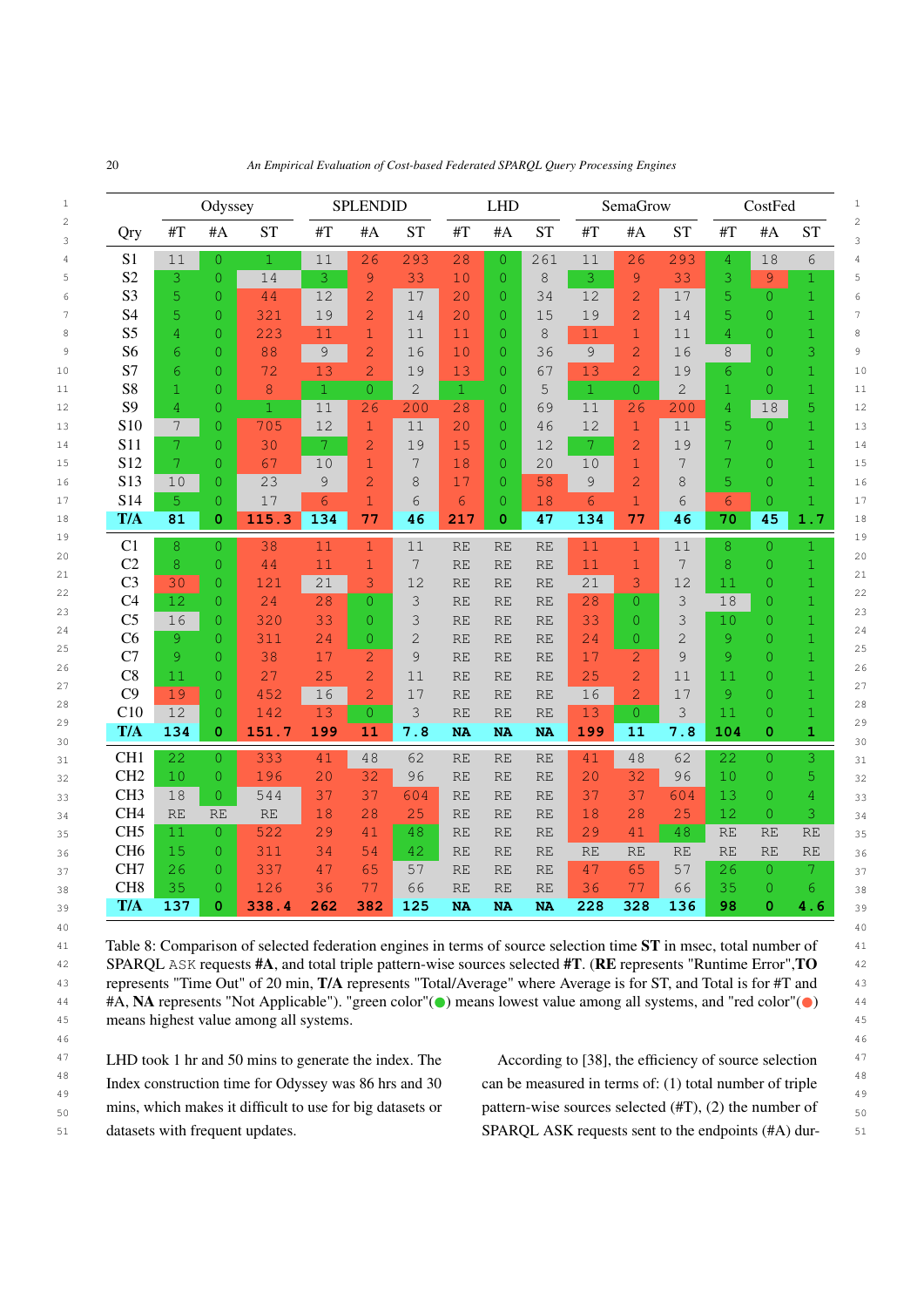<sup>1</sup> ing source selection, and (3) the source selection time. times are shorter than Odyssey's on 8/10 comparable 2 Table [8](#page-19-0) shows a comparison of the source selection al-queries with an average runtime of 8.5 sec for Odyssey. 3 3 gorithms of the select triple stores across these metrics. 4 As discussed previously, the smaller #T leads to better 8/12 comparable queries with an average runtime of 5 5 query plan generation [\[38\]](#page-24-12). The smaller #A leads to <sup>6</sup> smaller source selection time, which in turn leads to Our runtime evaluation on the complex queries (C1-<sup>7</sup> smaller query execution time. In this regard, CostFed C10) (see Figure 5b) leads to a different ranking: <sup>8</sup> ranked first (83 green boxes, i.e., the best results among CostFed produces the shortest runtimes followed by <sup>9</sup> the selected engines), followed by Odyssey with 56 SemaGrow Odyssey and SPLENDID. CostFed outper-<sup>10</sup> green boxes, LHD with 15 green boxes, SPLENDID forms SemaGrow in 6/6 comparable queries (excluding <sup>10</sup> 11 with 10 green boxes, and then SemaGrow with 9 green queries with time out and runtime error) with an average boxes.

 $14$  brid (SPARQL + index) source selection lead to smaller  $\frac{24}{4}$  comparable queries with an average runtime of 63  $\frac{14}{4}$ 15  $#T$  [\[38\]](#page-24-12). Both Odyssey and Costfed perform join-<br>28  $\frac{60}{20}$  for Odyssey Odyssey is helter then SDI ENDID in 16 aware source selection and hence lead to smaller  $\#T$  5.15 compared by source the SDI ENDID's suggests of the state of the state of the state of the state of the state of the state of the state of the state of the sta 17 than other selected approaches. The highest number of the strategy and the selected approaches. The highest number of the strategy of the strategy of the strategy of the strategy of the strategy of the strategy of the s 18 **SPARQL ASK requests is sent by index-free federation** The mutting supplying on the coupling and high <sup>18</sup> 19 engines, followed by hybrid (SPARQL + index), which the fundamental contract of the complex and institution 20 in turn is followed by index-only federation engines but the queries (CITI-Co) given in Figure 5C establishing 21 [\[38\]](#page-24-12). This is because for index-free federation engines,<br>21 **21 EXECUTE:** THE SOLUTED ASSISTED ASSISTED FOR THE REFLECTION ENGINEERS OF THE REFLECTION ENGINEERS OF THE REFLECTION OF THE REFLECTION OF THE REFLECTION OF 22 such as FedX, the complete source selection is based lowed by SPLENDID and then Semacrow. Costred s 23 on SPARQL ASK queries. The Hybrid engines such as the function of the sinality man semator of in 5/3 comparable  $24$  CostFed, SPLENDID, SemaGrow and Odyssey make queries (excluding queries with timeout and runtime  $24$ 25 use of both index and SPARQL ASK queries to per-<br>25 use of both index and SPARQL ASK queries to per-<br>25 26 form source selection, thus some of the SPARQL ASK vs. 191 sec for SemaGrow. SPLENDID has no compa- $27$  requests are skipped due to the information used in Table queries with CostFed and SemaGrow. LHD and  $27$ 28 the index. The Index-only engines, such as LHD, only Odyssey both fail to produce results when faced with 28 29 make use of the index to perform the complete source complex queries. 29 30 30 selection. Thus, these engines do not consume a sin-31 31 gle SPARQL ASK query during source selection. The  $32$  source selection time for such engines is much smaller  $\frac{7}{2}$  Conclusion  $32$ 33 33 due to only index-lookup without sending outside re-<sup>34</sup> quests to endpoints. However, they have more #T than In this paper we presented an extensive evaluation of <sup>34</sup> <sup>35</sup> hybrid (SPARQL + index) source selection approaches. The individual source in the selection approaches.

39 Finally, we present the query runtime results of different contractors of selected eighteent of 39 40 the selected federation engines across the different our knowledge, this work is the first evaluation of cost-41 queries categories of LargeRDFBench. Figure [5](#page-21-0) gives based SPARQL lederation engines locused on the qual-42 an overview of our results. In our runtime evaluation ty of the cardinality estimations. 43 43 on simple queries (S1-S14) (see Figure [5a\)](#page-21-0), CostFed <sup>44</sup> has the shortest runtimes, followed by SemaGrow,  $\overline{a}$  Ine proposed similarity-based errors have a more 45 LHD, Odyssey, and SPLENDID. CostFed's runtimes positive correlation with runtimes, i.e., the smaller  $\frac{45}{45}$ <sup>46</sup> are shorter than SemaGrow's on 13/13 comparable the error values, the better the query runtimes. <sup>47</sup> queries (excluding queries with timeout and runtime Thus, this metric helps developers to design a more 48 48 error) (average runtime = 0.5 sec for CostFed vs. 2.5 49 49 sec for SemaGrow). SemaGrow outperforms LHD on 50 50 4/11 comparable queries with an average runtime of

times are shorter than Odyssey's on 8/10 comparable queries with an average runtime of 8.5 sec for Odyssey. Finally, Odyssey is clearly faster than SPLENDID on 8/12 comparable queries with an average runtime of 131 sec for SPLENDID.

12 boxes. The cost of 3 sec for CostFed vs. 9 sec for SemaGrow. <sup>12</sup> 13 13 The approaches that perform a join-aware and hy-Our runtime evaluation on the complex queries (C1- C10) (see Figure [5b\)](#page-21-0) leads to a different ranking: CostFed produces the shortest runtimes followed by SemaGrow, Odyssey, and SPLENDID. CostFed outperforms SemaGrow in 6/6 comparable queries (excluding queries with timeout and runtime error) with an average SemaGrow's runtimes are shorter than Odyssey's in 3/4 comparable queries with an average runtime of 63 sec for Odyssey. Odyssey is better than SPLENDID in 5/5 comparable queries, where SPLENDID's average runtime is 98 sec.

> The runtime evaluation on the complex and high sources queries (CH1-C8) given in Figure [5c](#page-21-0) establishes CostFed as the best query federation engine, followed by SPLENDID and then SemaGrow. CostFed's runtimes are smaller than SemaGrow in 3/3 comparable queries (excluding queries with timeout and runtime error), with an average runtime of 4 sec for CostFed vs. 191 sec for SemaGrow. SPLENDID has no comparable queries with CostFed and SemaGrow. LHD and Odyssey both fail to produce results when faced with complex queries.

## <span id="page-20-0"></span>7. Conclusion

<sup>36</sup><br>existing metrics from relational database research and<br><sup>27</sup> 37 37 *6.7. Query Execution Time*  $\frac{38}{38}$  proposed new metrics to measure the quality of car-In this paper, we presented an extensive evaluation of existing cost-based federated query engines. We used dinality estimators of selected engines. To the best of our knowledge, this work is the first evaluation of costbased SPARQL federation engines focused on the quality of the cardinality estimations.

51 51 2.5 sec for SemaGrow vs. 2.7 sec for LHD. LHD's run-– The proposed similarity-based errors have a more positive correlation with runtimes, i.e., the smaller the error values, the better the query runtimes. Thus, this metric helps developers to design a more efficient query execution planner for federation engines. Our proposed approach produces more significant results compared to q-error. However, there is still room for further improvement.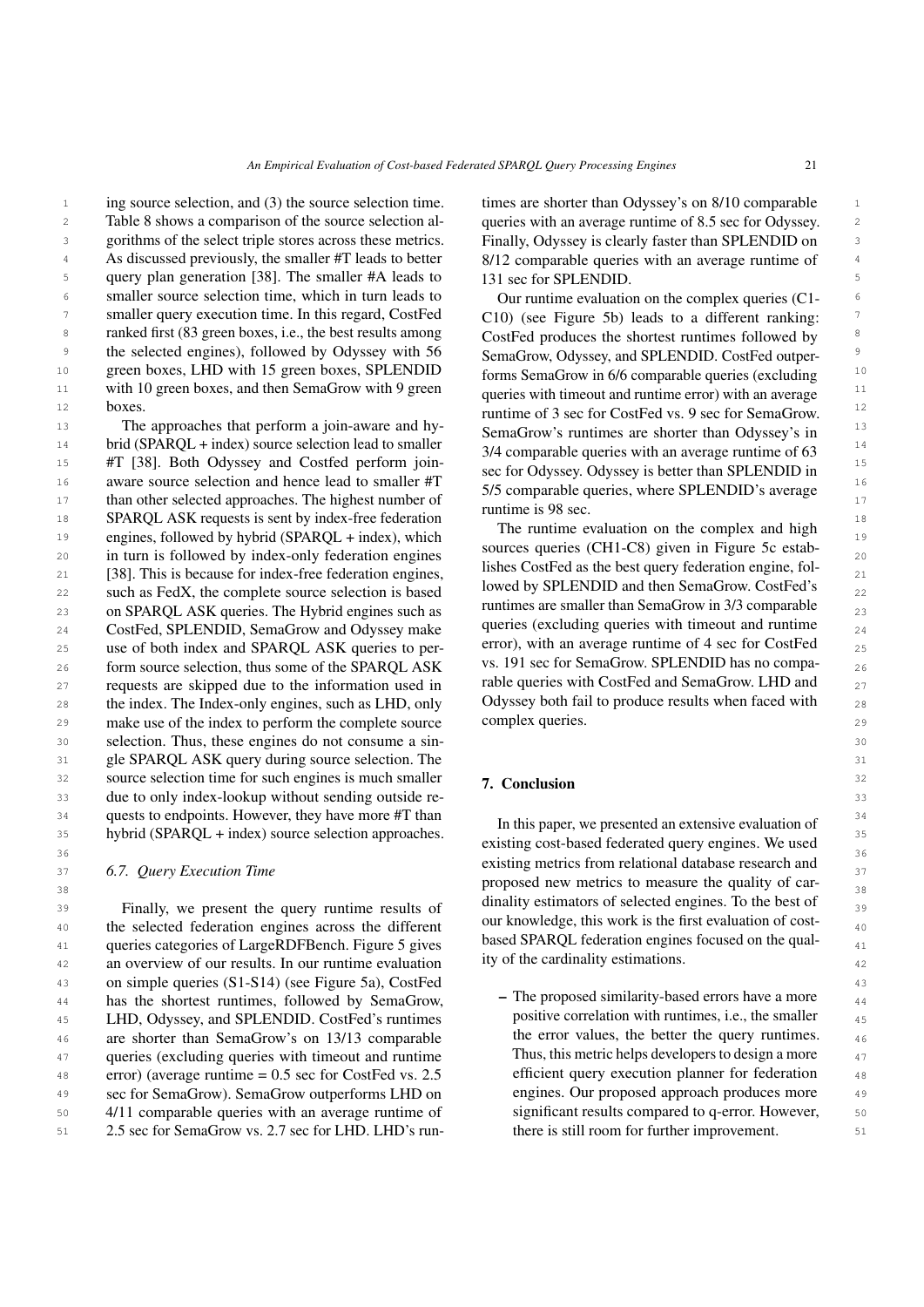

<sup>22</sup> *An Empirical Evaluation of Cost-based Federated SPARQL Query Processing Engines*

<span id="page-21-0"></span>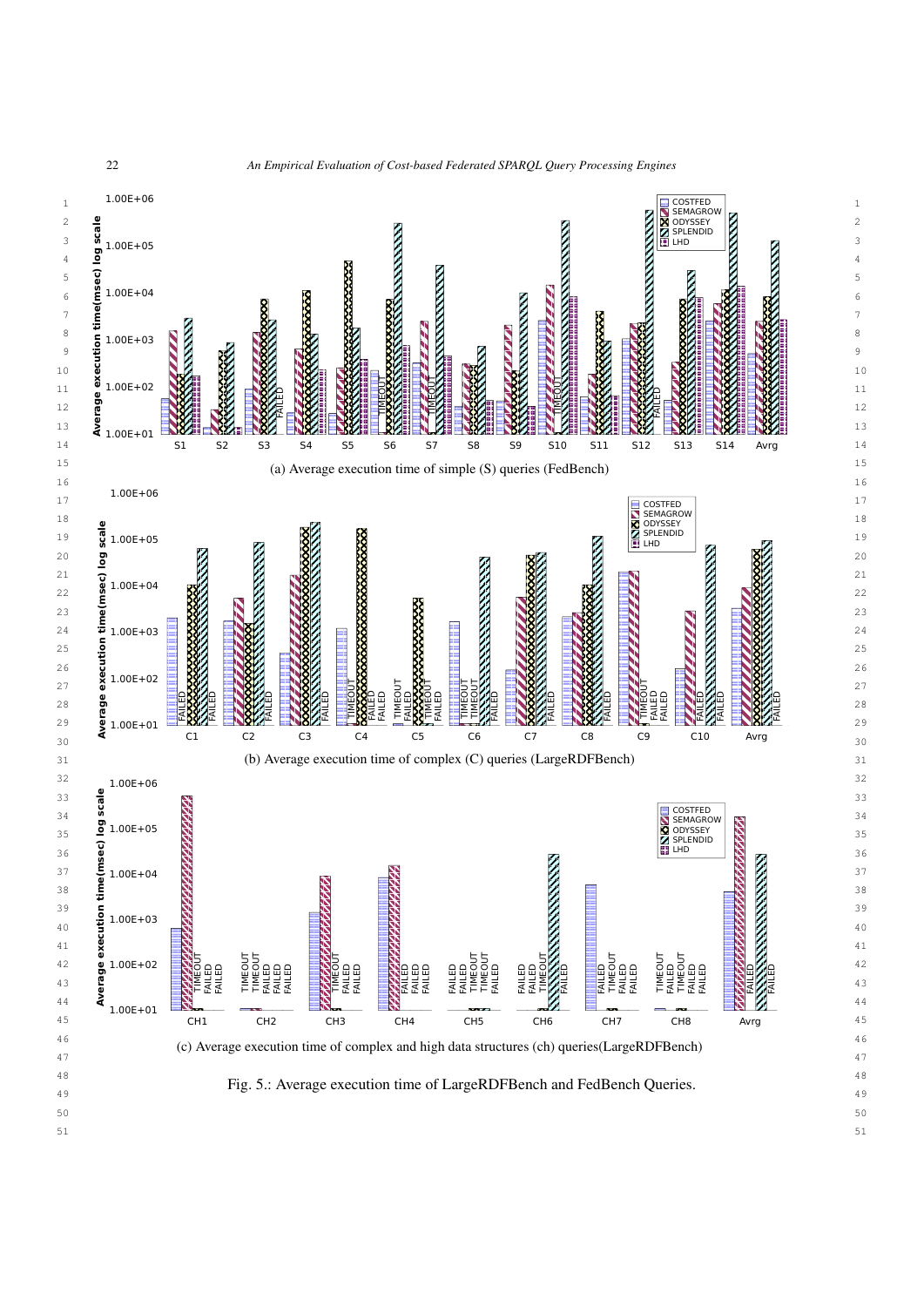- <sup>1</sup> The higher coefficients (R values) with similarity federated SPARQL engine to generate optimized query <sup>1</sup> 2 2 errors (as opposed to q-error), suggest that the 3 3 proposed similarity errors are a better predictor for 4 a runtime than the q-error. – The higher coefficients (R values) with similarity
- 5 The smaller p-values of the similarity errors, as **Acknowledgments** 5 6 6 compared to q-error, further confirm that similarity <sup>7</sup> errors are more likely to be a better predictor for The work has been supported by the EU H2020 <sup>7</sup> errors are more likely to be a better predictor for runtime than the q-error.
- 9 Errors in the cardinality estimation of triple pat 860801), BMVI-funded project LIMBO (Grant no. <sup>10</sup> terns have a higher correlation to runtimes than the 19F2029I), BMVI-funded project OPAL (no. 19F2028A), <sup>10</sup> <sup>11</sup> error in the cardinality estimation of joins. Thus, and BMBF-funded EuroStars project SOLIDE (no. <sup>11</sup> <sup>12</sup> cost-based federation engines must pay particular 13N14456). This work has also been supported by the <sup>12</sup> <sup>13</sup> 13 **13** 11 attention to attaining accurate cardinality estima-<br>
National Research Foundation of Korea (NRF) (grant – Errors in the cardinality estimation of triple patterns have a higher correlation to runtimes than the error in the cardinality estimation of joins. Thus, cost-based federation engines must pay particular attention to attaining accurate cardinality estimations of triple patterns.
- <sup>15</sup> The number of transferred tuples have a direct co- 2018R1A2A2A05023669). 16 16 relation with query runtime, i.e., the smaller the <sup>17</sup> 17 **number of transferred tuples, the smaller the query** 17 **number of transferred tuples, the smaller the query** 18 muntimes. 2012 muntimes and the contract of the contract of the contract of the contract of the contract of the contract of the contract of the contract of the contract of the contract of the contract of the contract of runtimes.
- 19 19 The smaller number of triple pattern-wise sources 20 20 selected is key to generate maximum only possible 21 21 Aboulnaga, and Panos Kalnis. Lusail: A System for Querying query plans (only-plan).
- $22$  On average, the CostFed engine produces the  $22$   $22 \text{ hours}$  and  $22 \text{ hours}$   $22 \text{ hours}$   $22 \text{ hours}$   $22 \text{ hours}$   $22 \text{ hours}$   $22 \text{ hours}$   $22 \text{ hours}$   $22 \text{ hours}$   $22 \text{ hours}$   $22 \text{ hours}$   $22 \text{ hours}$   $22 \text{ hours}$   $22 \text{ hours}$   $22 \text{ hours}$   $22 \text{ hours}$ 23 23 fewest estimation errors and has the shortest exe-<sup>24</sup> cution time for the majority of LargeRDFBench Castillo, and Edna Ruckhaus. ANAPSID: An Adaptive Query<sup>24</sup> 25 25 Processing Engine for SPARQL Endpoints. In Lora Aroyo, queries.
- <sup>26</sup> The weak to moderate correlation of the cardinal-<br><sup>26</sup> The weak to moderate correlation of the cardinal-27 ity errors with query execution time suggests that  $\frac{27}{27}$   $\frac{27}{27}$  and  $\frac{27}{27}$  and  $\frac{27}{27}$  and  $\frac{27}{27}$  and  $\frac{27}{27}$  and  $\frac{27}{27}$  and  $\frac{27}{27}$  and  $\frac{27}{27}$  and  $\frac{27}{27}$  and  $\frac{27}{27}$ 28 **the query runtime is a complex measure affected** 28<br>
28 **28 Computer Science pages 18–34** Springer-Verlag Berlin Heidel-<sup>29</sup> by multi-dimensional performance metrics and berg, 2011. DOI:10.1007/978-3-642-25073-6\_2. 30 30 [3] Maribel Acosta, Maria-Esther Vidal, and York Sure-Vetter. Dief-31 **SIMPLE 2018** error metric is related to the query planning com-<br><sup>51</sup> since the seasuring the Continuous Efficiency of Query 32 **ponent of the federation engines and is useful for**  $\frac{1}{2}$   $\frac{1}{2}$   $\frac{1}{2}$   $\frac{1}{2}$   $\frac{1}{2}$   $\frac{1}{2}$   $\frac{1}{2}$   $\frac{1}{2}$   $\frac{1}{2}$   $\frac{1}{2}$   $\frac{1}{2}$   $\frac{1}{2}$   $\frac{1}{2}$   $\frac{1}{2}$   $\frac{1}{2}$   $\frac{1}{2}$   $\frac{1$ 33 33 evaluating the quality of the query plans generated  $\frac{1}{2}$  and  $\frac{1}{2}$  contains the manifold  $\frac{1}{2}$  and  $\frac{1}{2}$  and  $\frac{1}{2}$  and  $\frac{1}{2}$  and  $\frac{1}{2}$  and  $\frac{1}{2}$  and  $\frac{1}{2}$  and  $\frac{1}{2}$  and  $\frac{1$ <sup>34</sup> by these engines. Semantic Web – ISWC 2017, pages 3–19, Cham, 2017. Springer-<sup>34</sup> SPARQL query features. The proposed similarity by these engines.
- 35 35 The proposed cardinality estimating metrics are 36 36 [4] Keith Alexander, Ltd Talis, Cyganiak, Michael Hausenblas,  $37$  cardinality-based query processing engines as  $\frac{37}{2}$  and  $\frac{37}{2}$  cardinality-based query processing engines as  $\frac{37}{2}$ Cardinarity-based query processing engines as<br>38 Usage of void, the Vocabulary of Interlinked Datasets. In *In* 38 generic and can be applied to non-federated well.
- 40 The impact of our proposed work is to provide new volume 538, 12 2010. 41 measures for the development of better cost-based fed-<br>
[5] Christian Bizer and Andreas Schultz. The Berlin SPARQL 41 42 erated SPARQL query engines. Furthermore, our pro-<br>Benchmark. In International Journal on Semantic Web and<br>42 43 posed metrics will help in determining the quality of *Information Systems (IJSWIS)*, volume 5, pages 1–24. Inter-44 the generated query plans, such as indicating whether a the material of the distribution of the distribution of the state and the state and the state of the state of the state of the state of the state of the state of t 45 or not the join orders are correct. This kind of informa-<br>
[6] Carlos Buil-Aranda, Aidan Hogan, Jürgen Umbrich, and Pierre-<br>
<sup>45</sup> 46 46 tion is not revealed from the query runtime because the 47 47 overall query runtime is affected by all metrics given in 48 Table [1.](#page-2-0) As future work, we want to compare heuristic-<br> $\frac{1}{2}$  Table 1. As future work, we want to compare heuristic-49 based (index-free) federated SPARQL query processing<br>49  $\frac{1}{100}$  adjust The Semantic Web - ISWC 2013 pages 277 50 50 engines with cost-based federated engines. We want to

execution plans.

## Acknowledgments

8 8 Marie Skłodowska-Curie project KnowGraphs (no. 14 14 funded by the Korea government (MSIT) (no. NRF-2018R1A2A2A05023669)).

#### References

- <span id="page-22-0"></span>[1] Ibrahim Abdelaziz, Essam Mansour, Mourad Ouzzani, Ashraf Linked Data at Scale. *Proc. VLDB Endow.*, 11(4):485–498, December 2017. DOI[:10.1145/3186728.3164144.](https://doi.org/10.1145/3186728.3164144)
- <span id="page-22-3"></span>[2] Maribel Acosta, Maria-Esther Vidal, Tomas Lampo, Julio Castillo, and Edna Ruckhaus. ANAPSID: An Adaptive Query Chris Welty, Harith Alani, Jamie Taylor, Abraham Bernstein, Lalana Kagal, Natasha Noy, and Eva Blomqvist, editors, *The Semantic Web – ISWC 2011*, volume 7031 of *Lecture Notes in Computer Science*, pages 18–34. Springer-Verlag Berlin Heidelberg, 2011. DOI[:10.1007/978-3-642-25073-6\\_2.](https://doi.org/10.1007/978-3-642-25073-6_2)
- <span id="page-22-5"></span><span id="page-22-4"></span><span id="page-22-2"></span><span id="page-22-1"></span>ficiency Metrics: Measuring the Continuous Efficiency of Query Processing Approaches. In Claudia d'Amato, Miriam Fernandez, Valentina Tamma, Freddy Lecue, Philippe Cudré-Mauroux, Juan Sequeda, Christoph Lange, and Jeff Heflin, editors, *The* Verlag Berlin Heidelberg. DOI[:10.1007/978-3-319-68204-4\\_1.](https://doi.org/10.1007/978-3-319-68204-4_1)
- 39 39 *with 18th International World Wide Web Conference (WWW 09*, and Jun Zhao. Describing Linked Datasets-On the Design and *Linked Data on the Web Workshop (LDOW 09), in conjunction* volume 538, 12 2010.
	- [5] Christian Bizer and Andreas Schultz. The Berlin SPARQL Benchmark. In *International Journal on Semantic Web and Information Systems (IJSWIS)*, volume 5, pages 1–24. International Journal on Semantic Web and Information Systems (IJSWIS), 2009. DOI[:10.4018/jswis.2009040101.](https://doi.org/10.4018/jswis.2009040101)
- 51 51 investigate how much an index is assisting a cost-based [6] Carlos Buil-Aranda, Aidan Hogan, Jürgen Umbrich, and Pierre-Yves Vandenbussche. SPARQL Web-Querying Infrastructure: Ready for Action? In Harith Alani, Lalana Kagal, Achille Fokoue, Paul Groth, Chris Biemann, Josiane Xavier Parreira, Lora Aroyo, Natasha Noy, Chris Welty, and Krzysztof Janowicz, editors, *The Semantic Web – ISWC 2013*, pages 277– 293, Berlin, Heidelberg, 2013. Springer Berlin Heidelberg. DOI[:10.1007/978-3-642-41338-4\\_18.](https://doi.org/10.1007/978-3-642-41338-4_18)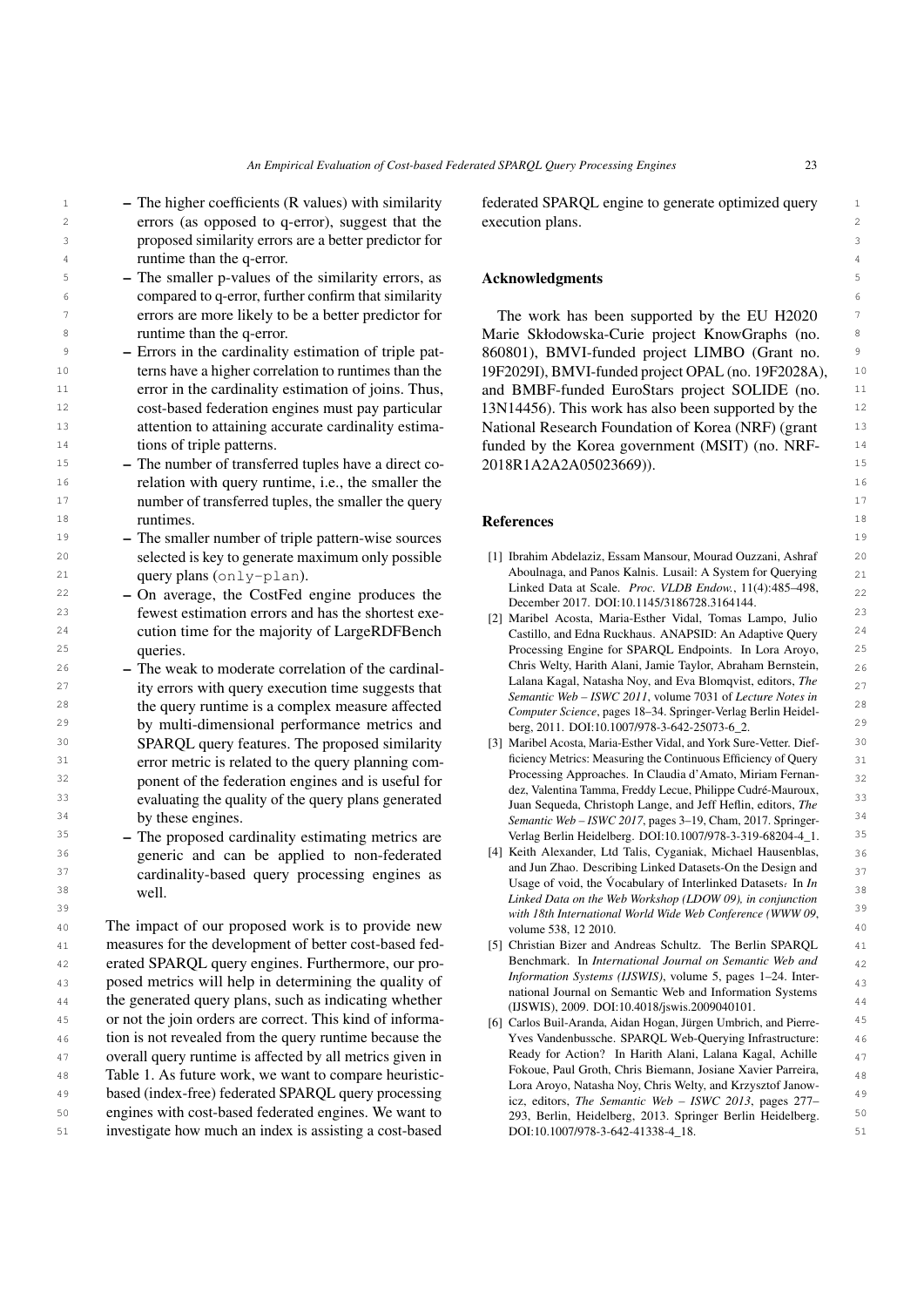- <span id="page-23-4"></span>1 [7] Angelos Charalambidis, Antonis Troumpoukis, and Stasinos *International Semantic Web Conference, SSWS@ISWC 2018*, 2 2 Konstantopoulos. Semagrow: Optimizing Federated SPARQL 3 3 Queries. In *Proceedings of the 11th International Conference on Semantic Systems*, SEMANTICS '15, pages 121–128, New
	- Framework for Benchmarking the Read-Write Performance of Triple Stores. In *International Semantic Web Conference*, pages 48–65, Cham, 2017. Springer, Springer International Publishing. DOI[:10.1007/978-3-319-68204-4\\_5.](https://doi.org/10.1007/978-3-319-68204-4_5)
- <span id="page-23-5"></span>11 11 dexes for Entity Search over RDF Knowledge Bases. In *Pro-*12 12 using iteratively reweighted least-squares. *Communications* 13 13 *in Statistics - Theory and Methods*, 6(9):813–827, 1977. 14<br>14 14 Verlag. DOI[:10.1007/978-3-642-29038-1\\_12.](https://doi.org/10.1007/978-3-642-29038-1_12) [201] Peter I Huber Robust Estimation of a Location Parameter *ceedings of the 17th International Conference on Database Systems for Advanced Applications - Volume Part I*, DAS-FAA'12, page 141–155, Berlin, Heidelberg, 2012. Springer-
- <span id="page-23-13"></span>15 15 [10] Kemele M. Endris, Mikhail Galkin, Ioanna Lytra, Mo-16 hamed Nadjib Mami, Maria-Esther Vidal, and Sören Auer. <br>16 hamed Nadjib Mami, Maria-Esther Vidal, and Sören Auer. <br>16 hamed Nadjib Mami, Maria-Esther Vidal, and Sören Auer. 17 17 [21] Yasar Khan, Muhammad Saleem, Aftab Iqbal, Muntazir Mehdi, 18 18 Aidan Hogan, Axel-Cyrille Ngonga Ngomo, Stefan Decker, 19 19 and Ratnesh Sahay. SAFE: Policy Aware SPARQL Query 20 *Applications (DEXA17)*, pages 3–18, Cham, 8 2017. Springer *Container and Semantic Web Applications and* 20 MULDER: Querying the Linked Data Web by Bridging RDF Molecule Templates. In Djamal Benslimane, Ernesto Damiani, William I. Grosky, Abdelkader Hameurlain, Amit Sheth, and Roland R. Wagner, editors, *Database and Expert Systems*
- <span id="page-23-6"></span>22  $[11]$  Olaf Görlitz and Steffen Staab. SPLENDID: SPARQL Endpoint<br>  $\frac{1}{22}$   $\frac{1}{21}$   $\frac{1}{2140/2}$   $\frac{1}{13140/2}$   $\frac{1}{13153}$   $\frac{3004}{22}$ 23 23 [22] Yasar Khan, Muhammad Saleem, Muntazir Mehdi, Aidan 24 24 Hogan, Qaiser Mehmood, Dietrich Rebholz-Schuhmann, and  $25$   $2444 - 26440 + 262$ ,  $2522$   $271$ ,  $284$   $284$   $294$   $295$   $294$   $295$   $294$   $296$   $295$   $296$   $297$   $299$   $299$   $299$   $299$   $299$   $299$   $299$   $299$   $299$   $299$   $299$   $299$   $299$   $299$   $299$   $299$   $299$   $299$   $299$   $2$ Federation Exploiting VOID Descriptions. In *Proceedings of the Second International Conference on Consuming Linked Data - Volume 782*, COLD'11, pages 13–24, Aachen, Germany, Germany, 2010. CEUR-WS.org.
- <span id="page-23-17"></span><span id="page-23-0"></span>26 [12] Olaf Görlitz, Matthias Thimm, and Steffen Staab. SPLODGE:<br>26 26112 2011 1126/21226 017 20110 1126 27 27 Systematic Generation of SPARQL Benchmark Queries for 21 Deneld Keepenn The State of the Art in Distributed Query 27 28 28 Processing. *ACM Comput. Surv.*, 32(4):422–469, December 29 **29** 2000. DOI[:10.1145/371578.371598.](https://doi.org/10.1145/371578.371598) 30 Springer Verlag Rettin Heidelberg DOI:10 1007/978,3,642. [24] Günter Ladwig and Thanh Tran. SIHJoin: Querying Remote 30 31 31 and Local Linked Data. In Grigoris Antoniou, Marko Grobel-Linked Open Data. In *Proceedings of the 11th International Conference on The Semantic Web - Volume Part I*, The Semantic Web – ISWC'12, pages 116–132, Berlin, Heidelberg, 2012. Springer-Verlag Berlin Heidelberg. DOI[:10.1007/978-3-642-](https://doi.org/10.1007/978-3-642-35176-1_8) [35176-1\\_8.](https://doi.org/10.1007/978-3-642-35176-1_8)
- <span id="page-23-19"></span> $\frac{32}{2}$  [13] Andrey Gubichev and Thomas Neumann. Exploiting the query  $\frac{32}{2}$  [14] Andrey Gubichev and Thomas Neumann. Exploiting the query  $\frac{32}{2}$ 33 33 *search and Applications*, volume 6643 of *Lecture Notes in* structure for efficient join ordering in SPARQL queries. In *EDBT*, volume 14, pages 439–450, 2014.
- <span id="page-23-3"></span>35 35 Executing SPARQL Queries over the Web of Linked Data. In <sup>36</sup> *Proceedings of the 8th International Semantic Web Conference*, [25] VIKIOT Lets, Anarey Gubicnev, Atanas Mirchev, Peter Boncz,  $\frac{36}{2}$ 37 37 ISWC '09, page 293–309, Berlin, Heidelberg, 2009. Springer-[14] Olaf Hartig, Christian Bizer, and Johann-Christoph Freytag. Verlag. DOI[:10.1007/978-3-642-04930-9\\_19.](https://doi.org/10.1007/978-3-642-04930-9_19)
- <span id="page-23-10"></span><span id="page-23-7"></span><sup>39</sup> Cataloguing and Linking Life Sciences LOD Cloud. In *Ist Inter*- [26] Steven Lynden, Isao Kojima, Akiyoshi Matono, and Yusuke <sup>39</sup> 40 *national Workshop on Ontology Engineering in a Data-driven* Tanimura. ADERIS: An Adaptive Query Processor for Join-41 *World (OEDW 2012) collocated with 8th International Confer-* **11 and Federated SPARQL Endpoints. In R. Meersman, T. Dil-**42 42 *ence on Knowledge Engineering and Knowledge Management* [15] Ali Hasnain, Ronan Fox, Stefan Decker, and Helena F Deus. Cataloguing and Linking Life Sciences LOD Cloud. In *1st International Workshop on Ontology Engineering in a Data-driven (EKAW 2012)*, pages 114–130, 2012.
- <span id="page-23-14"></span><sup>44</sup> and Saleem, Claude Warren, Jr. Durre Zehra, Stefan Decker, *tems (OTM2011), Part II. LNCS*, volume 7045, pages 808–817. 45 and Dietrich Rebholz-Schuhman. BioFed: Federated query pro-<br>
Springer Heidelberg, 2011. DOI[:10.1007/978-3-642-25106-](https://doi.org/10.1007/978-3-642-25106-1_28)<br>
<sup>45</sup> 46 46 cessing over life sciences linked open data. *Journal of Biomedi-*[16] Ali Hasnain, Qaiser Mehmood, Syeda Sana E Zainab, Muhammad Saleem, Claude Warren, Jr, Durre Zehra, Stefan Decker, and Dietrich Rebholz-Schuhman. BioFed: Federated query pro*cal Semantics*, 8(1):13, 03 2017.
- <span id="page-23-18"></span><sup>48</sup> [17] Ali Hasnain, Muhammad Saleem, Axel-Cyrille Ngonga Ngomo, venting Bad Plans by Bounding the Impact of Cardinality Es-49 49 for Multi-Source data at scale for SPARQL endpoint federation. 50 **In Proceedings of the 12th International Workshop on Scalable** [28] Gabriela Montoya, Hala Skaf-Molli, and Katja Hose. The <sup>50</sup> and Dietrich Rebholz-Schuhmann. Extending LargeRDFBench In *Proceedings of the 12th International Workshop on Scalable*

<span id="page-23-21"></span><span id="page-23-20"></span><span id="page-23-16"></span><span id="page-23-15"></span><span id="page-23-8"></span>*International Semantic Web Conference, SSWS@ISWC 2018, Monterey, California, USA, October 9, 2018*, volume 2179, pages 28–44, 2018. DOI[:10.3233/978-1-61499-894-5-203.](https://doi.org/10.3233/978-1-61499-894-5-203)

- <span id="page-23-12"></span>4<br>York, NY, USA, 2015. ACM. DOI[:10.1145/2814864.2814886.](https://doi.org/10.1145/2814864.2814886) Mehmood, Jr. Warren, ClaudeN., QurratalAin Fatimah, Hele-<sup>5</sup> [8] Felix Conrads, Jens Lehmann, Muhammad Saleem, Mohamed naF. Deus, Muntazir Mehdi, and Stefan Decker. A Roadmap 6 6 Morsey, and Axel-Cyrille Ngonga Ngomo. I guana: A Generic 7 7 Thepchai Supnithi, Takahira Yamaguchi, Jeff Z. Pan, Vilas Wu-8 8 8 1 Triple Stores. In *International Semantic Web Conference*, pages wongse, and Marut Buranarach, editors, *Semantic Technology*, 9 9 volume 8943 of *Lecture Notes in Computer Science*, pages 97– 10 10 [9] Fang Du, Yueguo Chen, and Xiaoyong Du. Partitioned In-[18] Ali Hasnain, Syeda Sana e Zainab, MaulikR. Kamdar, Qaiser Mehmood, Jr. Warren, ClaudeN., QurratalAin Fatimah, HelenaF. Deus, Muntazir Mehdi, and Stefan Decker. A Roadmap for Navigating the Life Sciences Linked Open Data Cloud. In 112. Springer International Publishing, 2015. DOI[:10.1007/978-](https://doi.org/10.1007/978-3-319-15615-6_8) [3-319-15615-6\\_8.](https://doi.org/10.1007/978-3-319-15615-6_8)
	- [19] Paul W. Holland and Roy E. Welsch. Robust regression DOI[:10.1080/03610927708827533.](https://doi.org/10.1080/03610927708827533)
	- [20] Peter J. Huber. *Robust Estimation of a Location Parameter*, pages 492–518. Springer New York, New York, NY, 1992. DOI[:10.1007/978-1-4612-4380-9\\_35.](https://doi.org/10.1007/978-1-4612-4380-9_35)
- 21 International Publishing. DOI[:10.1007/978-3-319-64468-4\\_1.](https://doi.org/10.1007/978-3-319-64468-4_1)  $T_{\text{e} \text{e} \text{f} \text{or} \text{f} \text{if} \text{f} \text{f} \text{or} \text{f} \text{if} \text{f} \text{or} \text{f} \text{or} \text{f} \text{or} \text{f} \text{or} \text{f} \text{or} \text{f} \text{or} \text{f} \text{or} \text{f} \text{or} \text{f} \text{or} \text{f} \text{or} \$ Federation Over RDF Data Cubes. In *Proceedings of the 7th International Workshop on Semantic Web Applications and Tools for Life Sciences, Berlin, Germany, December 9-11, 2014.*, Berlin, Germany, 10 2014. DOI[:10.13140/2.1.3153.9204.](https://doi.org/10.13140/2.1.3153.9204)
	- Cubes with Access Control. *Journal of biomedical semantics*, 8(1):5, 2017. DOI[:10.1186/s13326-017-0112-6.](https://doi.org/10.1186/s13326-017-0112-6)
	- [23] Donald Kossmann. The State of the Art in Distributed Query
- <span id="page-23-9"></span>34 34 *Computer Science*, pages 139–153. Springer Berlin Heidelberg, nik, Elena Simperl, Bijan Parsia, Dimitris Plexousakis, Pieter De Leenheer, and Jeff Pan, editors, *The Semantic Web: Re-*2011. DOI[:10.1007/978-3-642-21034-1\\_10.](https://doi.org/10.1007/978-3-642-21034-1_10)
- <span id="page-23-1"></span> $\frac{38}{20}$  38<br>2015. DOI[:10.14778/2850583.2850594.](https://doi.org/10.14778/2850583.2850594) [15] Ali Hasnain, Ronan Fox, Stefan Decker, and Helena F Deus [25] Viktor Leis, Andrey Gubichev, Atanas Mirchev, Peter Boncz, Alfons Kemper, and Thomas Neumann. How Good Are Query Optimizers, Really? *Proc. VLDB Endow.*, 9(3):204–215, nov
- 43 43 *M. Mohania, editors, On the Move to Meaningful Internet Sys*ing Federated SPARQL Endpoints. In *R. Meersman, T. Dillon, P. Herrero, A. Kumar, M. Reichert, L. Qing, B.-C. Ooi, E. Damiani, D.C. Schmidt, J. White, M. Hauswirth, P. Hitzler,* [1\\_28.](https://doi.org/10.1007/978-3-642-25106-1_28)
- <span id="page-23-2"></span>*cal Semantics*, 8(1):13, 03 2017. <sup>27</sup> 47 **(27)** Guido Moerkotte, Thomas Neumann, and Gabriele Steidl. Preventing Bad Plans by Bounding the Impact of Cardinality Estimation Errors. *Proc. VLDB Endow.*, 2(1):982–993, 8 2009. DOI[:10.14778/1687627.1687738.](https://doi.org/10.14778/1687627.1687738)
- <span id="page-23-11"></span>51 51 *Semantic Web Knowledge Base Systems co-located with 17th* Odyssey Approach for Optimizing Federated SPARQL Queries.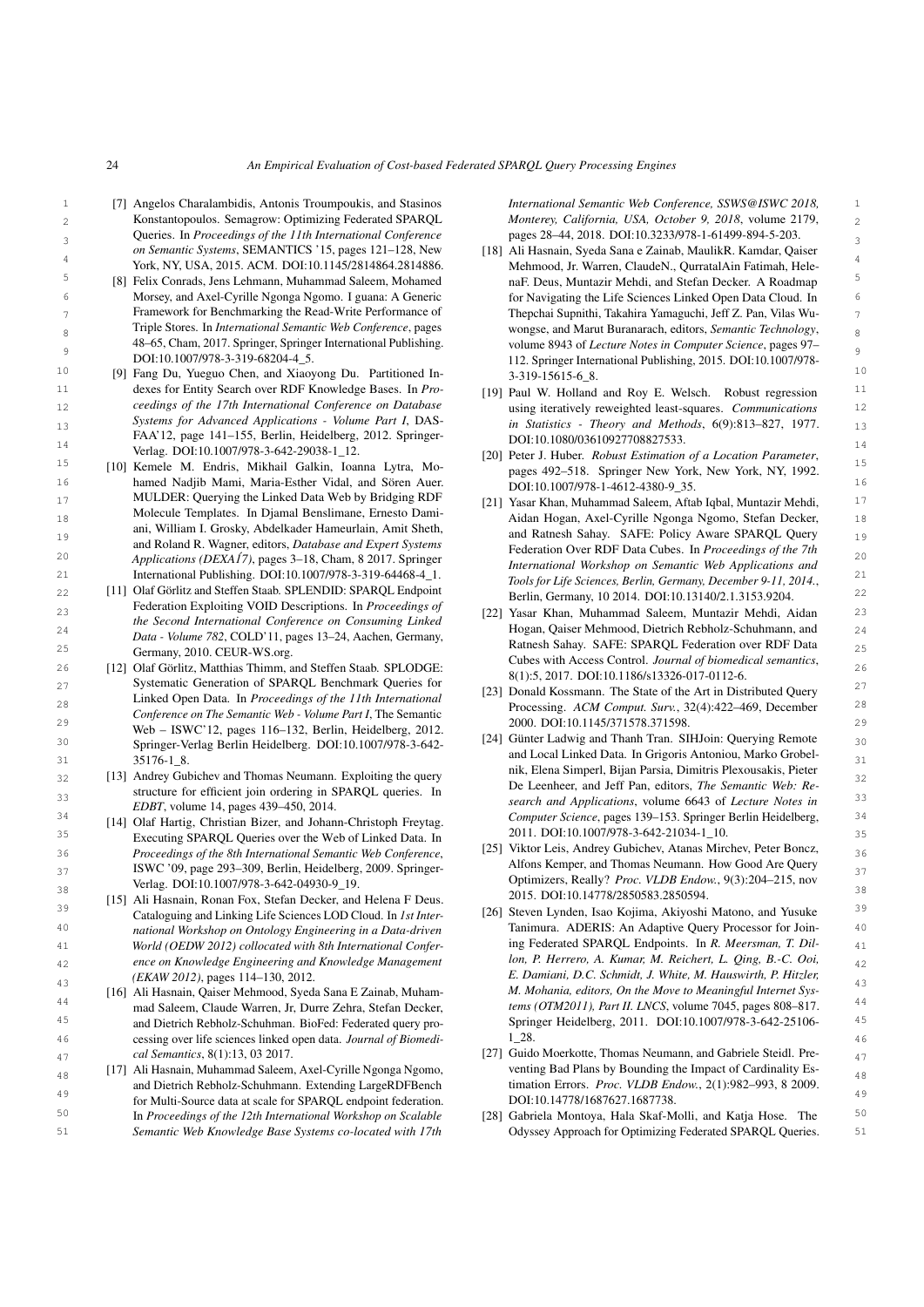<span id="page-24-2"></span>*The Semantic Web – ISWC 2017*, page 471–489, 2017. DOI[:10.1007/978-3-319-68288-4\\_28.](https://doi.org/10.1007/978-3-319-68288-4_28)

- <sup>3</sup> [29] Gabriela Montoya, Maria-Esther Vidal, and Maribel Acosta. <sup>2</sup> point Federation. In Valentina Presutti, Claudia d'Amato, Fa-<sup>4</sup><br>Queries. In Proceedings of the Third International Conference editors, *The Semantic Web: Trends and Challenges*, volume 5 5 *on Consuming Linked Data - Volume 905*, COLD'12, pages 6 6 Springer International Publishing, 2014. DOI[:10.1007/978-3-](https://doi.org/10.1007/978-3-319-07443-6_13) 7 **DOI**[:10.5555/2887367.2887373.](https://dl.acm.org/doi/10.5555/2887367.2887373) **19-07443-6\_13.** 19-07443-6\_13. A Heuristic-based Approach for Planning Federated SPARQL Queries. In *Proceedings of the Third International Conference* 63–74, Aachen, Germany, Germany, 2012. CEUR-WS.org.
- <span id="page-24-9"></span>8 [30] Gabriela Montoya, Maria-Esther Vidal, Óscar Corcho, Edna [41] Muhammad Saleem, Axel-Cyrille Ngonga Ngomo, Josiane 9<br>SPAROL Ouery Engines: Are Existing Testbeds Enough? In Duplicate-AWare Federated Query Processing over the Web 10 10 of Data. In *Proceedings of the 12th International Semantic* 11 dorache. Jérôme Fuzenat, Manfred Hauswirth, Josiane Xavier Web Conference - Part I, Lecture Notes in Computer Science, 11 12 12 Parreira, Jim Hendler, Guus Schreiber, Abraham Bernstein, 13 **and Eva Blomqvist, editors,** *The Semantic Web - ISWC 2012* **- New York, Inc. DOI:10.100//9/8-3-642-41335-5\_36.** 14 14 *11th International Semantic Web Conference, Boston, MA, USA,* 15 15 Decker, and Helena F. Deus. TopFed: TCGA Tailored Federated 16 16 Query Processing and Linking to LOD. *J. Biomed. Semant.*, Ruckhaus, and Carlos Buil Aranda. Benchmarking Federated SPARQL Query Engines: Are Existing Testbeds Enough? In Philippe Cudré-Mauroux, Jeff Heflin, Evren Sirin, Tania Tudorache, Jérôme Euzenat, Manfred Hauswirth, Josiane Xavier *November 11-15, 2012, Proceedings, Part II*, volume 7650 of *Lecture Notes in Computer Science*, pages 313–324. Springer, 2012. DOI[:10.1007/978-3-642-35173-0\\_21.](https://doi.org/10.1007/978-3-642-35173-0_21)
- <span id="page-24-10"></span><span id="page-24-5"></span>17 17 17 17 17 17 17 17 186/2041-1480-5-47. 2014. DOI:10.1186/2041-1480-5-47. 18 Cyrille Ngonga Ngomo. DBpedia SPARQL Benchmark: Perfor- [45] Munammad Saleem, Alexander Potocki, Tommaso Soru, Olar 18 19 19 mance Assessment with Real Queries on Real Data. In *Proceed-*20 *Proceedings of the 14th International Conference on Seman-* <sup>20</sup> *Proceedings of the 14th International Conference on Seman-* <sup>20</sup> 21 21 *tic Systems*, volume 137, pages 163–174. Elsevier, 09 2018. 22 **DOI[:10.1007/978-3-642-25073-6\\_29.](https://doi.org/10.1007/978-3-642-25073-6_29) DOI:10.1016/1.016/1.016/1.procs**.2018.09.016. **22 DOI:10.1007/978-3-642-25073-6\_29. 22** *ings of the 10th International Conference on The Semantic Web - Volume Part I*, The Semantic Web – ISWC'11, pages 454–469, Berlin, Heidelberg, 2011. Springer-Verlag Berlin Heidelberg.
- 23 [32] Thomas Neumann and Guido Moerkotte. Characteristic Sets: [444] William Machines Salectin, Gabot Szamyas, Ferx Comadis, Syca [32] 24 Accurate Cardinality Estimation for RDF Queries with Multiple 24 Accurate Cardinality Estimation for RDF Queries with Multiple <sup>25</sup> <sup>Journ</sup> 1. *Proceedings by the 2011 ICEC 27th International Contract Contract 25* mark? An Analysis of RDF Triplestore Benchmarks. In *The* <sup>25</sup> 26 26 *World Wide Web Conference*, WWW '19, page 1623–1633, New Joins. In *Proceedings of the 2011 IEEE 27th International Conference on Data Engineering*, pages 984–994. IEEE Computer Society, IEEE, 2011. DOI[:10.1109/ICDE.2011.5767868.](https://doi.org/10.1109/ICDE.2011.5767868)
- <span id="page-24-18"></span>28 28 Iteratively Reweighted Least Squares. *SIAM J. Matrix Anal.* [33] Dianne P. O'Leary. Robust Regression Computation Using
- <span id="page-24-4"></span>30 30 [34] Bastian Quilitz and Ulf Leser. Querying Distributed RDF Data 31 31 Lora Aroyo, Chris Welty, Harith Alani, Jamie Taylor, Abra-32 32 ham Bernstein, Lalana Kagal, Natasha Noy, and Eva Blomqvist,  $\frac{33}{2008}$ . Springer-Verlag. DOI: [10.1007/978-3-540-68234-9\\_39.](http://doi.org/10.1007/978-3-540-68234-9_39)  $\frac{33}{2008}$  Retlin Heidelberg. 2011. Springer-Verlag. Retlin Heidelberg. Sources with SPARQL. In *Proceedings of the 5th European Semantic Web Conference on The Semantic Web: Research and Applications*, ESWC'08, pages 524–538, Berlin, Heidelberg,
- <span id="page-24-11"></span>35 35 [46] Michael Schmidt, Thomas Hornung, Georg Lausen, and 36 **State Christoph Pinkel. SP**<sup>2</sup> 2Bench: A SPARQL Performance 36 36 37 37 Benchmark. In *Proceedings of the 25th International Confer*and Stefan Decker. QFed: Query Set For Federated SPARQL Query Benchmark. In *Proceedings of the 16th International Conference on Information Integration and Web-based Applica*tions & Services, iiWAS '14, pages 207-211, New York,
- <span id="page-24-3"></span><span id="page-24-0"></span><sup>39</sup> [36] Nur Aini Rakhmawati, Jürgen Umbrich, Marcel Karnstedt, Ali [47] Andreas Schwarte. Peter Haase. Katia Hose. Ralf Schenkel<sup>39</sup> 40 40 Hasnain, and Michael Hausenblas. Querying over Federated 41 SPARQL Endpoints - A State of the Art survey. CoRR, 2013. Federated Query Processing on Linked Data. In Lora Aroyo, 41 SPARQL Endpoints - A State of the Art survey. *CoRR*, 2013. [arXiv:1306.1723.](http://arxiv.org/abs/1306.1723)
- <span id="page-24-19"></span>43 43 Lalana Kagal, Natasha Noy, and Eva Blomqvist, editors, *The* [37] Peter J Rousseeuw and Annick M Leroy. *Robust regression and outlier detection*, volume 589. John wiley & sons, Inc., New
- <span id="page-24-12"></span>45 45 [38] Muhammad Saleem, Ali Hasnain, and Axel-Cyrille 46 Mgonga Ngomo. LargeRDFBench: A Billion Triples Bench- [48] Jürgen Umbrich, Aidan Hogan, Axel Polleres, and Stefan 46 47 47 mark for SPARQL Endpoint Federation. *Journal of Web Seman-*Ngonga Ngomo. LargeRDFBench: A Billion Triples Bench*tics*, 48:85–125, 01 2018. DOI[:10.1016/j.websem.2017.12.005.](https://doi.org/10.1016/j.websem.2017.12.005)
- <span id="page-24-1"></span>and Axel-Cyrille Ngonga Ngomo. A fine-grained evaluation of [49] Xin Wang, Thanassis Tiropanis, and Hugh Davis. LHD Opti-50 50 SPARQL endpoint federation systems. *Semantic Web Journal*, [39] Muhammad Saleem, Yasar Khan, Ali Hasnain, Ivan Ermilov, and Axel-Cyrille Ngonga Ngomo. A fine-grained evaluation of 7(5):493–518, 6 2016. DOI[:10.3233/SW-150186.](https://doi.org/10.3233/SW-150186)
- 1 The Semantic Web ISWC 2017, page 471–489, 2017. [40] Muhammad Saleem and Axel-Cyrille Ngonga Ngomo. HiBIS-2 **DOI:10.1007/978-3-319-68288-4\_28.** CuS: Hypergraph-Based Source Selection for SPARQL Endpoint Federation. In Valentina Presutti, Claudia d'Amato, Fabien Gandon, Mathieu d'Aquin, Steffen Staab, and Anna Tordai, 8465 of *Lecture Notes in Computer Science*, pages 176–191. [319-07443-6\\_13.](https://doi.org/10.1007/978-3-319-07443-6_13)
	- [41] Muhammad Saleem, Axel-Cyrille Ngonga Ngomo, Josiane Xavier Parreira, Helena F. Deus, and Manfred Hauswirth. DAW: pages 574–590, New York, NY, USA, 2013. Springer-Verlag New York, Inc. DOI[:10.1007/978-3-642-41335-3\\_36.](https://doi.org/10.1007/978-3-642-41335-3_36)
	- [42] Muhammad Saleem, Shanmukha S. Padmanabhuni, Axel-Cyrille Ngonga Ngomo, Aftab Iqbal, Jonas S. Almeida, Stefan 5:47, 2014. DOI[:10.1186/2041-1480-5-47.](https://doi.org/10.1186/2041-1480-5-47)
	- [43] Muhammad Saleem, Alexander Potocki, Tommaso Soru, Olaf Hartig, and Axel-Cyrille Ngonga Ngomo. CostFed: Cost-Based Query Optimization for SPARQL Endpoint Federation. In DOI[:10.1016/j.procs.2018.09.016.](https://doi.org/10.1016/j.procs.2018.09.016)
- <span id="page-24-20"></span><span id="page-24-17"></span>27 21 Dienne D.O'Leery, Polyton Democratic Computation Lising York, NY, USA, 2019. Association for Computing Machinery. 27 [44] Muhammad Saleem, Gábor Szárnyas, Felix Conrads, Syed Ahmad Chan Bukhari, Qaiser Mehmood, and Axel-Cyrille Ngonga Ngomo. How Representative is a SPARQL Bench-DOI[:10.1145/3308558.3313556.](https://doi.org/10.1145/3308558.3313556)
- <span id="page-24-13"></span>29 *Appl.*, 11(3):466–480, May 1990. DOI[:10.1137/0611032.](https://doi.org/10.1137/0611032)  $\frac{34}{1001 \cdot 1007/978.3 - 642.25073.6}$  34<br>[35] Nur Aini Rakhmawati, Muhammad Saleem, Sarasi Lalithsena, [45] Michael Schmidt, Olaf Görlitz, Peter Haase, Günter Ladwig, Andreas Schwarte, and Thanh Tran. FedBench: A Benchmark Suite for Federated Semantic Data Query Processing. In editors, *The Semantic Web – ISWC 2011*, pages 585–600, Berlin, Heidelberg, 2011. Springer-Verlag Berlin Heidelberg. DOI[:10.1007/978-3-642-25073-6\\_37.](https://doi.org/10.1007/978-3-642-25073-6_37)
- <span id="page-24-14"></span>38 138<br>NY, USA, 2014. ACM. DOI[:10.1145/2684200.2684321.](https://doi.org/10.1145/2684200.2684321) DOI:10.1109/ICDE 2009.28 *ence on Data Engineering ICDE*, pages 222–233. IEEE, 2009. DOI[:10.1109/ICDE.2009.28.](https://doi.org/10.1109/ICDE.2009.28)
- 42 42 Chris Welty, Harith Alani, Jamie Taylor, Abraham Bernstein, 44 44 York, NY, USA, 1st edition, 1987. DOI[:10.1002/0471725382.](https://onlinelibrary.wiley.com/doi/book/10.1002/0471725382) [47] Andreas Schwarte, Peter Haase, Katia Hose, Ralf Schenkel, and Michael Schmidt. FedX: Optimization Techniques for *Semantic Web – ISWC 2011*, pages 601–616, Berlin, Heidelberg, 01 2011. Springer-Verlag Berlin Heidelberg. DOI[:10.1007/978-](https://doi.org/10.1007/978-3-642-25073-6_38) [3-642-25073-6\\_38.](https://doi.org/10.1007/978-3-642-25073-6_38)
- <span id="page-24-8"></span>48 48 *mantic Web Journal*, 6(6):585–624, 6 2015. DOI[:10.3233/SW-](https://doi.org/10.3233/SW-140164)Decker. Link Traversal Querying for a Diverse Web of Data. *Se-*[140164.](https://doi.org/10.3233/SW-140164)
- <span id="page-24-6"></span>51 51 *Workshop on Linked Data on the Web (LDOW13), Proceedings ´*mising Linked Data Query Processing Using Parallelisation. In

<span id="page-24-16"></span><span id="page-24-15"></span><span id="page-24-7"></span>